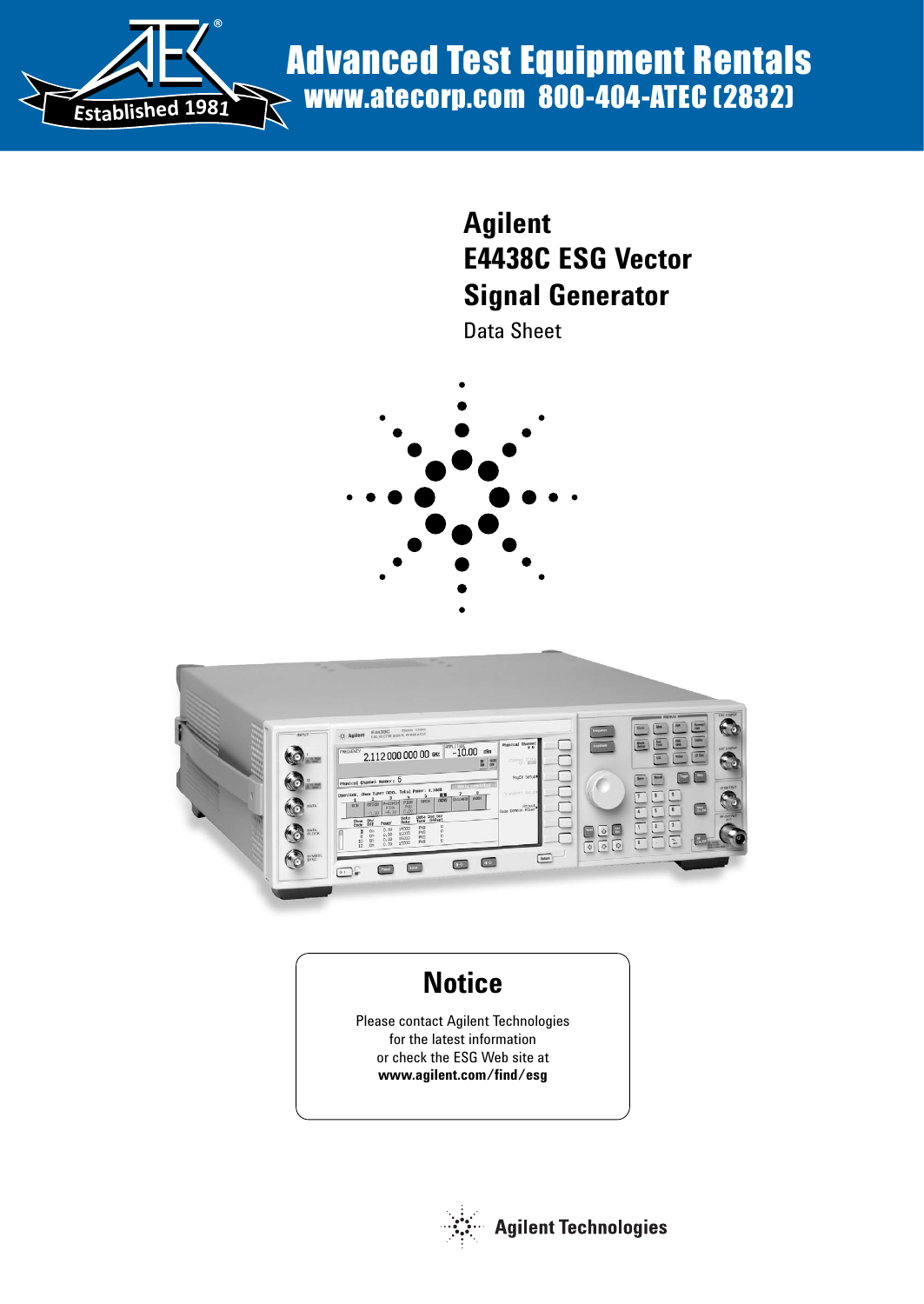# **Table of Contents**

| Specifications for Frequency and Power Characteristics 5 |  |
|----------------------------------------------------------|--|
|                                                          |  |
|                                                          |  |
|                                                          |  |
|                                                          |  |
|                                                          |  |
|                                                          |  |
|                                                          |  |
|                                                          |  |
|                                                          |  |
|                                                          |  |
|                                                          |  |
|                                                          |  |
|                                                          |  |
|                                                          |  |
|                                                          |  |
|                                                          |  |
|                                                          |  |
|                                                          |  |
|                                                          |  |
|                                                          |  |
|                                                          |  |
|                                                          |  |
|                                                          |  |
|                                                          |  |
|                                                          |  |
|                                                          |  |
|                                                          |  |
|                                                          |  |
|                                                          |  |
|                                                          |  |
|                                                          |  |
|                                                          |  |
|                                                          |  |
|                                                          |  |
| GSM/EDGE base station bit error rate test [BERT] 28      |  |
|                                                          |  |
|                                                          |  |
|                                                          |  |
|                                                          |  |
|                                                          |  |
|                                                          |  |
|                                                          |  |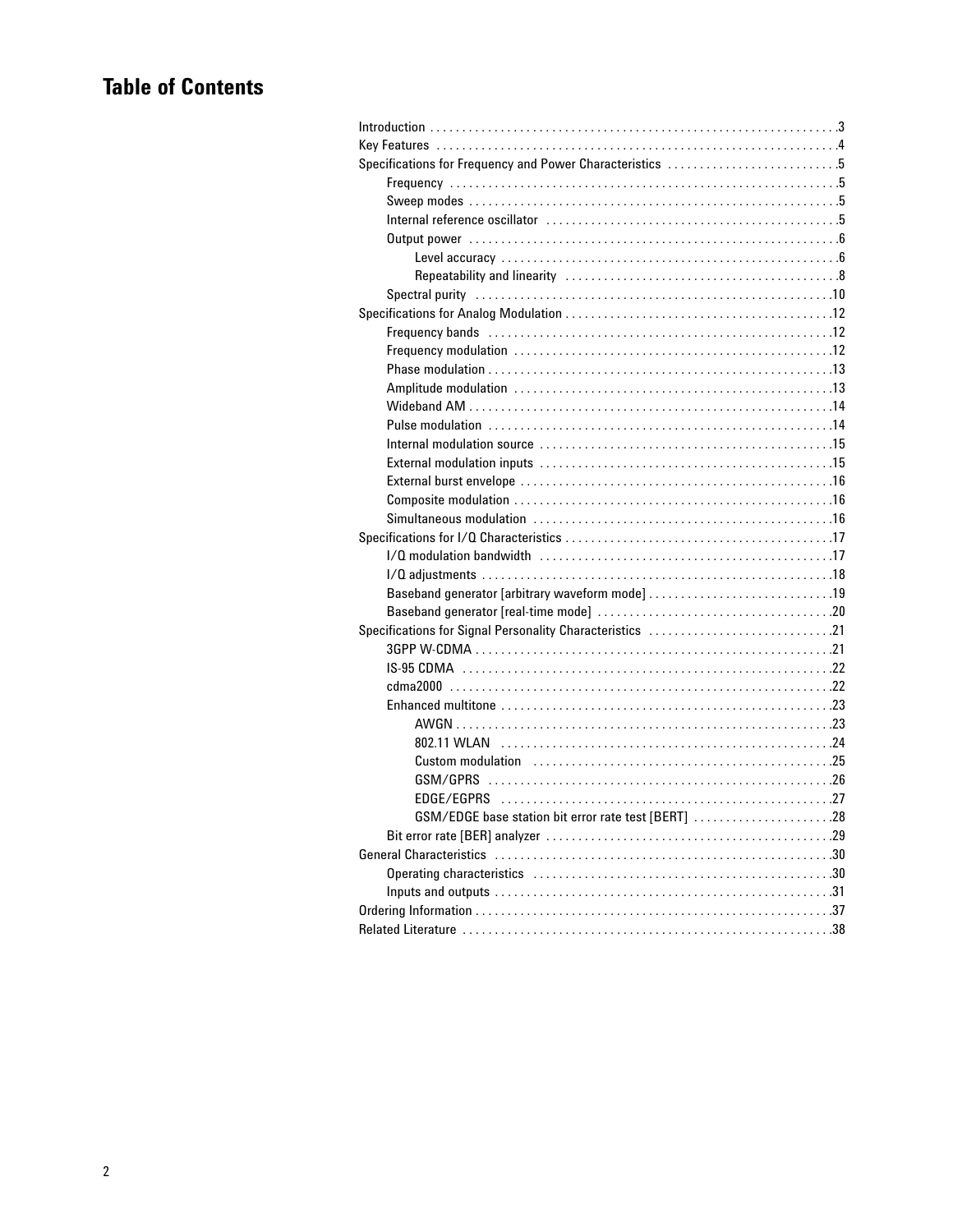### **Introduction**

Agilent Technologies E4438C ESG vector signal generator incorporates a broad array of capabilities for testing both analog and digital communications systems. Flexible options provide test solutions that will evaluate the performance of nearly all current and proposed air interface standards. Many test functions can be customized to meet the needs of proprietary and other nonstandard wireless protocols as well. You can configure your instrument to address a wide variety of tests—from altering nearly every aspect of a digital signal or signal operating environment, to creating experimental signals. This flexibility, along with an architecture that accepts future enhancements makes the E4438C ESG vector signal generator an excellent choice for wireless communications system testing now and in the future.

**E4438C ESG vector signal generator** Choose your required frequency range as an *Option* when configuring your E4438C ESG vector signal generator. Please refer to the *E4438C Configuration Guide* for complete ordering information. Literature number 5988-4085EN.

**Definitions**

**Specifications (spec):** Specifications describe the instrument's warranted performance and apply after a 45 minute warm-up. All specifications are valid over the signal generators entire operating/environmental range unless otherwise noted. Supplemental characteristics, denoted typical or nominal, provide additional [nonwarranted] information useful in applying the instrument. Column headings labeled "standard" imply that this level of performance is standard, without regard for option configuration. If a particular option configuration modifies the standard performance, that performance is given in a separate column.

**Typical (typ):** performance is not warranted. It applies at 25°C. 80% of all products meet typical performance.

**Nominal (nom):** values are not warranted. They represent the value of a parameter that is most likely to occur; the expected or mean value. They are included to facilitate the application of the product.

**Standard (std):** No options are included when referring to the signal generator unless noted otherwise.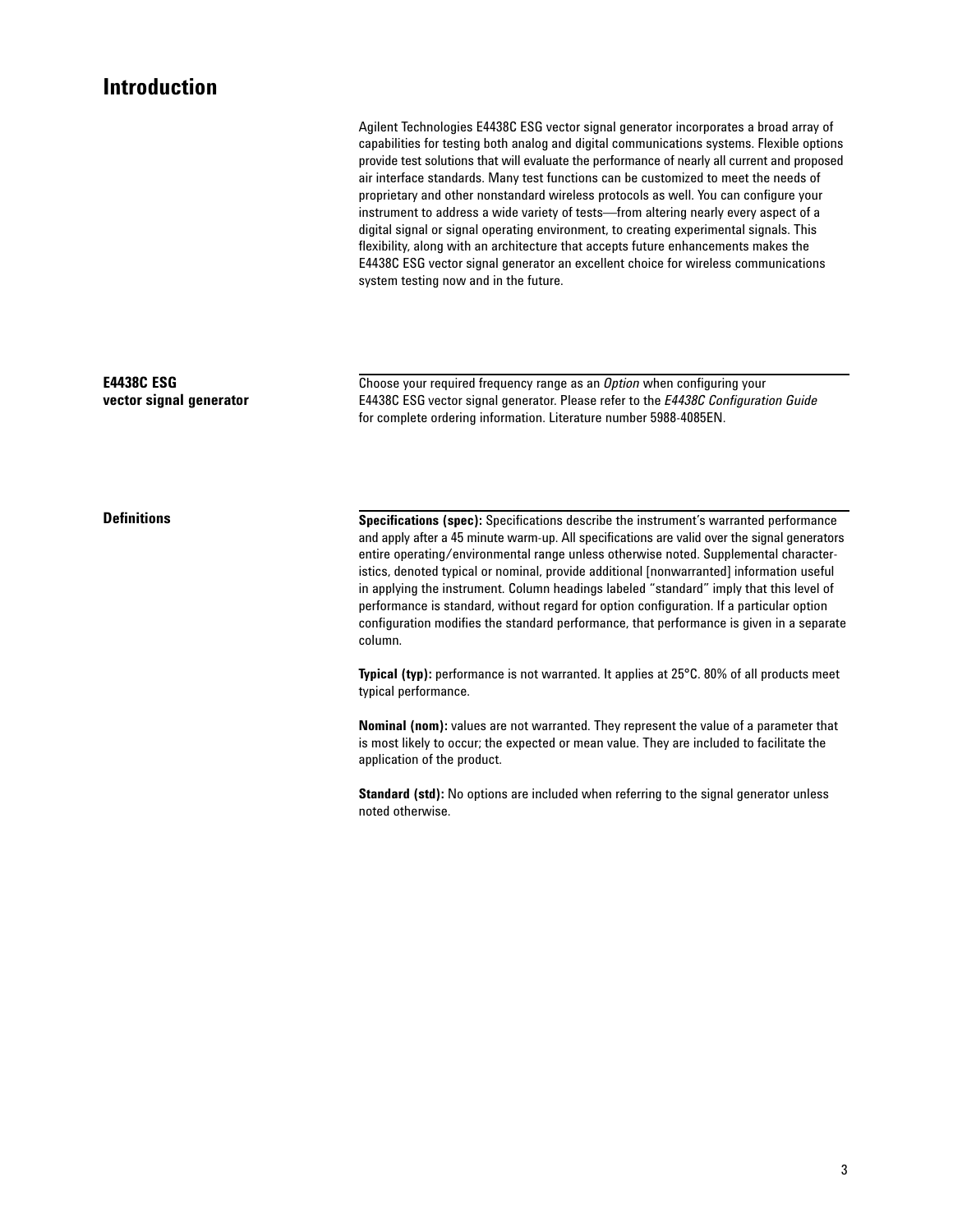#### **Key standard features**

- Expandable architecture
- Broad frequency coverage
- Choice of electronic or mechanical attenuator
- Superior level accuracy
- $\cdot$  Wideband FM and  $\Phi$ M
- Step and list sweep, both frequency and power
- Built-in function generator
- Lightweight, rack-mountable
- 1-year standard warranty
- 2-year calibration cycle
- Broadband analog I/Q inputs
- I/Q adjustment capabilities and internal calibration routine
- Excellent modulation accuracy and stability
- Coherent carrier output up to 4 GHz

#### **Optional features**

- Internal baseband generator, 8 or 64 MSa (40 or 320 MB) memory with digital bus capability
- ESG digital input or output connectivity with N5102A Baseband Studio digital signal interface module
- 6 GB internal hard drive
- Internal bit error rate (BER) analyzer
- High-stability time-base
- Enhanced phase noise performance
- High output power with mechanical attenuator
- Move all front panel connectors to the rear panel
- 3GPP W-CDMA FDD personality
- cdma2000 and IS-95-A personality
- TDMA personality (GSM, EDGE, GPRS, EGPRS, NADC, PDC, PHS, DECT, TETRA)
- Calibrated noise (AWGN) personality
- GPS personality
- Signal Studio for 1xEV-DO/1xEVDO Rev A
- Signal Studio for 1xEV-DV and cdma2000
- Signal Studio for 802.11 WLAN
- Signal Studio for *Bluetooth*™
- Signal Studio for enhanced multitone
- Signal Studio for HSDPA over W-CDMA
- Signal Studio for TD-SCDMA
- Signal Studio for Noise Power Ratio (NPR)
- Signal Studio for S-DMB
- Signal Studio for T-DMB
- Signal Studio for pulse building
- Signal Studio for jitter injection
- Signal Studio toolkit
- Signal Studio for 802.16-2004 (WiMAX)
- Signal Studio for 802.16 OFDMA
- Signal Studio for DVB

*This document contains the measured specifications for the instrument platform and personalities. It does not contain a full list of features for all optional personalities. Please consult the individual product overviews for each personality for a full listing of all features and capabilities. These are listed at the end of this document.*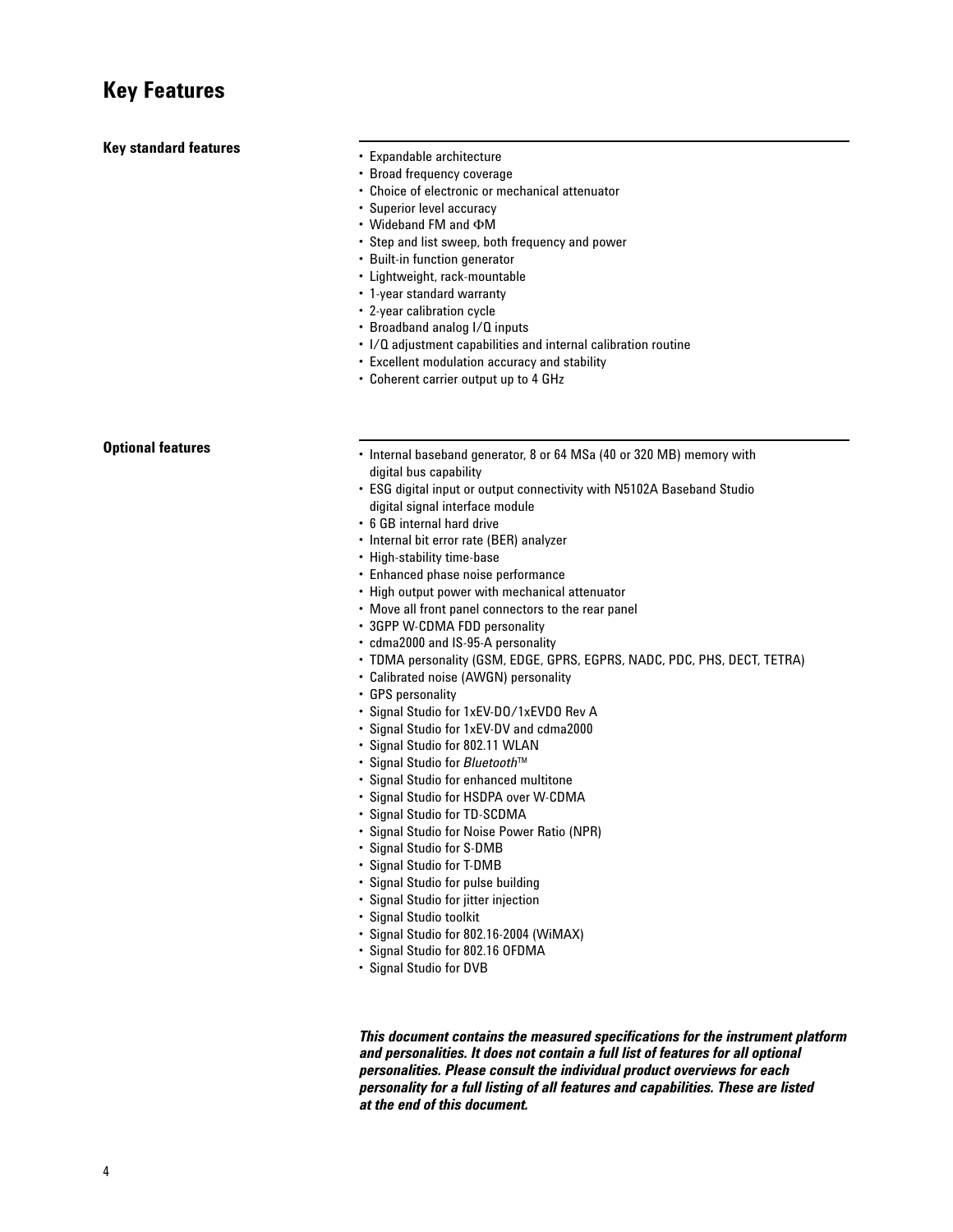#### **Frequency**

#### **Frequency range**

| Option <sup>1</sup>         |                                            |                                                                     |                                               |
|-----------------------------|--------------------------------------------|---------------------------------------------------------------------|-----------------------------------------------|
| 501                         | 250 kHz to 1 GHz                           |                                                                     |                                               |
| 502                         | 250 kHz to 2 GHz                           |                                                                     |                                               |
| 503                         | 250 kHz to 3 GHz                           |                                                                     |                                               |
| 504                         | 250 kHz to 4 GHz                           |                                                                     |                                               |
| 506                         |                                            | 250 kHz to 6 GHz [requires Option UNJ]                              |                                               |
| <b>Frequency minimum</b>    | 100 kHz <sup>2</sup>                       |                                                                     |                                               |
| <b>Frequency resolution</b> | $0.01$ Hz                                  |                                                                     |                                               |
|                             | Frequency switching speed $3$              |                                                                     |                                               |
|                             | <b>Option 501-504</b>                      | With Option UNJ                                                     | Option 506                                    |
|                             | Freq. <sup>4</sup> Freq./Amp. <sup>5</sup> | Freq. <sup>4</sup> Freq./Amp. <sup>5</sup>                          | Freq. <sup>4</sup><br>Freq./Amp. <sup>5</sup> |
| Digital modulation          |                                            |                                                                     |                                               |
| on                          | $(< 35 \text{ ms}) (< 49 \text{ ms})$      | $(< 35 \text{ ms}) (< 52 \text{ ms})$                               | $(< 41 \text{ ms}) (< 57 \text{ ms})$         |
| off                         | $(< 9 \text{ ms})$ $(< 9 \text{ ms})$      | $(< 9 \text{ ms}$ $(< 9 \text{ ms})$                                | (< 16 ms (< 17 ms)                            |
|                             | [For hops < 5 MHz within a band]           |                                                                     |                                               |
| Digital modulation          |                                            |                                                                     |                                               |
| on                          | $(< 9 \text{ ms})$ $(< 9 \text{ ms})$      | $(< 9 \text{ ms})$ $(< 9 \text{ ms})$                               | $(< 33$ ms) $(< 53$ ms)                       |
| off                         | $(< 9 \text{ ms})$ $(< 9 \text{ ms})$      | $(< 9 \text{ ms})$ $(< 9 \text{ ms})$                               | (< 12 ms) (< 14 ms)                           |
| <b>Phase offset</b>         |                                            | Phase is adjustable remotely [LAN, GPIB, RS-232] or via front panel |                                               |
|                             | in nominal 0.1° increments                 |                                                                     |                                               |

#### **Sweep modes**

|                                     | <b>Operating modes</b> Frequency step, amplitude step and arbitrary list |
|-------------------------------------|--------------------------------------------------------------------------|
| <b>Dwell time</b>                   | $1 \text{ ms}$ to 60 s                                                   |
| <b>Number of points</b> 2 to 65,535 |                                                                          |

#### **Internal reference oscillator**

| Stability <sup>3</sup>                      |                              |                                   |
|---------------------------------------------|------------------------------|-----------------------------------|
|                                             | Standard                     | With Option UNJ or 1E5            |
| Aging rate                                  | $<$ $\pm$ 1 ppm/yr           | $<$ ±0.1 ppm/yr or                |
|                                             |                              | $<$ ±0.0005 ppm/day after 45 days |
| Temp $[0 \text{ to } 55^{\circ} \text{ C}]$ | $(\pm 1 ppm)$                | $(\pm 0.05 ppm)$                  |
| Line voltage                                | $(\pm 0.1 ppm)$              | $(\pm 0.002 ppm)$                 |
| Line voltage range                          | $(+5\% \text{ to } -10\%)$   | $(+5\% \text{ to } -10\%)$        |
| <b>RF</b> reference output                  |                              |                                   |
| Frequency                                   | 10 MH <sub>z</sub>           |                                   |
| Amplitude                                   | $4$ dBm $+2$ dB              |                                   |
| <b>RF</b> reference input requirements      |                              |                                   |
|                                             | <b>Standard</b>              | With Option UNJ or 1E5            |
| Frequency                                   | 1, 2, 5, 10 MHz $\pm$ 10 ppm | 1, 2, 5, 10 MHz $\pm$ 2 ppm       |
| Amplitude                                   | $-3.5$ dBm to 20 dBm         |                                   |
| Input impedance                             | 50 $\Omega$                  |                                   |

1. The E4438C is available as a vector platform only. For analog models refer to the E4428C.

2. Performance below 250 kHz not guaranteed.

3. Parentheses denote typical performance.

4. To within 0.1 ppm of final frequency above 250 MHz or within 100 Hz below 250 MHz.

5. Frequency switching time with the amplitude settled within ±0.1 dB.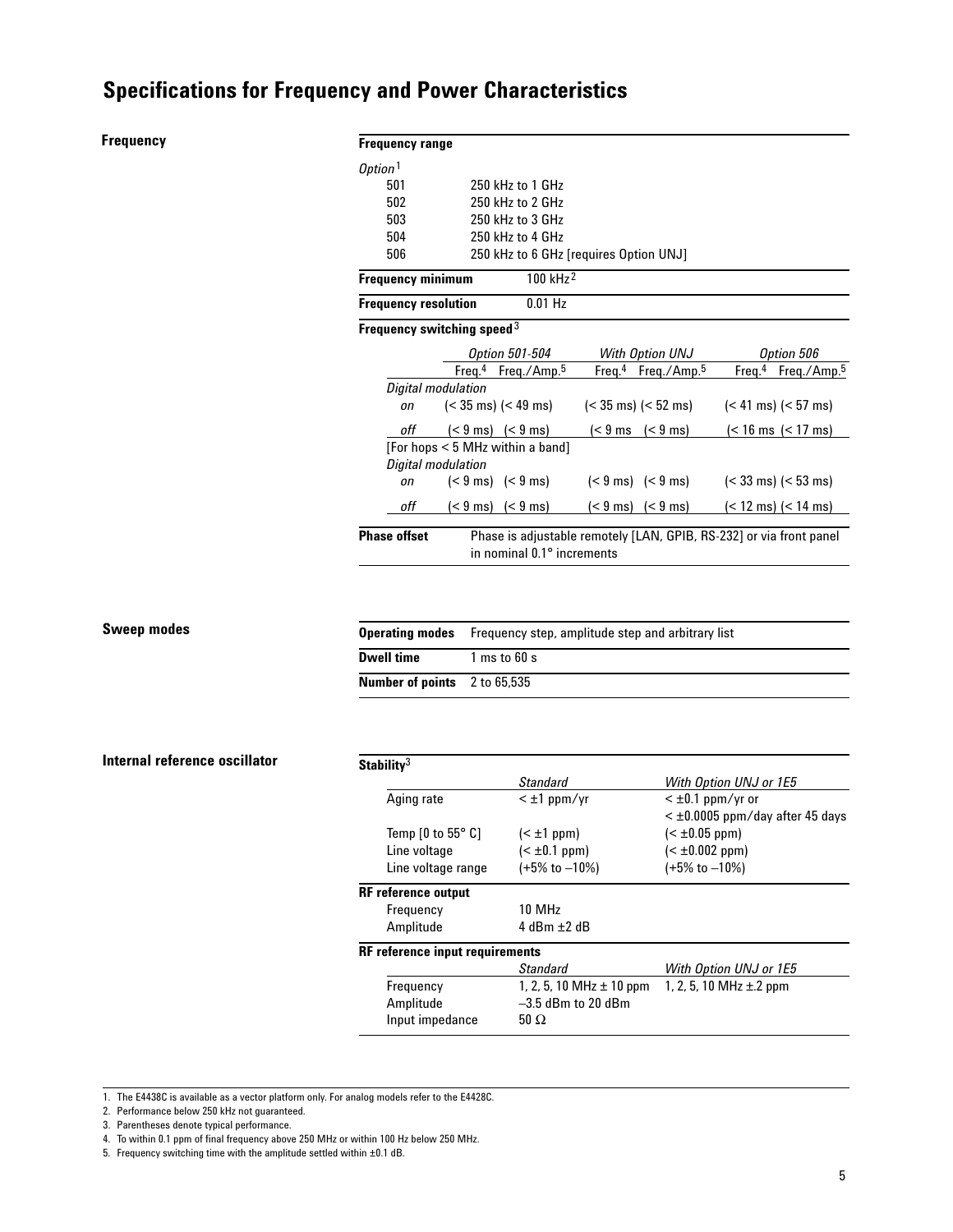#### **Output power**

| <b>Power</b>                             |                       |                     |                     |
|------------------------------------------|-----------------------|---------------------|---------------------|
|                                          | <b>Option 501-504</b> | With Option UNB     | Option 506          |
| 250 kHz to 250 MHz +11 to -136 dBm       |                       | $+15$ to $-136$ dBm | $+12$ to $-136$ dBm |
| $> 250$ MHz to 1 GHz $+13$ to $-136$ dBm |                       | $+17$ to $-136$ dBm | $+14$ to $-136$ dBm |
| $>1$ to 3 GHz                            | $+10$ to $-136$ dBm   | $+16$ to $-136$ dBm | $+13$ to $-136$ dBm |
| $>$ 3 to 4 GHz                           | $+7$ to $-136$ dBm    | $+13$ to $-136$ dBm | $+10$ to $-136$ dBm |
| $>$ 4 to 6 GHz                           | N/A                   | N/A                 | $+10$ to $-136$ dBm |

#### **Typical maximum available power**



#### **Level resolution** 0.02 dB **Level range with** *Attenuator Hold* **active**

| vei range with <i>Attenuator Hold</i> active |                       |                 |            |  |  |
|----------------------------------------------|-----------------------|-----------------|------------|--|--|
|                                              | <b>Option 501-504</b> | With Option UNB | Option 506 |  |  |
| 250 kHz to 1 GHz                             | 23 dB                 | 27 dB           | 24 dB      |  |  |
| $>1$ to 3 GHz                                | 20 dB                 | 26 dB           | 23 dB      |  |  |
| $>$ 3 to 4 GHz                               | 17 dB                 | 23 dB           | 20dB       |  |  |
| $>$ 4 to 6 GHz                               | N/A                   | N/A             | 20dB       |  |  |
|                                              |                       |                 |            |  |  |

#### **Level accuracy** [dB]

|  | Option 501-5041,2 |
|--|-------------------|
|--|-------------------|

|                              | Power level |            |            |             |
|------------------------------|-------------|------------|------------|-------------|
|                              | $+7$ to     | $-50$ to   | $-110$ to  | $<-127$ dBm |
|                              | $-50$ dBm   | $-110$ dBm | $-127$ dBm |             |
| 250 kHz to 2.0 GHz $\pm 0.5$ |             | $\pm 0.5$  | ±0.7       | $(\pm 1.5)$ |
| $2.0$ to $3$ GHz             | $\pm 0.6$   | $\pm 0.6$  | ±0.8       | $(\pm 2.5)$ |
| 3 to 4 GHz                   | ±0.7        | $+0.7$     | ±0.9       | $(\pm 2.5)$ |

#### *With Option UNB*2,3

*Option 506* 2, 4

|                              | Power level |            |            |             |
|------------------------------|-------------|------------|------------|-------------|
|                              | $+10$ to    | $-50$ to   | $-110$ to  | $<-127$ dBm |
|                              | $-50$ dBm   | $-110$ dBm | $-127$ dBm |             |
| 250 kHz to 2.0 GHz $\pm 0.5$ |             | ±0.7       | ±0.8       | $(\pm 1.5)$ |
| $2.0$ to $3$ GHz             | ±0.6        | ±0.8       | ±1.0       | $(\pm 2.5)$ |
| 3 to 4 GHz                   | ±0.8        | ±0.9       | ±1.3       | $(\pm 2.5)$ |

#### degrades by less than 0.03 dB/°C over full temperature range. Accuracy degrades by 0.3 dB above +7 dBm, and by 0.8 dB above +10 dBm. 2. Parentheses denote typical performance.

3. Quoted specifications for 23 °C  $\pm$  5 °C. Accuracy degrades by less than 0.03 dB/°C over full

1. Quoted specifications for 23 °C  $\pm$  5 °C. Accuracy

temperature range. Accuracy degrades by 0.2 dB above +10 dBm, and by 0.8 dB above +13 dBm. 4. Quoted specifications for 23 °C  $\pm$  5 °C. Accuracy

degrades by less than 0.02 dB/°C over full temperature range. Accuracy degrades by 0.2 dB above +7 dBm.

|                         | Power level |            |             |             |
|-------------------------|-------------|------------|-------------|-------------|
|                         | $+7$ to     | $-50$ to   | $-110$ to   | $<-127$ dBm |
|                         | $-50$ dBm   | $-110$ dBm | $-127$ dBm  |             |
| 250 kHz to 2.0 GHz ±0.6 |             | ±0.8       | ±0.8        | $(\pm 1.5)$ |
| 2.0 to 3 GHz            | ±0.6        | ±0.8       | ±1.0        | $(\pm 2.5)$ |
| 3 to 4 GHz              | ±0.8        | ±0.9       | ±1.5        | $(\pm 2.5)$ |
| 4 to 6 GHz              | ±0.8        | ±0.9       | $(\pm 1.5)$ |             |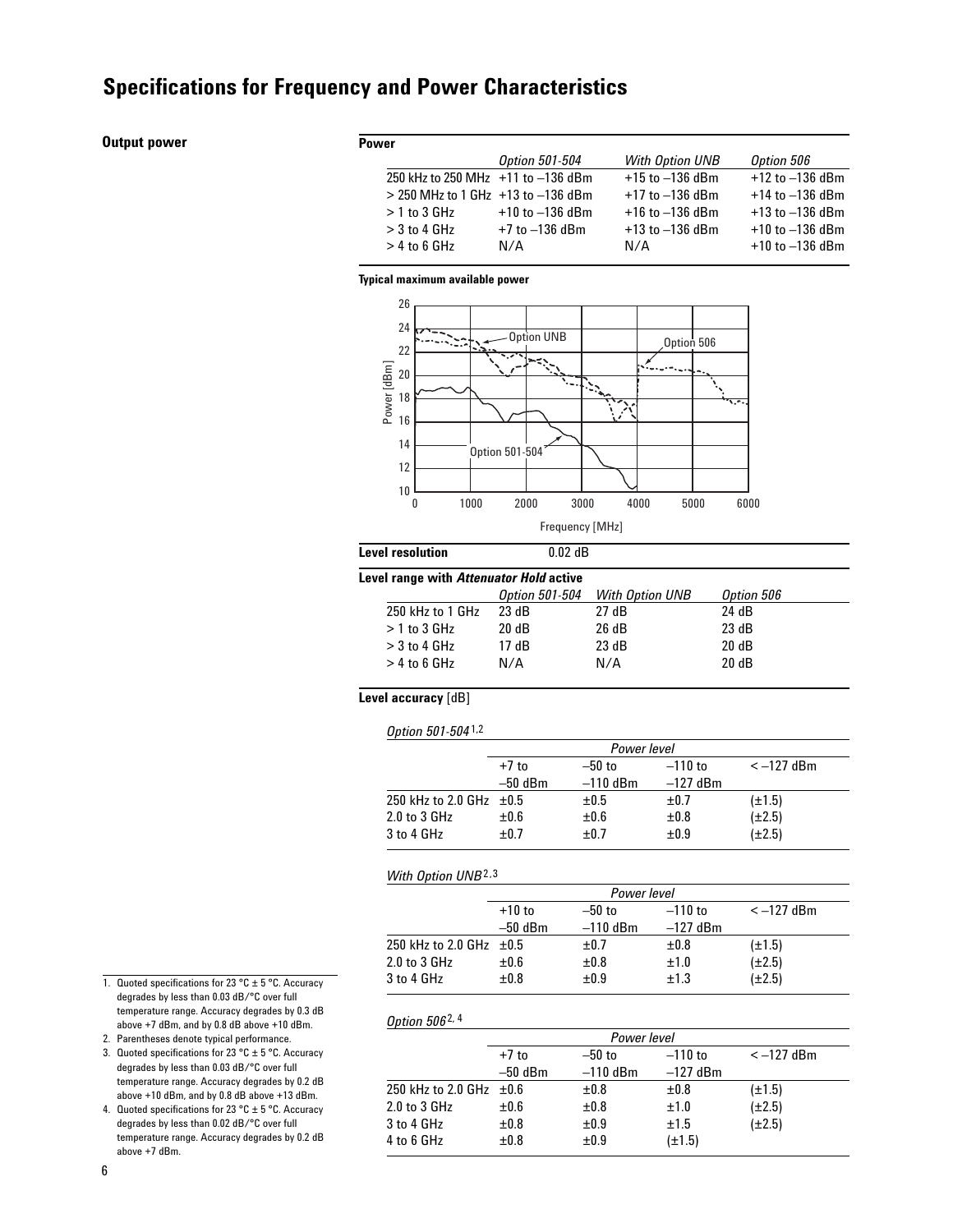|                                                                    | Level accuracy with digital modulation turned on [relative to CW]                    |                     |                                                                        |                     |
|--------------------------------------------------------------------|--------------------------------------------------------------------------------------|---------------------|------------------------------------------------------------------------|---------------------|
|                                                                    | Conditions: [with PRBS modulated data;                                               |                     |                                                                        |                     |
|                                                                    | if using I/Q inputs, $\sqrt{1^2 + 0^2} = 0.5 V_{rms}$ , nominal] <sup>1</sup>        |                     |                                                                        |                     |
| Level accuracy with ALC on                                         |                                                                                      |                     |                                                                        |                     |
|                                                                    | $\pi$ /4 DQPSK or QPSK formats                                                       |                     |                                                                        |                     |
|                                                                    | Conditions: With raised cosine or root-raised cosine filter and $\alpha \geq 0.35$ : |                     |                                                                        |                     |
|                                                                    |                                                                                      |                     | with 10 kHz $\leq$ symbol rate $\leq$ 1 MHz; at RF freq $\geq$ 25 MHz; |                     |
|                                                                    | power $\leq$ max specified $-3$ dB                                                   |                     |                                                                        |                     |
|                                                                    | Option 501-504    Qption 506                                                         |                     |                                                                        |                     |
|                                                                    | $\pm 0.15$ dB                                                                        | $\pm 0.25$ dB       |                                                                        |                     |
|                                                                    | Constant amplitude formats [FSK, GMSK, etc]                                          |                     |                                                                        |                     |
|                                                                    | Option 501-504    Qption 506                                                         |                     |                                                                        |                     |
|                                                                    | $\pm 0.1$ dB<br>$\pm 0.15$ dB                                                        |                     |                                                                        |                     |
|                                                                    | Level accuracy with ALC off $1, 2$<br>$(\pm 0.15$ dB) [relative to ALC on]           |                     |                                                                        |                     |
| Conditions:                                                        | After power search is executed, with burst off.                                      |                     |                                                                        |                     |
| Level switching speed $\frac{1}{2}$                                |                                                                                      |                     |                                                                        |                     |
|                                                                    |                                                                                      | Option 501-504      | With Option UNB                                                        | Option 506          |
|                                                                    | Normal operation [ALC on]                                                            | $(< 15 \text{ ms})$ | $(< 21 \text{ ms})$                                                    | $(< 21 \text{ ms})$ |
|                                                                    | When using power search manual                                                       | $(< 83 \text{ ms})$ | $(< 95 \text{ ms})$                                                    | $(< 95 \text{ ms})$ |
| $(< 119 \text{ ms})$<br>(< 103 ms)<br>When using power search auto |                                                                                      |                     | $(< 119 \text{ ms})$                                                   |                     |

1. Parentheses denote typical performance.

<sup>2.</sup> When applying external I/Q signals with ALC off, output level will vary directly with I/Q input level.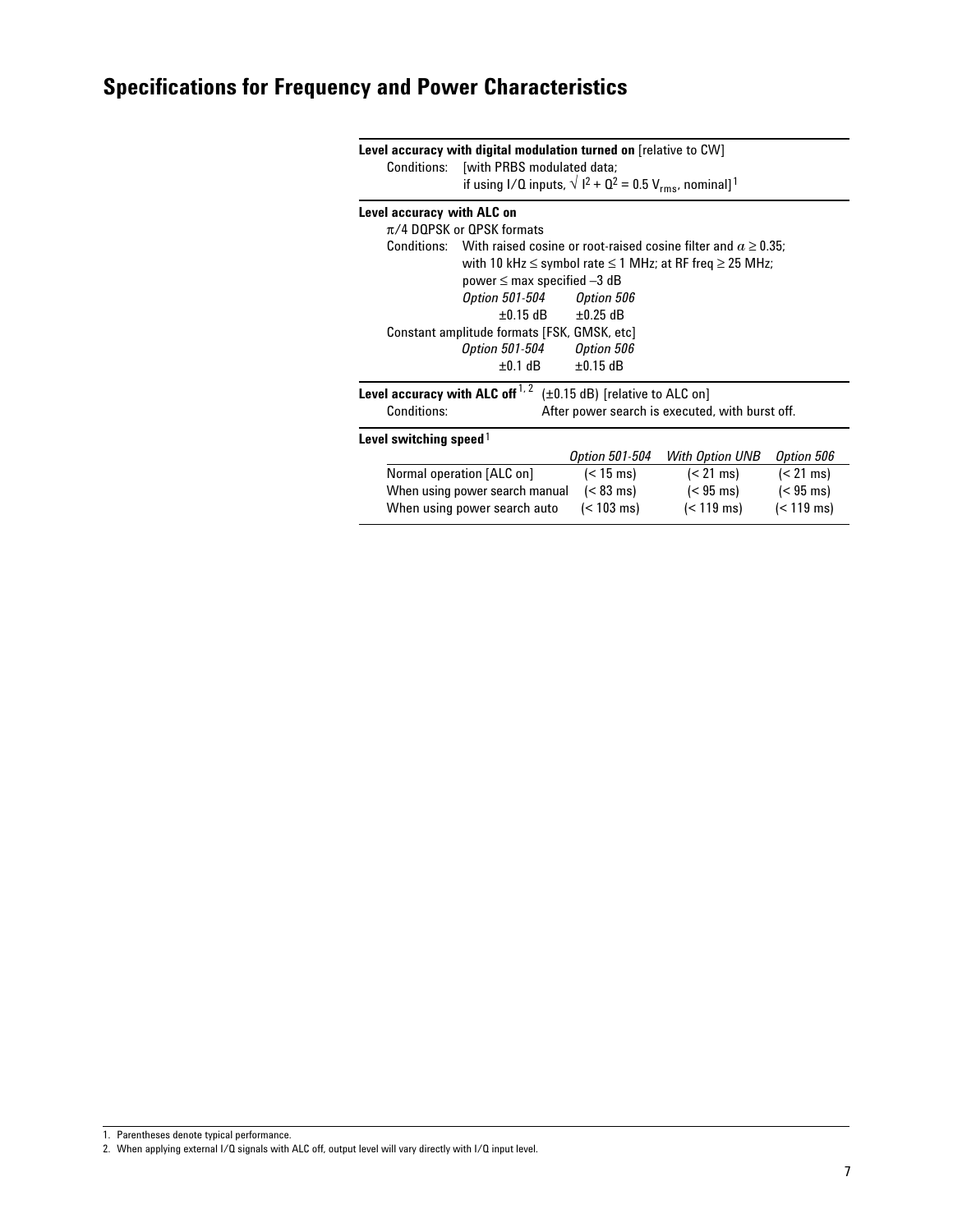#### **Repeatability and linearity**



**Repeatability measures the ability of the instrument to return to a given power setting after a random excursion to any other frequency and power setting. It is a relative measurement that reflects the difference in dB between the maximum and minimum power readings for a given setting over a specific time interval. It should not be confused with absolute power accuracy, which is measured in dBm.**1



**Relative level accuracy measures the accuracy of a step change from any power level to any other power level. This is useful for large changes (i.e. 5 dB steps).**1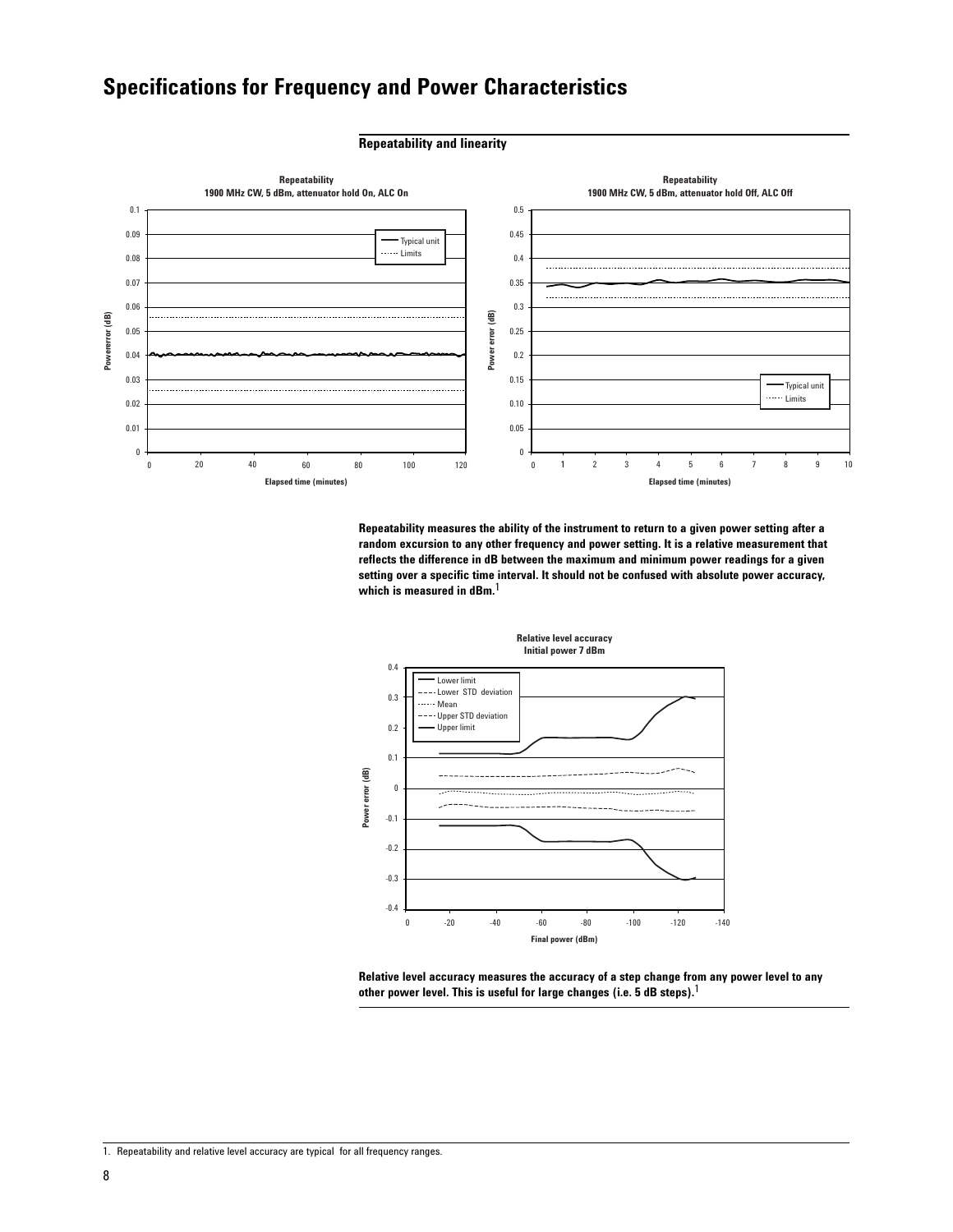

1. Repeatability and relative level accuracy are typical for all frequency ranges.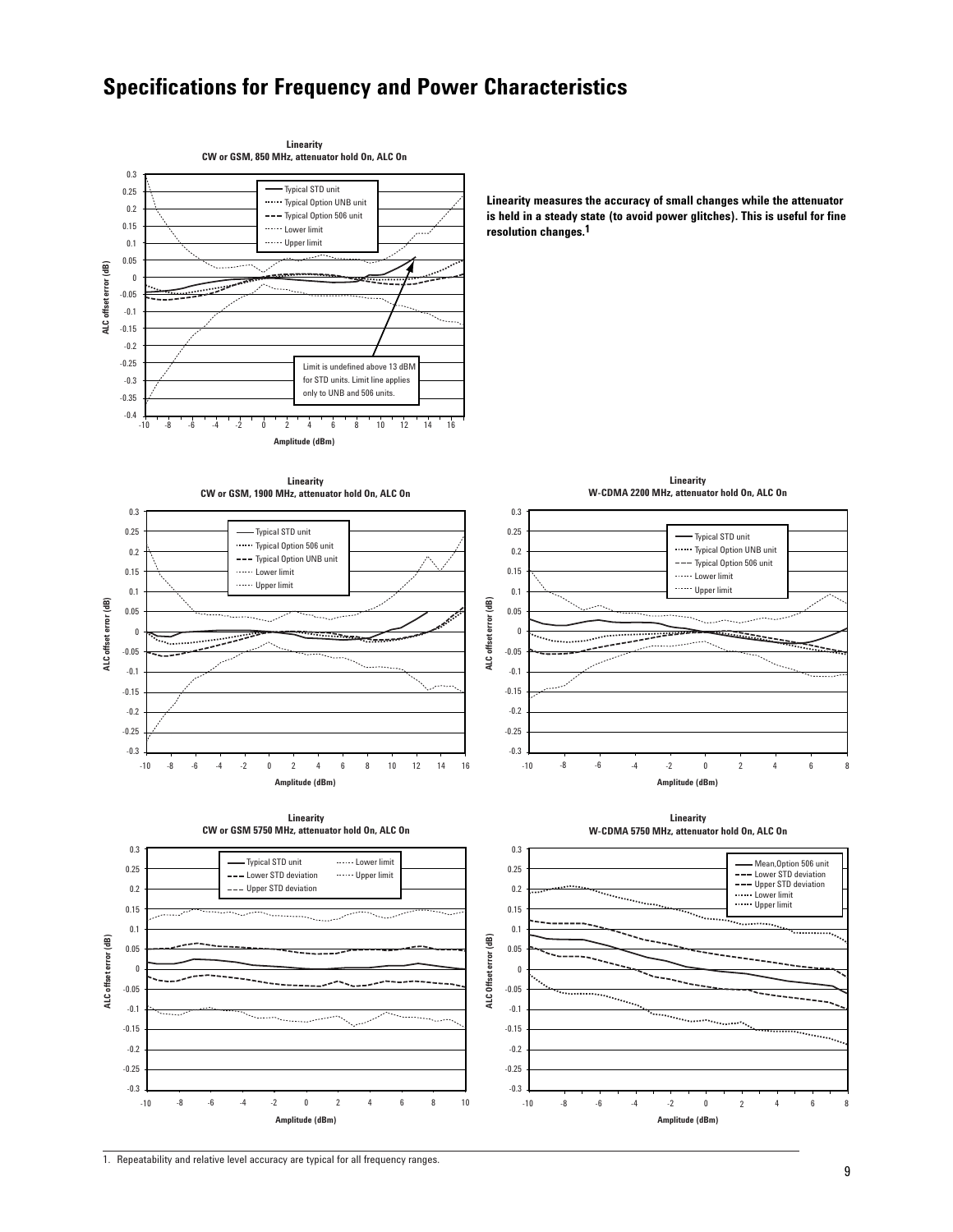#### **Spectral purity**

| <b>SSB Phase noise</b> [at 20 kHz offset] <sup>1</sup> |                                                                        |                                             |
|--------------------------------------------------------|------------------------------------------------------------------------|---------------------------------------------|
|                                                        | <b>Standard</b>                                                        | With Option UNJ                             |
| at 500 MHz                                             | $(< -124$ dBc/Hz)                                                      | $<-135$ dBc/Hz, (< $-138$ dBc/Hz)           |
| at 1 GHz                                               | $(< -118$ dBc/Hz)                                                      | $<-130$ dBc/Hz, (< $-134$ dBc/Hz)           |
| at 2 GHz                                               | $(< -112$ dBc/Hz)                                                      | $<-124$ dBc/Hz, (< $-128$ dBc/Hz)           |
| at 3 GHz                                               | $(< -106$ dBc/Hz)                                                      | $<-121$ dBc/Hz, (< $-125$ dBc/Hz)           |
| at 4 GHz                                               | $(< -106$ dBc/Hz)                                                      | $<-118$ dBc/Hz, $(< -122$ dBc/Hz)           |
| at 6 GHz                                               | N/A                                                                    | $<-113$ dBc/Hz, (< $-117$ dBc/Hz)           |
|                                                        | <b>Residual FM</b> <sup>1</sup> [CW mode, 0.3 to 3 kHz BW, CCITT, rms] |                                             |
| Option UNJ                                             |                                                                        | $<$ N x 1 Hz ( $<$ N x 0.5 Hz) <sup>2</sup> |
| Standard                                               |                                                                        |                                             |
| Phase noise mode 1                                     | $<$ N $\times$ 2 Hz                                                    |                                             |
| Phase noise mode 2                                     | $<$ N $\times$ 4 Hz                                                    |                                             |
|                                                        |                                                                        |                                             |

**Harmonics** 1, 3 [output level ≤ +4 dBm, ≤ +7.5 dBm Option UNB, ≤ +4.5 dBm Option 506]  $<-30$  dBc above 1 GHz,  $(< -30$  dBc 1 GHz and below)

**Nonharmonics** 1, 4 [≤ +7 dBm output level, ≤ +4 dBm Option 506]

|                    | Standard <sup>5</sup>                                                                                                                                                   |                     |                                   | With Option UNJ <sup>6</sup> |
|--------------------|-------------------------------------------------------------------------------------------------------------------------------------------------------------------------|---------------------|-----------------------------------|------------------------------|
|                    | $>$ 3 kHz<br>offset                                                                                                                                                     | $>10$ kHz<br>offset | $> 3$ kHz<br> < 10 kHz<br>loffset | > 10kHz<br>offset            |
| 250 kHz to 250 MHz | $\epsilon$ -53 dBc ( $\epsilon$ -68 dBc)   ( $\epsilon$ -58 dBc)   $\epsilon$ -65 dBc  ( $\epsilon$ -58 dBc)                                                            |                     |                                   |                              |
| 250 MHz to 500 MHz | $\langle -59 \text{ dBc}$ ( $\langle -74 \text{ dBc} \rangle$ ) ( $\langle -81 \text{ dBc} \rangle$ $\langle -80 \text{ dBc} \rangle$ $\langle -80 \text{ dBc} \rangle$ |                     |                                   |                              |
| 500 MHz to 1 GHz   | $\langle -53 \text{ dBc } (-68 \text{ dBc}) \rangle$ $\langle -75 \text{ dBc } \rangle$ $\langle -80 \text{ dBc } \rangle$ $\langle -80 \text{ dBc } \rangle$           |                     |                                   |                              |
| 1 to 2 GHz         | $<-47$ dBc (< -62 dBc)   (< -69 dBc)  < -74 dBc  < -74 dBc                                                                                                              |                     |                                   |                              |
| 2 to 4 GHz         | $\langle -41 \text{ dBc } (-56 \text{ dBc}) \rangle$ $\langle -63 \text{ dBc} \rangle$ $\langle -68 \text{ dBc } \rangle$ $\langle -68 \text{ dBc} \rangle$             |                     |                                   |                              |
| 4 to 6 GHz         | N/A<br>N/A                                                                                                                                                              | N/A                 | $ < -62$ dBc $ < -62$ dBc         |                              |

#### **Subharmonics**

|                                      |                         | <b>Standard</b>         | With Option UNJ    |                           |
|--------------------------------------|-------------------------|-------------------------|--------------------|---------------------------|
| $\leq$ 1 GHz                         |                         | None                    | None               |                           |
| $>1$ GHz                             |                         | $<-40$ dBc              | None               |                           |
| Jitter in µUI <sup>1, 7, 8</sup>     |                         |                         |                    |                           |
| Carrier                              | <i>SONET/SDH</i>        | rms jitter              | Standard           | With option UNJ           |
| frequency                            | data rates              | bandwidth               | (µUI rms)          | $(\mu$ UI $\mathsf{rms})$ |
| 155 MHz                              | $155$ MB/s              | 100 Hz to 1.5 MHz       | (359)              | (78)                      |
| 622 MHz                              | $622$ MB/s              | 1 kHz to 5 MHz          | (158)              | (46)                      |
| 2.488 GHz                            | 2488 MB/s               | 5 kHz to 15 MHz         | (384)              | (74)                      |
| Jitter in seconds <sup>1, 7, 8</sup> |                         |                         |                    |                           |
| Carrier<br>frequency                 | SONET/SDH<br>data rates | rms jitter<br>bandwidth | <b>Standard</b>    | With option UNJ           |
| 155 MHz                              | 155 MB/s                | 100 Hz to 1.5 MHz       | $(2.4 \text{ ps})$ | $(0.6 \text{ ps})$        |
| 622 MHz                              | $622$ MB/s              | 1 kHz to 5 MHz          | (255 fs)           | (74 fs)                   |
| 2.488 GHz                            | 2488 MB/s               | 5 kHz to 15 MHz         | $(155$ fs)         | (30 fs)                   |

1. Parentheses denote typical performance.

- 3. Harmonic performance outside the operating range of the instrument is typical.
- 4. Spurs outside the operating range of the instrument are not specified. Broadband noise is not tested.
- 5. Specifications apply for FM deviations < 100 kHz and are not valid on ΦM. For non-constant amplitude formats, unspecified spur levels occur up to the

8. For other frequencies, data rates, or bandwidths, please contact your sales representative.

<sup>2.</sup> Refer to frequency bands on page 12 for N values.

second harmonic of the baseband rate. 6. Specifications apply for CW mode only.

<sup>7.</sup> Calculated from phase noise performance in CW mode only at -2.5 dBm for standard instruments, -0.5 dBm with Option 506, and +2.5 dBm with Option UNB.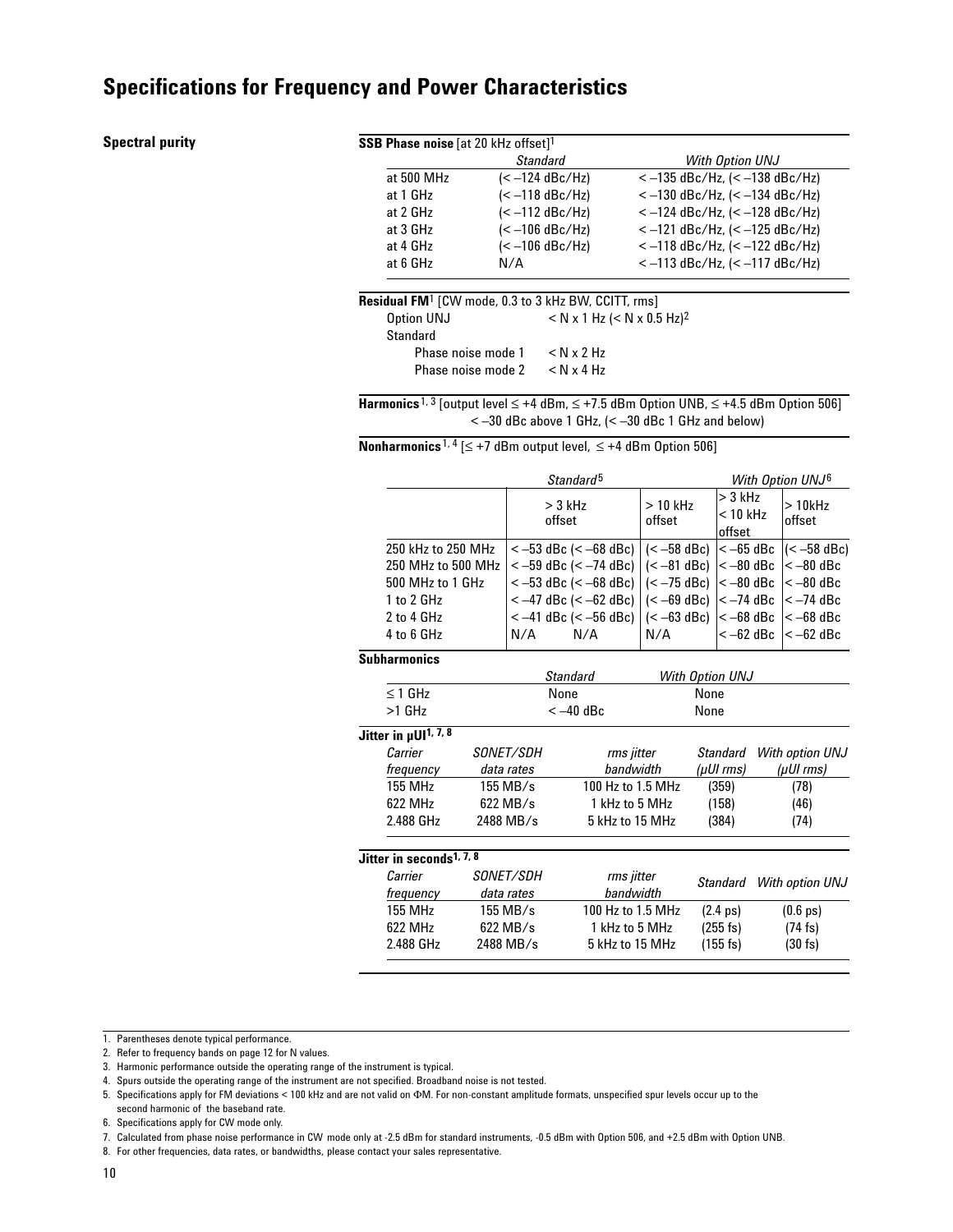

11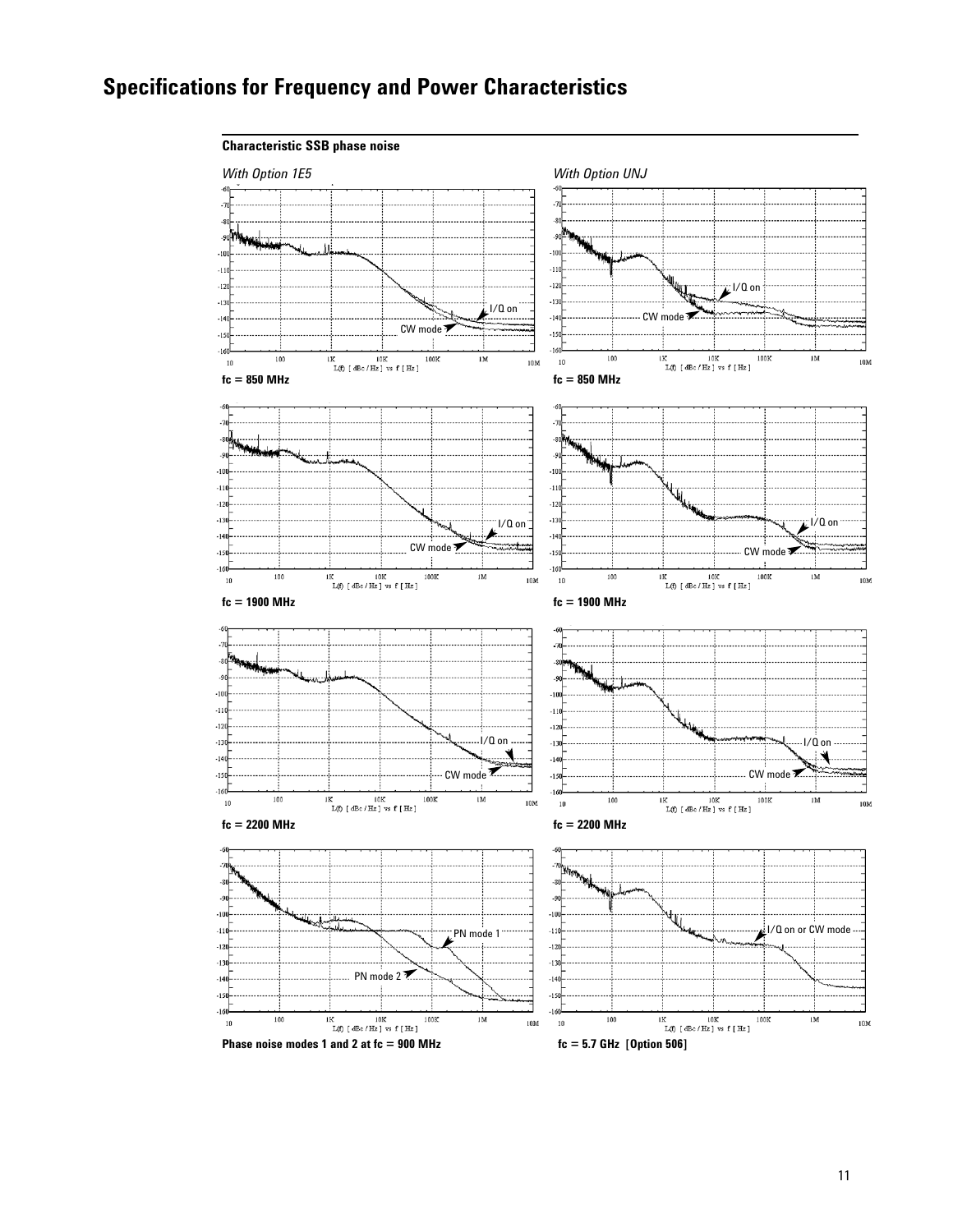#### **Frequency bands**

| <i><b>Band</b></i> | Frequency range                             | N numher |
|--------------------|---------------------------------------------|----------|
|                    | $250 \text{ kHz}$ to $\leq 250 \text{ MHz}$ |          |
| 2                  | $>$ 250 MHz to $<$ 500 MHz                  | 0.5      |
| 3                  | $>$ 500 MHz to $<$ 1GHz                     |          |
| 4                  | $>1$ to $<$ 2 GHz                           | 2        |
| 5                  | $> 2$ to $\leq 4$ GHz                       |          |
| հ                  | $> 4$ to $< 6$ GHz                          | х        |

#### **Frequency modulation1,2**

| Maximum deviation $^3$                                                                                                                                                                           |                                                    |                                             |                   |
|--------------------------------------------------------------------------------------------------------------------------------------------------------------------------------------------------|----------------------------------------------------|---------------------------------------------|-------------------|
|                                                                                                                                                                                                  | Standard<br>$N \times 8$ MHz                       | <b>With Option UNJ</b><br>$N \times 1$ MHz  |                   |
| Resolution                                                                                                                                                                                       | 0.1% of deviation or 1 Hz.<br>whichever is greater |                                             |                   |
| <b>Modulation frequency rate</b> $4$ [deviation = 100 kHz]                                                                                                                                       |                                                    |                                             |                   |
| Coupling                                                                                                                                                                                         | 1 dB bandwidth                                     |                                             | 3 dB bandwidth    |
| FM path 1[DC]                                                                                                                                                                                    | DC to 100 kHz                                      |                                             | (DC to 10 MHz)    |
| FM path 2 [DC] DC to 100 kHz                                                                                                                                                                     |                                                    |                                             | (DC to 0.9 MHz)   |
| FM path 1 [AC] 20 Hz to 100 kHz                                                                                                                                                                  |                                                    |                                             | (5 Hz to 10 MHz)  |
| FM path 2 [AC]                                                                                                                                                                                   | 20 Hz to 100 kHz                                   |                                             | (5 Hz to 0.9 MHz) |
| <b>Deviation accuracy</b> <sup>3</sup> [1 kHz rate, deviation $\lt N \times 100$ kHz]                                                                                                            |                                                    |                                             |                   |
|                                                                                                                                                                                                  |                                                    | $\leq$ $\pm$ 3.5% of FM deviation + 20 Hz   |                   |
| Carrier frequency accuracy relative to CW in DCFM $^{\rm 3.5}$                                                                                                                                   |                                                    |                                             |                   |
| $\pm 0.1\%$ of set deviation + (N x 1 Hz)                                                                                                                                                        |                                                    |                                             |                   |
| <b>Distortion</b> <sup>3</sup> [1 kHz rate, dev. = $N \times 100$ kHz]                                                                                                                           | $< 1\%$                                            |                                             |                   |
| FM using external inputs 1 or 2                                                                                                                                                                  |                                                    |                                             |                   |
| Sensitivity                                                                                                                                                                                      |                                                    | 1 V <sub>peak</sub> for indicated deviation |                   |
| Input impedance                                                                                                                                                                                  | 50 $\Omega$ , nominal                              |                                             |                   |
| FM path 1 and FM path 2 are summed internally for composite modulation.<br>The FM 2 path is limited to a maximum rate of 1 MHz. The FM 2 path must be<br>set to a deviation less than FM 1 path. |                                                    |                                             |                   |

<sup>1.</sup> All analog performance above 4 GHz is typical.

<sup>2.</sup> For non-Option UNJ units, specifications apply in phase noise mode 2 [default].

<sup>3.</sup> Refer to frequency bands on this page to compute specifications.

<sup>4.</sup> Parentheses denote typical performance.

<sup>5.</sup> At the calibrated deviation and carrier frequency, within 5 °C of ambient temperature at time of calibration.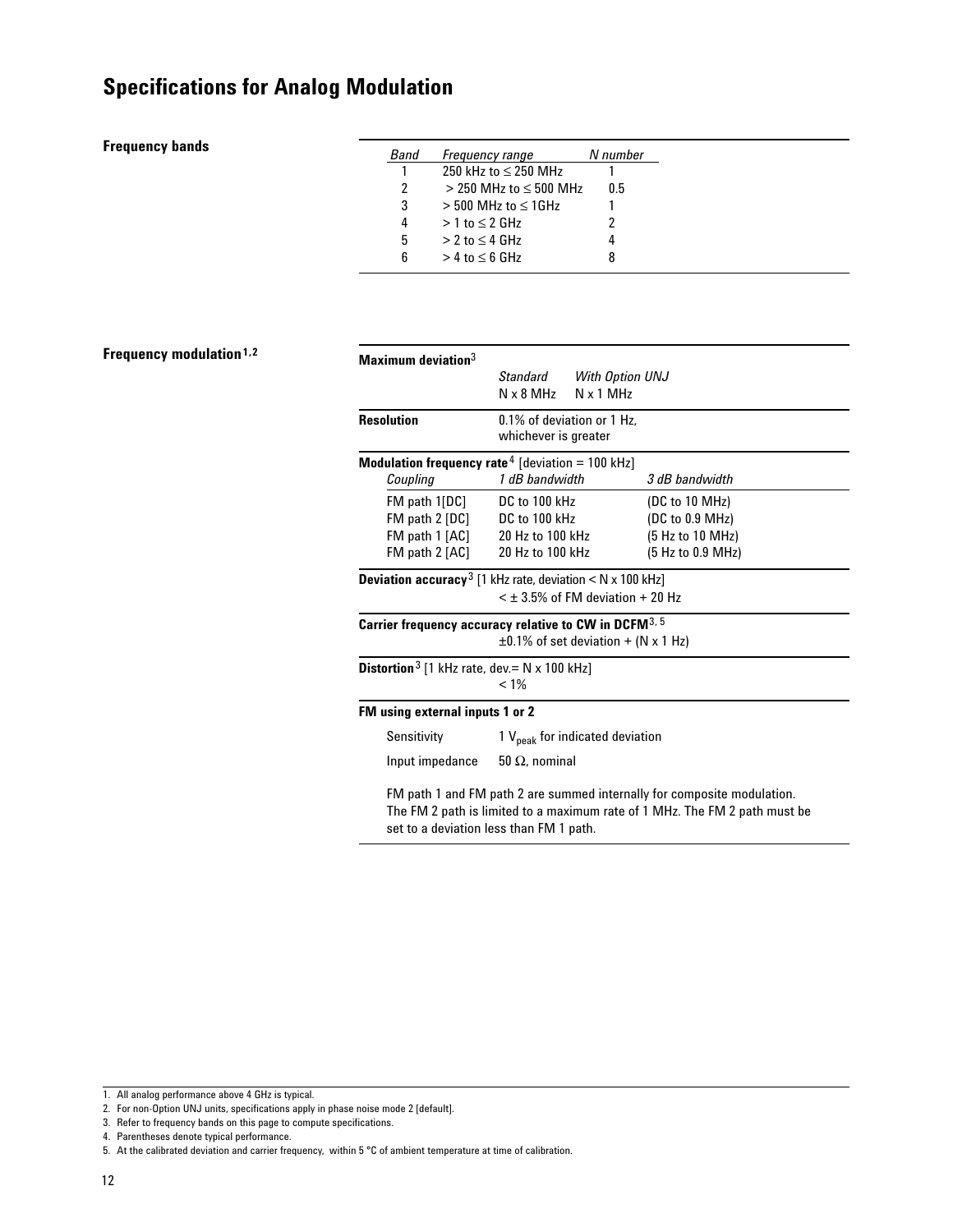#### **Phase modulation**<sup>1,2</sup>

| <b>Resolution</b>                                      | 0.1% of set deviation                         |                                                                                                                                                                                                                        |                                                                                                         |
|--------------------------------------------------------|-----------------------------------------------|------------------------------------------------------------------------------------------------------------------------------------------------------------------------------------------------------------------------|---------------------------------------------------------------------------------------------------------|
| Modulation frequency response 3, 4                     |                                               |                                                                                                                                                                                                                        |                                                                                                         |
| Standard                                               |                                               |                                                                                                                                                                                                                        |                                                                                                         |
|                                                        | <b>Maximum</b>                                |                                                                                                                                                                                                                        | Allowable rates [3 dB BW]                                                                               |
| Mode                                                   | deviation                                     | ΦM path 1                                                                                                                                                                                                              | $\Phi M$ path 2                                                                                         |
| Normal RW                                              | $N \times 80$ rad                             | DC to 100 kHz                                                                                                                                                                                                          | DC to 100 kHz                                                                                           |
| High BW <sup>6</sup>                                   | $N \times 8$ rad                              | (DC to 1 MHz)                                                                                                                                                                                                          | (DC to 0.9 MHz)                                                                                         |
|                                                        | $N \times 1.6$ rad                            | (DC to 10 MHz)                                                                                                                                                                                                         | (DC to 0.9 MHz)                                                                                         |
| With Option UNJ                                        |                                               |                                                                                                                                                                                                                        |                                                                                                         |
|                                                        | <b>Maximum</b>                                |                                                                                                                                                                                                                        | Allowable rates [3 dB BW]                                                                               |
| Mode                                                   | deviation                                     | $\Phi M$ path 1                                                                                                                                                                                                        | $\Phi M$ path 2                                                                                         |
| Normal BW                                              | N x 10 radians                                | DC to 100 kHz                                                                                                                                                                                                          | DC to 100 kHz                                                                                           |
| High BW                                                | N x 1 radians                                 | (DC to 1 MHz)                                                                                                                                                                                                          | (DC to 0.9 MHz)                                                                                         |
| <b>Deviation accuracy</b> [1 kHz rate, Normal BW mode] | $<$ +5% of deviation + 0.01 radians           |                                                                                                                                                                                                                        |                                                                                                         |
|                                                        | Option UNJ models, Normal BW mode]<br>$< 1\%$ |                                                                                                                                                                                                                        | <b>Distortion</b> <sup>3</sup> [1 kHz rate, deviation < 80 radians on standard model, < 10 N radians on |
| $\Phi$ M using external inputs 1 or 2                  |                                               |                                                                                                                                                                                                                        |                                                                                                         |
| Sensitivity                                            |                                               | 1 V <sub>neak</sub> for indicated deviation                                                                                                                                                                            |                                                                                                         |
| Input impedance                                        | 50 $\Omega$ , nominal                         |                                                                                                                                                                                                                        |                                                                                                         |
| Paths                                                  | path 1.                                       | $\Phi$ M path 1 and $\Phi$ M path 2 are summed internally for composite<br>modulation. The $\Phi M$ 2 path is limited to a maximum rate of<br>1 MHz. $\Phi$ M path 2 must be set to a deviation less than the $\Phi$ M |                                                                                                         |

| Range                                               | 0 to 100%                                               |                                                   |  |
|-----------------------------------------------------|---------------------------------------------------------|---------------------------------------------------|--|
| <b>Resolution</b>                                   | 0.1%                                                    |                                                   |  |
| <b>Rates</b> [3 dB bandwidth]                       |                                                         |                                                   |  |
| DC coupled                                          | $0$ to 10 kHz                                           |                                                   |  |
| AC coupled                                          | 10 Hz to 10 kHz                                         |                                                   |  |
| Accuracy <sup>4, 7</sup>                            | $\leq \pm (6\% \text{ of setting } +1\%)$<br>1 kHz rate |                                                   |  |
| <b>Distortion</b> <sup>4, 7</sup> [1 kHz rate, THD] |                                                         |                                                   |  |
|                                                     | Option 501-504/Option UNJ                               | Option 506                                        |  |
| 30% AM                                              | $< 1.5\%$                                               | < 1.5%                                            |  |
| 90% AM                                              | $(< 4\%)$                                               | $(< 5\%)$                                         |  |
| <b>AM using external inputs 1 or 2</b>              |                                                         |                                                   |  |
| Sensitivity                                         | 1 $V_{peak}$ to achieve indicated depth                 |                                                   |  |
| Input impedance                                     | $50 \Omega$ , nominal                                   |                                                   |  |
| Paths                                               | composite modulation.                                   | AM path 1 and AM path 2 are summed internally for |  |

<sup>1.</sup> All analog performance above 4 GHz is typical.

**Amplitude modulation1, 6**

[fc > 500 kHz]

<sup>2.</sup> For non-Option UNJ units, specifications apply in phase noise mode 2 [default].

<sup>3.</sup> Refer to frequency bands on page 12 for N.

<sup>4.</sup> Parentheses denote typical performance.

<sup>5.</sup> Bandwidth is automatically selected based on deviation.

<sup>6.</sup> AM is typical above 3 GHz or if wideband AM or I/Q modulation is simultaneously enabled.

<sup>7.</sup> Peak envelope power of AM must be 3 dB less than maximum output power below 250 MHz.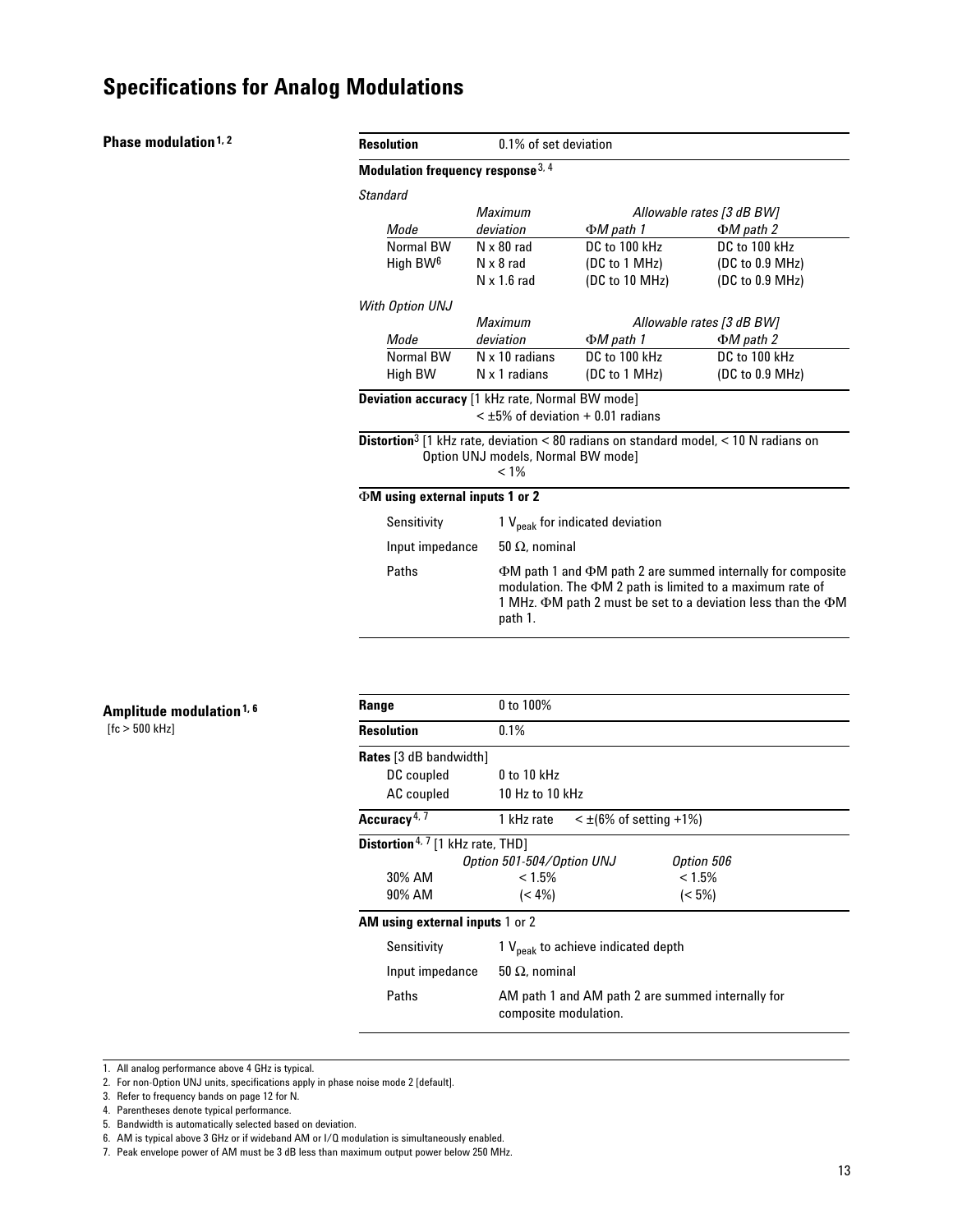#### **Wideband AM**

**Pulse modulation**

| Rates [1 dB bandwidth] <sup>1</sup>            |                                                                                                                                                   |
|------------------------------------------------|---------------------------------------------------------------------------------------------------------------------------------------------------|
| $AI C$ on                                      | (400 Hz to 40 MHz)                                                                                                                                |
| ALC off                                        | (DC to 40 MHz)                                                                                                                                    |
| <b>Wideband AM using external I input only</b> |                                                                                                                                                   |
| Sensitivity                                    | $0.5 V = 100\%$                                                                                                                                   |
| Input impedance                                | 50 $\Omega$ , nominal                                                                                                                             |
|                                                |                                                                                                                                                   |
| $On/off$ ratio <sup>1</sup>                    |                                                                                                                                                   |
| $\leq$ 4 GHz                                   | $> 80$ dB                                                                                                                                         |
| $>$ 4 GHz                                      | (> 64 dB)                                                                                                                                         |
| Rise/fall times <sup>1</sup>                   | (150 n s)                                                                                                                                         |
| Minimum width <sup>1</sup>                     |                                                                                                                                                   |
| ALC on                                         | $(2 \mu s)$                                                                                                                                       |
| ALC off                                        | $(0.4 \,\mu s)$                                                                                                                                   |
| Pulse repetition frequency <sup>1</sup>        |                                                                                                                                                   |
| ALC on                                         | (10 Hz to 250 kHz)                                                                                                                                |
| ALC off                                        | (DC to 1.0 MHz)                                                                                                                                   |
|                                                | Level accuracy <sup>1, 2</sup> [relative to CW at $\leq$ 4 dBm standard, $\leq$ 7.5 dBm Option UNB,<br>$\leq$ 4.5 dBm Option 506]<br>$(\pm 1 dB)$ |
| <b>Pulse modulation using external inputs</b>  |                                                                                                                                                   |
| Input voltage                                  |                                                                                                                                                   |
| RF on                                          | $> +0.5$ V. nominal                                                                                                                               |
| RF off                                         | $< +0.5$ V. nominal                                                                                                                               |
| Input impedance                                | 50 $\Omega$ , nominal                                                                                                                             |
|                                                |                                                                                                                                                   |

#### **Internal pulse generator**

| Square wave rate | 0.1 Hz to 20 kHz   |
|------------------|--------------------|
| Pulse            |                    |
| Period           | 8 µs to 30 seconds |
| Width            | 4 µs to 30 seconds |
| Resolution       | $2 \mu s$          |
|                  |                    |

<sup>1.</sup> Parentheses denote typical performance.

<sup>2.</sup> With ALC off, specifications apply after the execution of power search. With ALC on, specifications apply for pulse repetition rates  $\leq 10$  kHz and pulse widths  $\geq 5$  µs.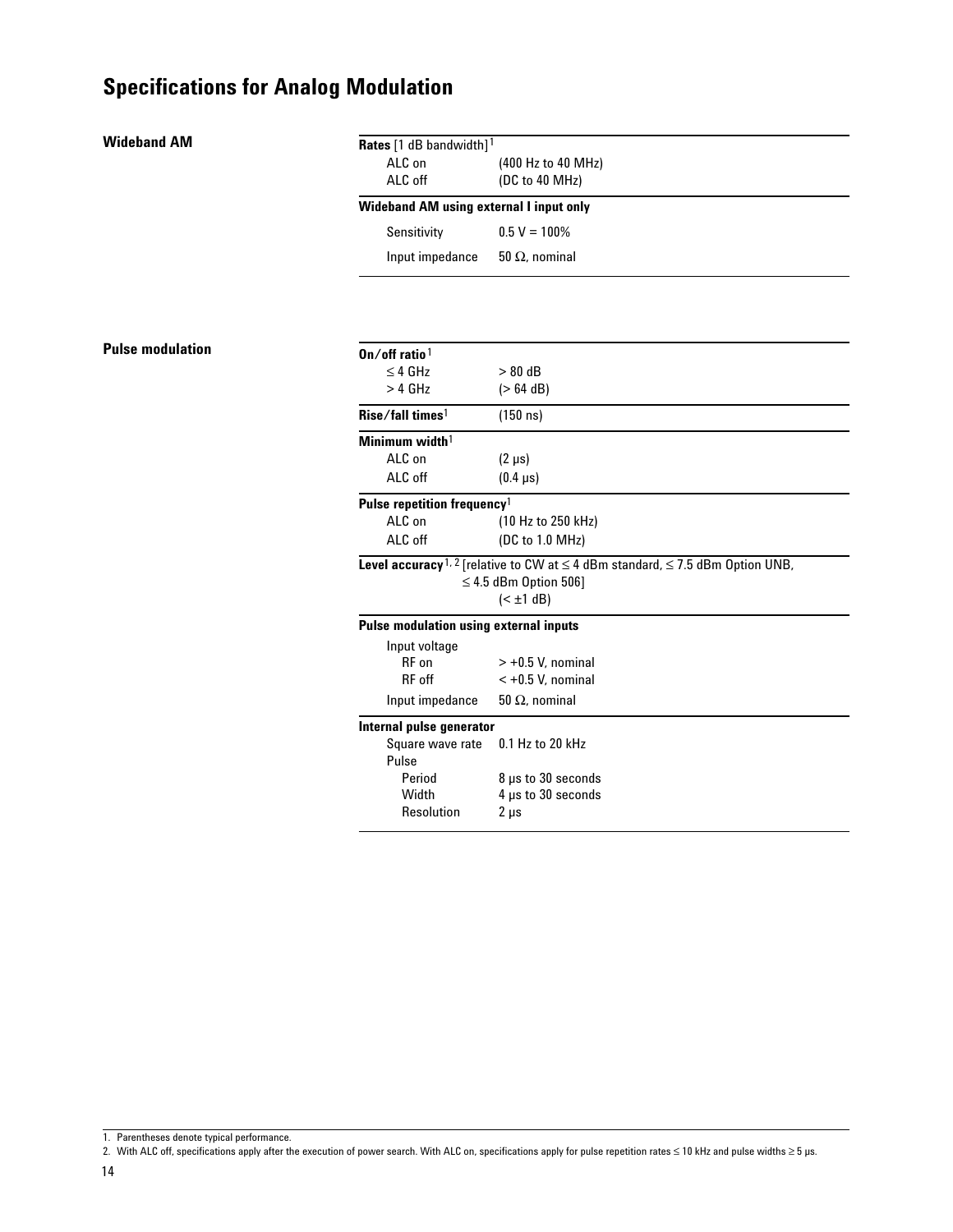#### **Internal modulation source**

Provides modulating signal for FM, AM, pulse and phase modulation signals, and provides LF output source for basic function generator capability.

| <b>Waveforms</b>                                     | Sine, square, ramp, triangle, pulse, noise                                   |  |
|------------------------------------------------------|------------------------------------------------------------------------------|--|
| Rate range                                           |                                                                              |  |
| Sine                                                 | $0.1$ Hz to $100$ kHz                                                        |  |
| Square, ramp, triangle                               | $0.1$ Hz to 20 kHz                                                           |  |
| <b>Resolution</b>                                    | $0.1$ Hz                                                                     |  |
| <b>Frequency accuracy</b>                            | Same as RF reference source                                                  |  |
| <b>Swept sine mode</b> [frequency, phase continuous] |                                                                              |  |
| <b>Operating modes</b>                               | Triggered or continuous sweeps                                               |  |
| Frequency range                                      | 0.1 Hz to 100 kHz                                                            |  |
| Sweep time                                           | 1 ms to 65 sec                                                               |  |
| Resolution                                           | 1 ms                                                                         |  |
| Dual sinewave mode                                   |                                                                              |  |
| Frequency range                                      | $0.1 Hz$ to $100 Hz$                                                         |  |
| Amplitude ratio                                      | 0 to 100%                                                                    |  |
| Amplitude ratio resolution 0.1%                      |                                                                              |  |
| LF audio out mode                                    |                                                                              |  |
| Amplitude                                            | 0 to 2.5 $\rm V_{peak}$ into 50 $\Omega$                                     |  |
| Output impedance                                     | $50 \Omega$ nominal                                                          |  |
| <b>Noise</b>                                         |                                                                              |  |
| is approximately 80% of the displayed value)         | Noise with adjustable amplitude generated as a peak-to-peak value (RMS value |  |

#### **External modulation inputs**

**Modulation types**

Ext 1 FM, ΦM, AM, pulse, and burst envelope<br>Ext 2 FM, ΦM, AM, and pulse FM,  $\Phi$ M, AM, and pulse

LO/HI annunciator [100 Hz to 10 MHz BW, AC coupled inputs only]. Activated when input level error exceeds 3% [nominal].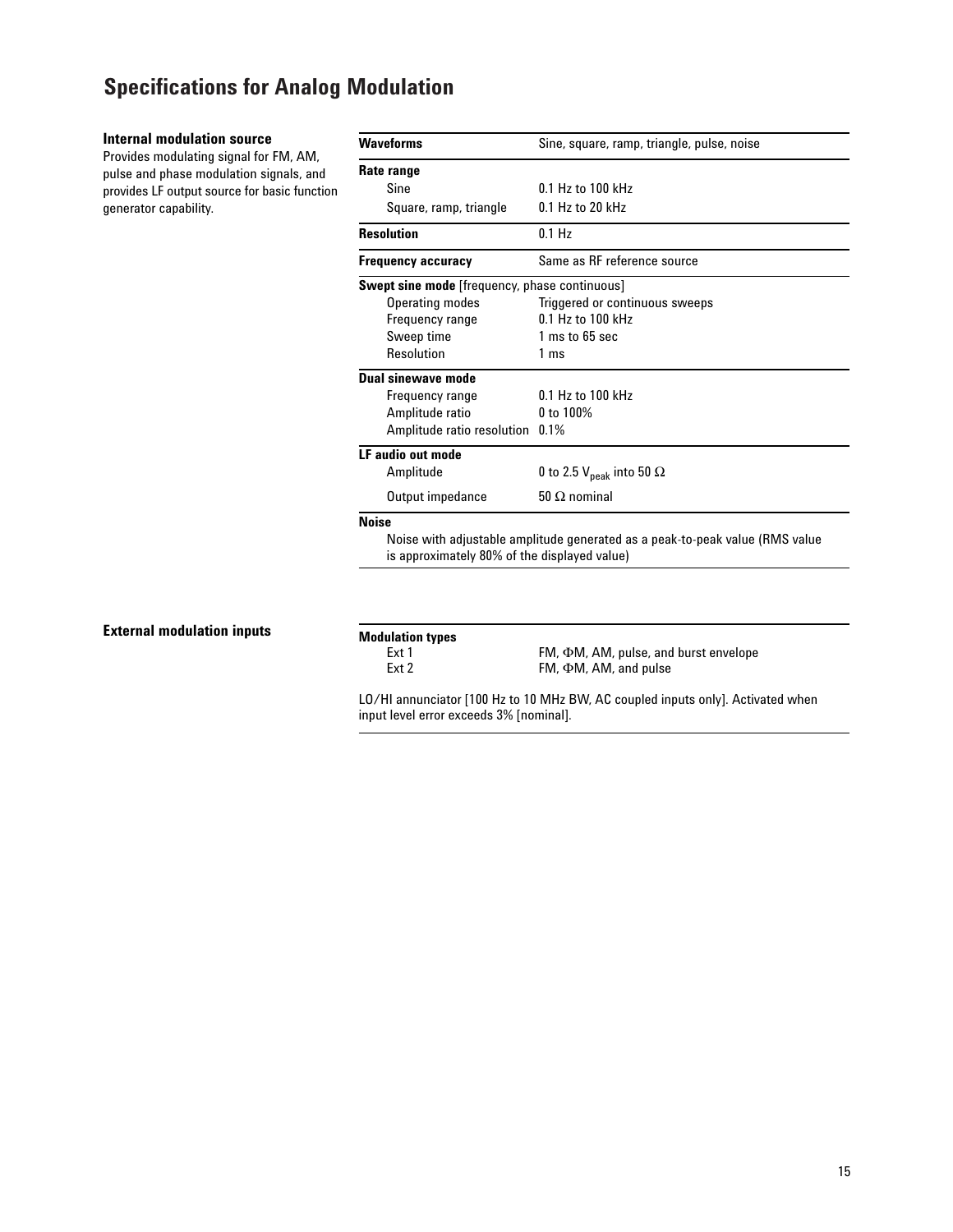|  |  | <b>External burst envelope</b> |  |
|--|--|--------------------------------|--|
|--|--|--------------------------------|--|

| Input voltage                                   |                       |             |  |
|-------------------------------------------------|-----------------------|-------------|--|
| RF On                                           | 0 V                   |             |  |
| <b>RF Off</b>                                   | $-1.0 V$              |             |  |
| Linear control range                            | $0$ to $-1$ V         |             |  |
| $On/off$ ratio <sup>1</sup>                     |                       |             |  |
| Condition: $V_{in}$ below $-1.05$ V             |                       |             |  |
|                                                 | $<$ 4 GHz             | $>$ 75 dB   |  |
|                                                 | $>$ 4 GHz             | $(> 64$ dB) |  |
| Rise/fall time <sup>1</sup>                     |                       |             |  |
| Condition: With rectangular input               |                       |             |  |
|                                                 | $(< 2 \mu s)$         |             |  |
| Minimum burst repetition frequency <sup>1</sup> |                       |             |  |
| ALC on                                          | (10 Hz)               |             |  |
| ALC off                                         | DC                    |             |  |
| Input port                                      | <b>External 1</b>     |             |  |
| Input impedance                                 | $50 \Omega$ , nominal |             |  |
|                                                 |                       |             |  |

#### **Composite modulation**

AM, FM, and  $\Phi$ M each consist of two modulation paths which are summed internally for composite modulation. The modulation sources may be any two of the following: Internal, External 1, External 2.

#### **Simultaneous modulation**

Multiple modulation types may be simultaneously enabled. For example, W-CDMA, AM, and FM can run concurrently and all will affect the output RF. This is useful for simulating signal impairments. There are some exceptions: FM and  $\Phi$ M cannot be combined; AM and Burst envelope cannot be combined; Wideband AM and internal I/Q cannot be combined. Two modulation types cannot be generated simultaneously by the same modulation source.

<sup>1.</sup> Parentheses denote typical performance.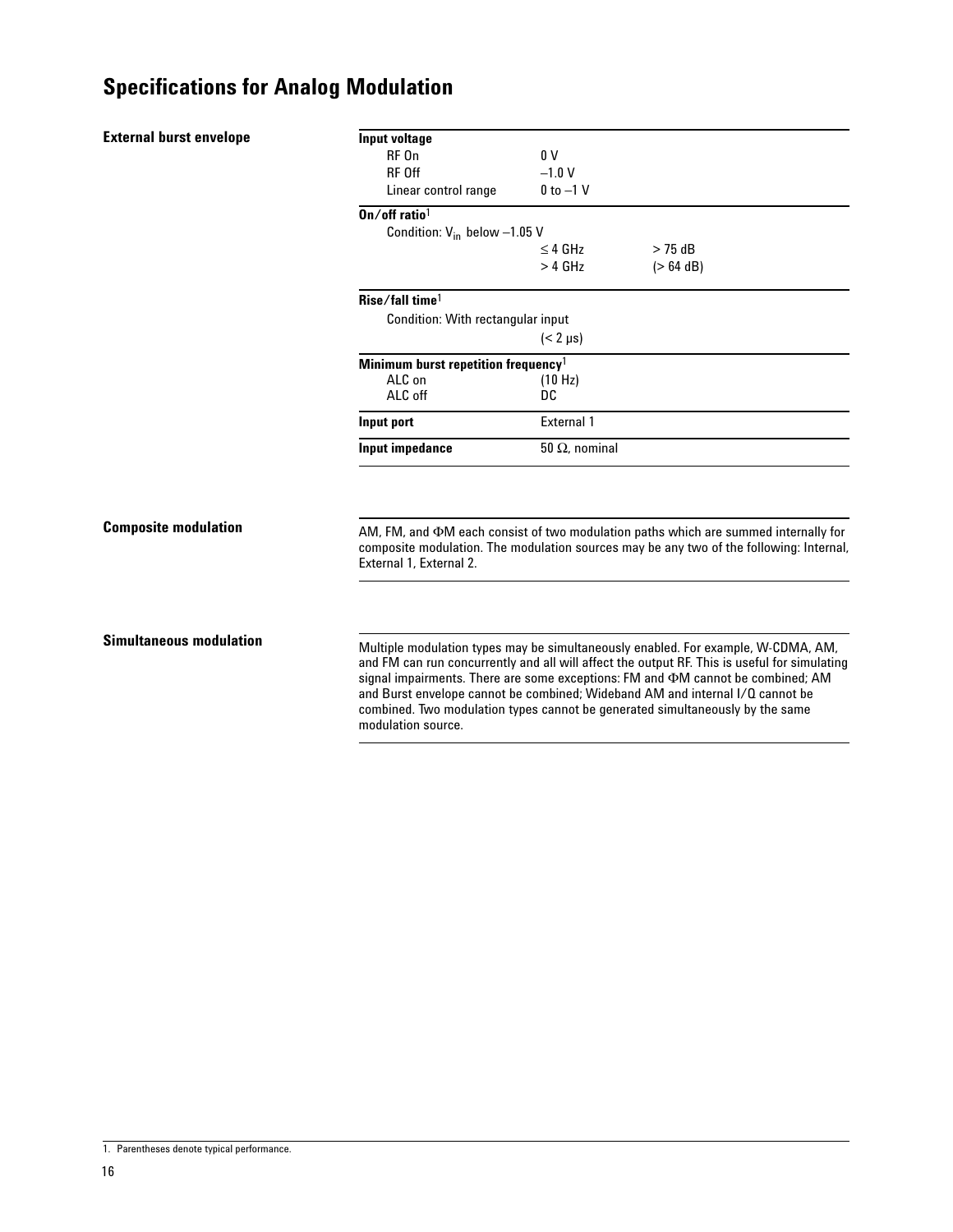#### **I/Q modulation bandwidth**

#### **I/Q inputs**

Input impedance 50 Ω or 600 Ω<br>Full scale input<sup>1</sup>  $\sqrt{1^2 + Q^2} = 0.5$  $\sqrt{1^2 + 0^2} = 0.5 V_{rms}$ 





**I/Q bandwidth using internal I/Q source (Options 001, 002, 601, 602)** 



<sup>1.</sup> The optimum I/Q input level is  $\sqrt{1^2+Q^2}=0.5$  V<sub>rms</sub>, I/Q drive level affects EVM, origin offset, spectral regrowth, and noise floor. Typically, level accuracy with ALC on will be maintained with drive levels between 0.25 and 1.0  $V_{rms}$ .

<sup>2.</sup> Parentheses denote typical performance.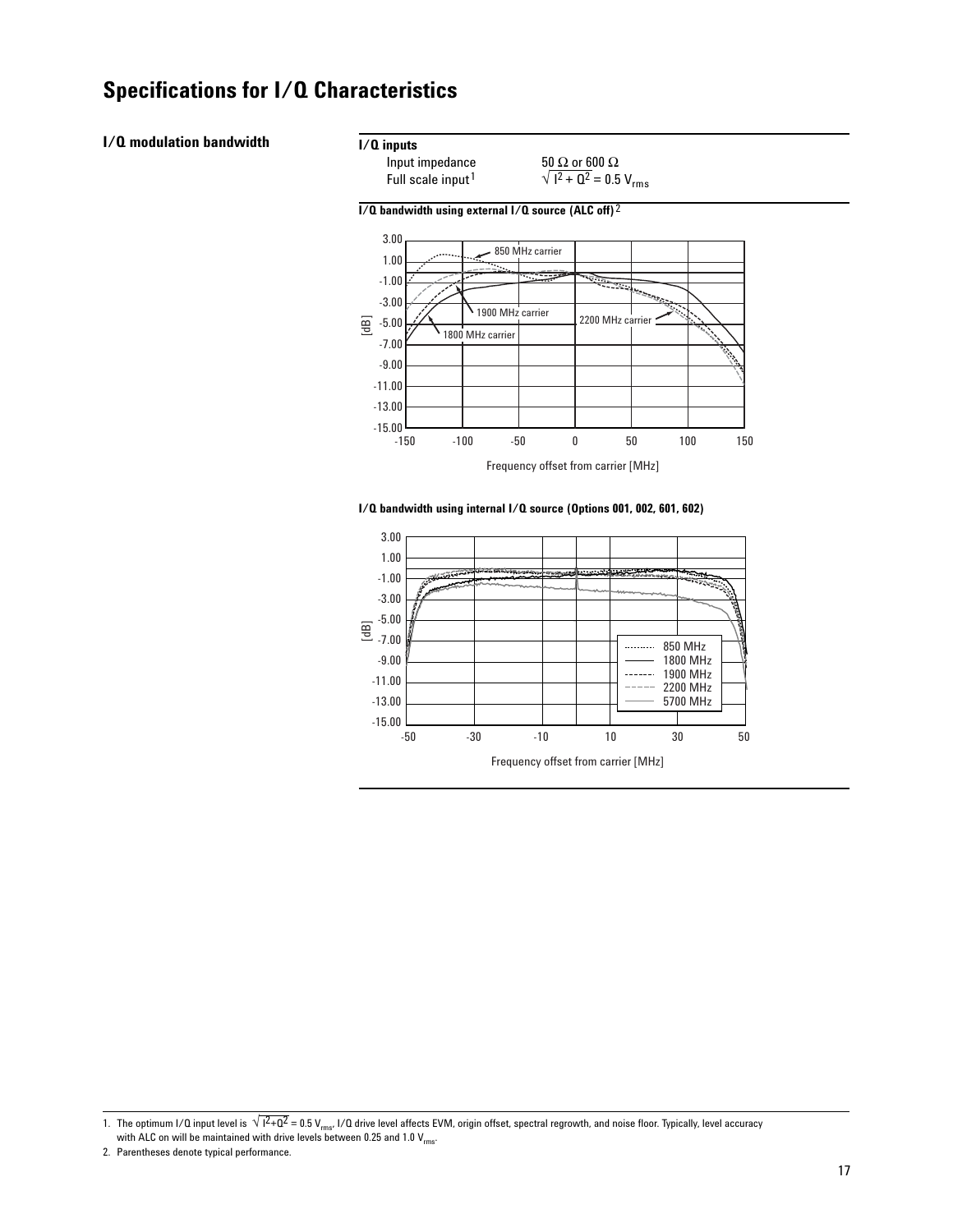#### **I/Q adjustments**

| Source<br>I/Q baseband inputs                                                                                  | Parameter<br>Impedance<br>l offset [600 $\Omega$ only]<br>Q offset [600 $\Omega$ only] $\pm$ 5 V                                                           | Range<br>50 or 600 $\Omega$<br>± 5V                                                  |
|----------------------------------------------------------------------------------------------------------------|------------------------------------------------------------------------------------------------------------------------------------------------------------|--------------------------------------------------------------------------------------|
| I/Q baseband outputs                                                                                           | $1/Q$ offset adjustment $\pm 3 V$<br>I/O offset resolution<br>I/Q gain balance<br>I/O attenuation<br>I/Q low pass filter                                   | $1 \text{ mV}$<br>$±$ 4 dB<br>$0$ to 40 dB<br>40 MHz, through                        |
| <b>RF</b> output                                                                                               | $1/Q$ offset adjustment $\pm 50\%$<br>I/Q gain balance<br>I/O attenuation<br>$1/Q$ quad skew<br>[≤ 3.3 GHz]<br>$[>3.3 \text{ GHz}]$<br>I/Q low pass filter | ±4dB<br>$0$ to $40$ dB<br>$\pm 10^{\circ}$<br>$+5^\circ$<br>2.1 MHz, 40 MHz, through |
| $I/O$ baseband outputs <sup>1</sup>                                                                            |                                                                                                                                                            |                                                                                      |
| Differential outputs<br>Single ended<br>Frequency range<br>Output voltage into 50 $\Omega$<br>Output impedance | I, I, Q, Q<br>l. 0<br>$50 \Omega$ nominal                                                                                                                  | DC to 40 MHz [with sinewave]<br>$(1.5 V P - P)$ [with sinewave]                      |

#### **Baseband generator**

[arbitrary waveform mode] [Option 601 or 602]

| <b>Channels</b>                       | $2$ [I and $0$ ]                                                        |  |  |  |  |
|---------------------------------------|-------------------------------------------------------------------------|--|--|--|--|
| <b>Resolution</b>                     | 16 bits [1/65,536]                                                      |  |  |  |  |
| Arbitrary waveform memory             |                                                                         |  |  |  |  |
| Maximum playback capacity             | 8 megasamples (MSa)/channel [Option 601]<br>64 MSa/channel [Option 602] |  |  |  |  |
| Maximum storage capacity              | 1.2 GSa [Option 005]<br>2.8 MSa [Standard]                              |  |  |  |  |
| <b>Waveform segments</b>              |                                                                         |  |  |  |  |
| Segment length                        | 60 samples to 8 or 64 MSa                                               |  |  |  |  |
| Maximum number of segments            | 1,024 [8 MSa volatile memory]                                           |  |  |  |  |
|                                       | 8,192 [64 MSa volatile memory]                                          |  |  |  |  |
| Minimum memory allocation             | 256 samples or 1 KB blocks                                              |  |  |  |  |
| <b>Waveform sequences</b>             |                                                                         |  |  |  |  |
| Maximum total number of segment files |                                                                         |  |  |  |  |
| stored in the non-volatile            |                                                                         |  |  |  |  |
| file system                           | 16,384                                                                  |  |  |  |  |
| Sequencing                            | Continuously repeating                                                  |  |  |  |  |
|                                       | Maximum number of sequences 16,384 [shared with number of segments]     |  |  |  |  |
| Maximum segments/sequence             | 32,768 [including nested segments]                                      |  |  |  |  |
| <b>Maximum segment repetitions</b>    | 65.536                                                                  |  |  |  |  |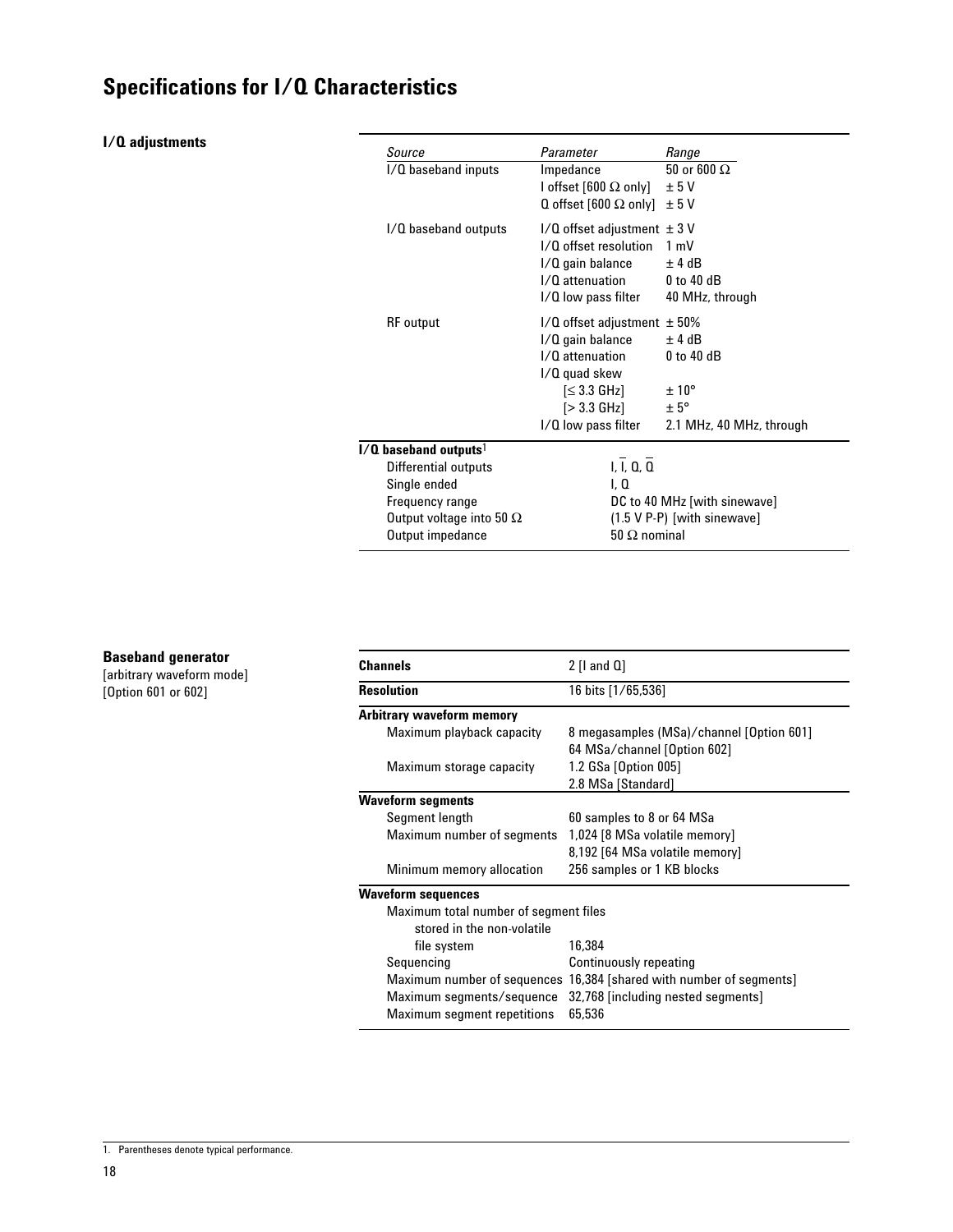| <b>Clock</b>                                                  |                                                                                                                                                                                                        |
|---------------------------------------------------------------|--------------------------------------------------------------------------------------------------------------------------------------------------------------------------------------------------------|
|                                                               | 1 Hz to 100 MHz                                                                                                                                                                                        |
| Sample rate<br>Resolution                                     | $0.001$ Hz                                                                                                                                                                                             |
| Accuracy                                                      | Same as timebase $+2^{-42}$ [in non-integer applications]                                                                                                                                              |
|                                                               |                                                                                                                                                                                                        |
| <b>Baseband filters</b>                                       |                                                                                                                                                                                                        |
| 40 MHz                                                        | used for spur reduction                                                                                                                                                                                |
| 2.1 MHz                                                       | used for ACPR reduction                                                                                                                                                                                |
| Through                                                       | used for maximum bandwidth                                                                                                                                                                             |
| <b>Reconstruction filter:</b> [fixed]<br><b>50 MHz</b>        | [used for all symbol rates]                                                                                                                                                                            |
| Baseband spectral purity <sup>1</sup>                         |                                                                                                                                                                                                        |
| [full scale sinewave]                                         |                                                                                                                                                                                                        |
| <b>Harmonic distortion</b>                                    |                                                                                                                                                                                                        |
| 100 kHz to 2 MHz                                              | $(< -65$ dBc)                                                                                                                                                                                          |
| <b>Phase noise</b>                                            | $(< -127$ dBc/Hz)                                                                                                                                                                                      |
| [baseband output of 10 MHz sinewave at 20 kHz offset]         |                                                                                                                                                                                                        |
|                                                               |                                                                                                                                                                                                        |
| IM performance                                                | $(< -74$ dB)                                                                                                                                                                                           |
| [two sinewaves at 950 kHz and 1050 kHz at baseband]           |                                                                                                                                                                                                        |
| <b>Triggers</b>                                               |                                                                                                                                                                                                        |
| <b>Types</b>                                                  | Continuous, single, gated, segment advance                                                                                                                                                             |
| Source                                                        | Trigger key, external, remote [LAN, GPIB, RS-232]                                                                                                                                                      |
| <b>External polarity</b>                                      | Negative, positive                                                                                                                                                                                     |
| External delay time                                           | 10 ns to 40 sec plus latency                                                                                                                                                                           |
| External delay resolution                                     | 10 <sub>ns</sub>                                                                                                                                                                                       |
| <b>Markers</b><br><b>Marker polarity</b><br>Number of markers | [Markers are defined in a segment during the waveform generation process, or from the<br>ESG front panel. A marker can also be tied to the RF blanking feature of the ESG.]<br>Negative, positive<br>4 |
| <b>Multicarrier</b>                                           |                                                                                                                                                                                                        |
| <b>Number of carriers</b>                                     | Up to 100 [limited by a max bandwidth of 80 MHz                                                                                                                                                        |
|                                                               | depending on symbol rate and modulation type]                                                                                                                                                          |
| Frequency offset [per carrier]                                | $-40$ MHz to $+40$ MHz                                                                                                                                                                                 |
| Power offset [per carrier]                                    | $0$ dB to $-40$ dB                                                                                                                                                                                     |
| <b>Modulation</b>                                             |                                                                                                                                                                                                        |
| PSK                                                           | BPSK, QPSK, OQPSK, π/4DQPSK, 8PSK,                                                                                                                                                                     |
|                                                               | 16PSK, D8PSK                                                                                                                                                                                           |
| 0AM                                                           | 4, 16, 32, 64, 128, 256                                                                                                                                                                                |
| <b>FSK</b>                                                    | Selectable: 2, 4, 8, 16                                                                                                                                                                                |
| MSK                                                           |                                                                                                                                                                                                        |
| ASK                                                           |                                                                                                                                                                                                        |
| <b>Data</b>                                                   | Random ONLY                                                                                                                                                                                            |
| <b>Multitone</b>                                              |                                                                                                                                                                                                        |
| Number of tones                                               | 2 to 64, with selectable on/off state per tone                                                                                                                                                         |
| Frequency spacing                                             | 100 Hz to 80 MHz                                                                                                                                                                                       |
| Phase [per tone]                                              | Fixed or random                                                                                                                                                                                        |
|                                                               |                                                                                                                                                                                                        |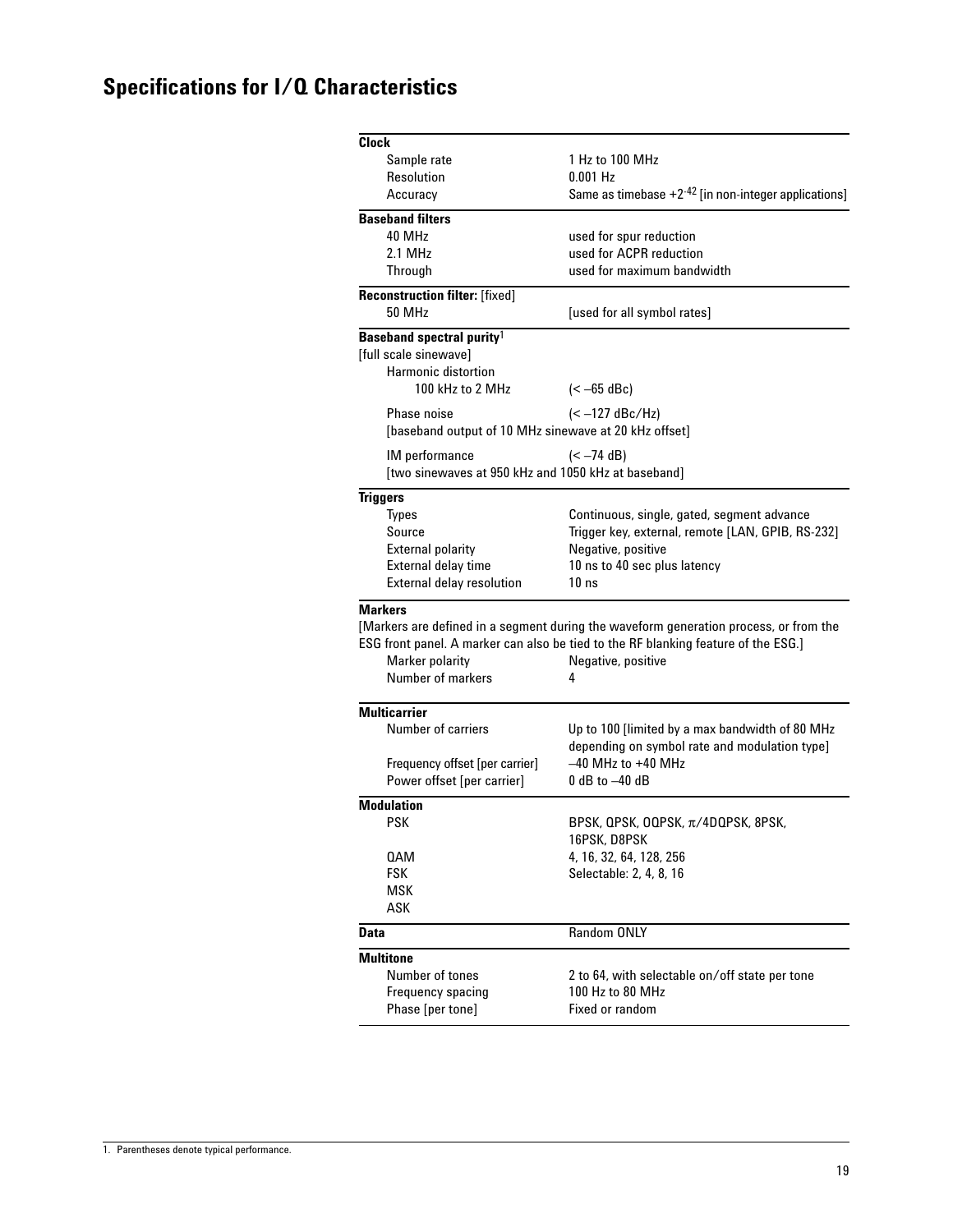#### **Baseband generator**

[real-time mode] [Option 601 or 602]

|                  |                                     | <b>Basic modulation types [custom format]</b>                                     |              |  |  |  |  |  |
|------------------|-------------------------------------|-----------------------------------------------------------------------------------|--------------|--|--|--|--|--|
|                  | <b>PSK</b>                          | BPSK, QPSK, OQPSK, π/4DQPSK, 8PSK, 16PSK, D8PSK                                   |              |  |  |  |  |  |
|                  | MSK                                 | User-defined phase offset from 0 to 100°                                          |              |  |  |  |  |  |
|                  | ASK                                 | User-defined depth from 0.001 to 100%                                             |              |  |  |  |  |  |
|                  | 0AM                                 | 4, 16, 32, 64, 128, 256                                                           |              |  |  |  |  |  |
|                  | <b>FSK</b>                          | Selectable: 2, 4, 8, 16 level symmetric, C4FM                                     |              |  |  |  |  |  |
|                  |                                     | User defined: Custom map of up to 16 deviation levels                             |              |  |  |  |  |  |
|                  |                                     | <b>Maximum deviation</b><br>Symbol rate                                           |              |  |  |  |  |  |
|                  |                                     | < 5 MHz<br>4 times symbol rate                                                    |              |  |  |  |  |  |
|                  |                                     | 20 MHz<br>$> 5$ MHz, $< 50$ MHz                                                   |              |  |  |  |  |  |
|                  |                                     | Resolution: 0.1 Hz                                                                |              |  |  |  |  |  |
| $\overline{1/2}$ |                                     | Custom map of 256 unique values                                                   |              |  |  |  |  |  |
|                  | <b>FIR filter</b>                   |                                                                                   |              |  |  |  |  |  |
|                  | Selectable                          | Nyquist, root Nyquist, Gaussian, rectangular, Apco 25                             |              |  |  |  |  |  |
|                  |                                     | a: 0 to 1, $B_hT$ : 0.1 to 1                                                      |              |  |  |  |  |  |
|                  | Custom FIR                          | 16-bit resolution, up to 64 symbols long, automatically resampled to              |              |  |  |  |  |  |
|                  |                                     | 1024 coefficients [max]                                                           |              |  |  |  |  |  |
|                  |                                     | $>$ 32 to 64 symbol filter: symbol rate $\leq$ 12.5 MHz                           |              |  |  |  |  |  |
|                  |                                     | $>$ 16 to 32 symbol filter: symbol rate $\leq$ 25 MHz                             |              |  |  |  |  |  |
|                  |                                     | Internal filters switch to 16 tap when symbol rate is                             |              |  |  |  |  |  |
|                  |                                     | between 25 and 50 MHz                                                             |              |  |  |  |  |  |
|                  | <b>Symbol rate</b>                  |                                                                                   |              |  |  |  |  |  |
|                  |                                     | For external serial data, symbol rate is adjustable                               | 50 Mbits/sec |  |  |  |  |  |
|                  |                                     | from 1000 symbols/sec to a maximum symbol rate of                                 |              |  |  |  |  |  |
|                  |                                     |                                                                                   | #bits/symbol |  |  |  |  |  |
|                  |                                     |                                                                                   |              |  |  |  |  |  |
|                  |                                     | For internally generated data, symbol rate is adjustable from 1000 symbols/sec to |              |  |  |  |  |  |
|                  |                                     | 50 Msymbols/sec. and a maximum of 8 bits per symbol. Modulation quality may be    |              |  |  |  |  |  |
|                  |                                     | degraded at high symbol rates. See data types for memory requirements.            |              |  |  |  |  |  |
|                  | <b>Baseband reference frequency</b> |                                                                                   |              |  |  |  |  |  |
|                  |                                     | Data clock can be phase locked to an external reference.                          |              |  |  |  |  |  |
|                  |                                     | 13 MHz for GSM, 250 kHz to 100 MHz in W-CDMA and cdma20001, 2                     |              |  |  |  |  |  |
|                  | Input                               | ECL, CMOS, TTL compatible, 50 $\Omega$ AC coupled                                 |              |  |  |  |  |  |
|                  | Frame trigger delay control         |                                                                                   |              |  |  |  |  |  |
|                  | Range                               | 0 to 1,048,575 bits                                                               |              |  |  |  |  |  |
|                  | Resolution                          | 1 bit                                                                             |              |  |  |  |  |  |
|                  |                                     |                                                                                   |              |  |  |  |  |  |

<sup>1.</sup> Performance below 1 MHz not specified.

<sup>2.</sup> When used, this baseband reference is independent of the 10 MHz RF reference.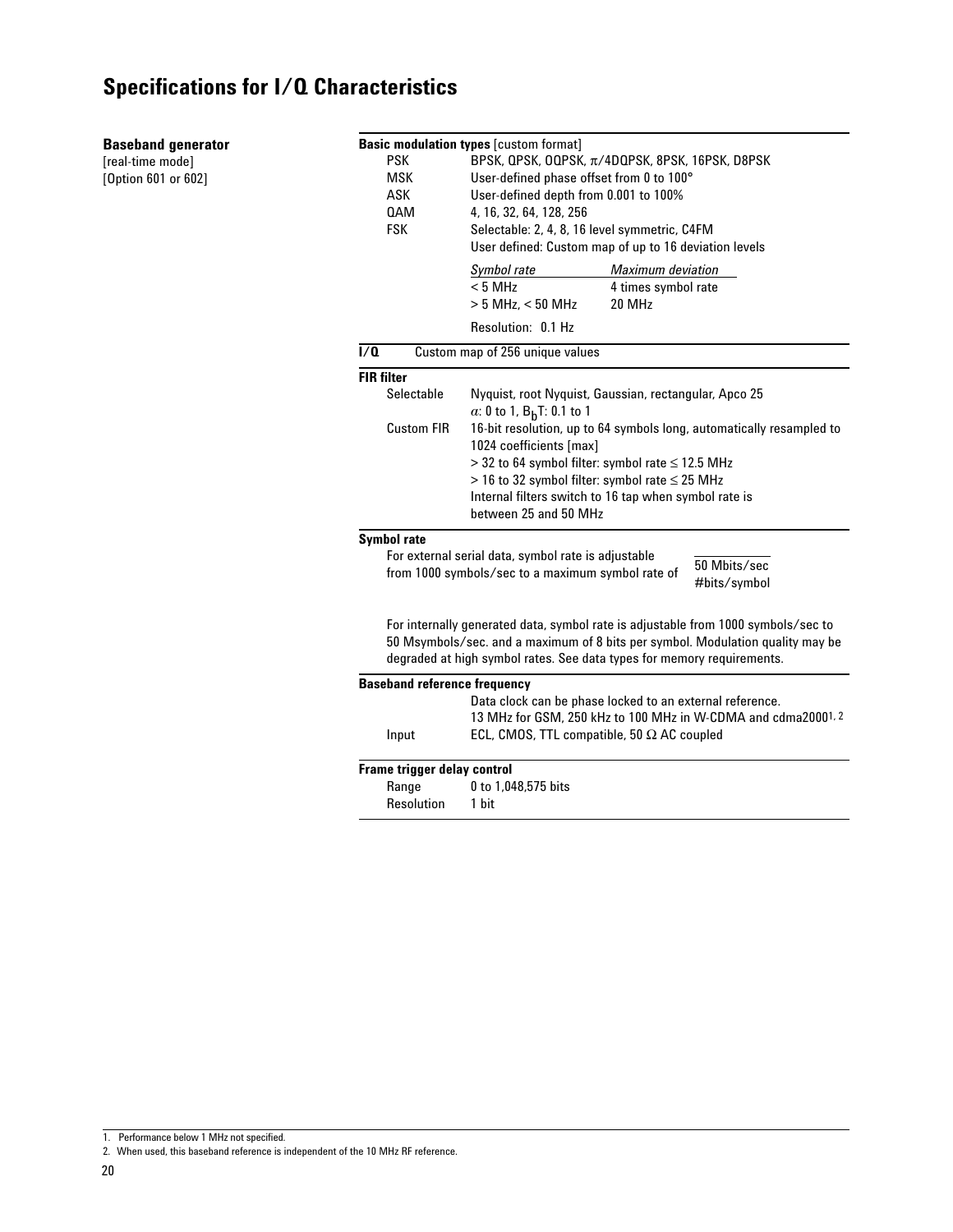| Data types                   |                                                     |                                                             |  |  |
|------------------------------|-----------------------------------------------------|-------------------------------------------------------------|--|--|
|                              | Internally generated data                           |                                                             |  |  |
|                              | Pseudo-random patterns                              | PN9, PN11, PN15, PN20, PN231                                |  |  |
|                              | Repeating sequence                                  | Any 4-bit sequence                                          |  |  |
|                              |                                                     | Other fixed patterns                                        |  |  |
|                              | Direct-pattern RAM [PRAM]                           |                                                             |  |  |
|                              | Max size Option 601                                 | 8 Mhits                                                     |  |  |
|                              | Option 602                                          | 64 Mbits                                                    |  |  |
|                              |                                                     | [each bit uses an entire sample space]                      |  |  |
| Use                          | Non-standard framing                                |                                                             |  |  |
| <b>User file</b>             |                                                     |                                                             |  |  |
|                              | Max size Option 601                                 | 800 kB                                                      |  |  |
|                              | Option 602                                          | 6.4 MB                                                      |  |  |
| Use                          |                                                     | Continuous modulation or internally generated TDMA standard |  |  |
|                              | <b>Externally generated data</b>                    |                                                             |  |  |
| Type                         | Serial data                                         |                                                             |  |  |
| Inputs                       | Data, bit clock, symbol sync                        |                                                             |  |  |
|                              | Accepts data rates $\pm 5\%$ of specified data rate |                                                             |  |  |
| Internal burst shape control |                                                     |                                                             |  |  |
|                              | Varies with standards and bit rates                 |                                                             |  |  |
|                              | Rise/fall time range                                | Up to 30 bits                                               |  |  |
|                              | Rise/fall delay range                               | $0$ to 63.5 bits                                            |  |  |
|                              |                                                     |                                                             |  |  |

# **Specifications for Signal Personality Characteristics**

| <b>3GPP W-CDMA</b><br>[arbitrary waveform mode <sup>3</sup> ]<br>[Option 400] | Error vector magnitude <sup>2</sup><br>[1.8 GHz < f <sub>c</sub> < 2.2 GHz, root Nyquist filters, 40 MHz baseband filter, EVM optimization mode<br>3.84 Mcps chip rate, $\leq$ 4 dBm, $\leq$ 7 dBm with Option UNB]<br>1 DPCH<br>$\leq 1.8\%$ , (0.9%)<br>Level accuracy [relative to CW at 800, 900, 1800, 1900, 2200 MHz $]$ <sup>2</sup><br>$\leq$ 2.5 dBm standard, 7.5 dBm for Option UNB, and 4.5 dBm for Option 506]<br>$\pm 0.7$ dB ( $\pm 0.35$ dB) |  |  |  |  |  |
|-------------------------------------------------------------------------------|--------------------------------------------------------------------------------------------------------------------------------------------------------------------------------------------------------------------------------------------------------------------------------------------------------------------------------------------------------------------------------------------------------------------------------------------------------------|--|--|--|--|--|
|                                                                               |                                                                                                                                                                                                                                                                                                                                                                                                                                                              |  |  |  |  |  |
|                                                                               | Adjacent channel leakage ratio <sup>2</sup><br>[1.8 GHz $<$ f <sub>c</sub> $<$ 2.2 GHz, default W-CDMA filters, 3.84 Mcps chip rate,<br>$\leq$ 0 dBm Option UNB, $\leq$ -2 dBm Option 506, $\leq$ -3 dBm standard in<br>Optimize ADJ mode]<br>1 DPCH<br>–65 dBc (–67 dBc)<br>Test Model $1 -63$ dBc (-66 dBc)<br>+ 64 DPCH                                                                                                                                   |  |  |  |  |  |
|                                                                               | Alternate channel leakage ratio <sup>2</sup><br>[1.8 GHz $\lt$ f <sub>c</sub> $\lt$ 2.2 GHz, default W-CDMA filters, 3.84 Mcps chip rate,<br>$\leq$ 2.5 dBm standard, $\leq$ 4.5 dBm Option 506, $\leq$ 7.5 dBm Option UNB,<br>in Optimize ALT mode]<br>1 DPCH<br>-71 dBc (-75 dBc)<br>Test Model $1 -70$ dBc (-73 dBc)<br>$+64$ DPCH                                                                                                                        |  |  |  |  |  |

1. PN23 is too large for Option 601 for modulation formats with 3, 5, 6, or 7 bits/symbol if the bit rate is greater than 50 Mbit/sec.

- 2. Parentheses denote typical performance.
- 3. Valid for  $23^\circ \pm 5^\circ$  C.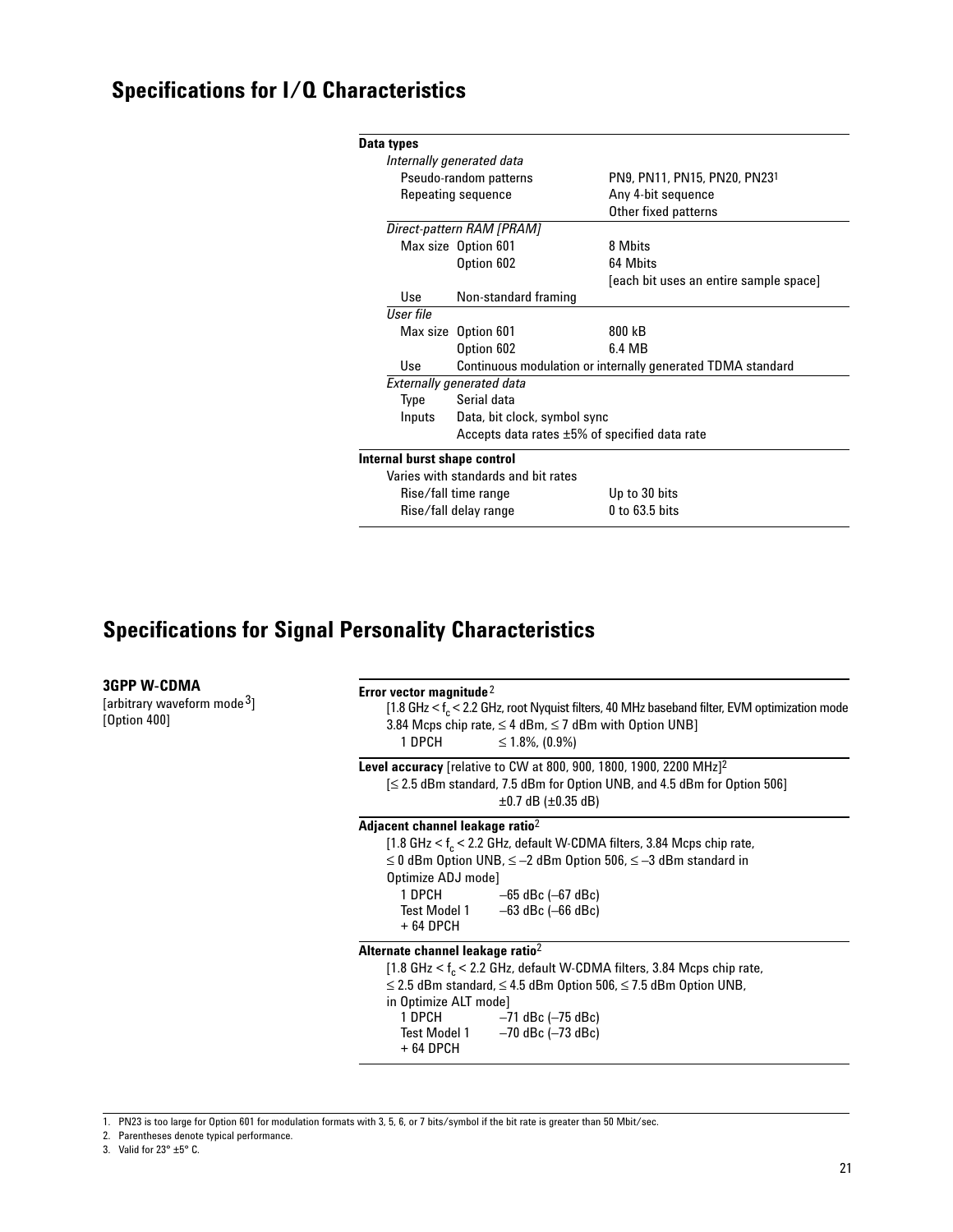#### **IS-95 CDMA**

[arbitrary waveform mode<sup>1</sup>] [Option 401]

#### **Spurious emissions**

[dBc, IS-95 modified filter with equalizer and amplitude =  $\leq$  -5 dBm standard,  $\leq$  -3 dBm for Option 506,  $\leq$  0 dBm for Option UNB] <sup>2</sup>

|                     | 0.885 to 1.25 MHz                                                                                                       |            |          | 1.25 to 1.98 MHz | 1.98 to 5 MHz |                     |  |  |
|---------------------|-------------------------------------------------------------------------------------------------------------------------|------------|----------|------------------|---------------|---------------------|--|--|
| Frequencies/offsets | Standard                                                                                                                | Option 506 | Standard | Option 506       |               | Standard Option 506 |  |  |
| Reverse             |                                                                                                                         |            |          |                  |               |                     |  |  |
| 30 – 200 MHz        | $(-74)$                                                                                                                 | $(-74)$    | $(-77)$  | $(-77)$          | $(-77)$       | $(-77)$             |  |  |
| 700 - 1000 MHz      | $-73(-77)$                                                                                                              | $-73(-77)$ | $(-81)$  | $(-81)$          | $(-85)$       | $(-85)$             |  |  |
| $>1000 - 2000$ MHz  | $-76(-79)$                                                                                                              | $-75(-79)$ | $(-83)$  | $(-83)$          | $(-85)$       | $(-85)$             |  |  |
| 9/64 channels       |                                                                                                                         |            |          |                  |               |                     |  |  |
| $30 - 200$ MHz      | $(-70)$                                                                                                                 | $(-70)$    | $(-73)$  | $(-73)$          | $(-76)$       | $(-76)$             |  |  |
| 700 - 1000 MHz      | $-73$ ( $-76$ )                                                                                                         | $-73(-76)$ | $(-79)$  | $(-79)$          | $(-82)$       | $(-82)$             |  |  |
| $>1000 - 2000$ MHz  | $-72(-76)$                                                                                                              | $-71(-76)$ | $(-79)$  | $(-79)$          | $(-82)$       | (–82)               |  |  |
|                     | <b>Rho</b> <sup>1</sup> [ $\leq$ 4 dBm standard and Option 506, or $\leq$ 7 dBm Option UNB, IS-95 filter, $\leq$ 2 GHz] |            |          |                  |               |                     |  |  |

 $\rho \geq 0.9992$  (.9998)

#### **cdma2000**

[arbitrary waveform mode] [Option 401]

#### **Spurious emissions**

[dBc, IS-95 modified filter with equalizer and amplitude =  $\leq$  -5 dBm standard, ≤ –3 dBm for Option 506, ≤ 0 dBm for Option UNB]

|                                           | Offsets from center of carrier                                              |                                |                |  |  |  |  |  |  |
|-------------------------------------------|-----------------------------------------------------------------------------|--------------------------------|----------------|--|--|--|--|--|--|
|                                           | 2.50 to 3.23 MHz<br>3.23 to 10 MHz<br>Frequencies/offsets 2.135 to 2.50 MHz |                                |                |  |  |  |  |  |  |
| Forward 9 channel, SR3/multi-carrier 1, 3 |                                                                             |                                |                |  |  |  |  |  |  |
| $30 - 200$ MHz                            | $(-70)$                                                                     | $(-69)$                        | $(-69)$        |  |  |  |  |  |  |
| $700 - 1000$ MHz                          | $(-75)$                                                                     | $(-74)$                        | $(-77)$        |  |  |  |  |  |  |
| $>1000 - 2000$ MHz                        | $(-75)$                                                                     | $(-74)$                        | $(-77)$        |  |  |  |  |  |  |
|                                           |                                                                             | Offsets from center of carrier |                |  |  |  |  |  |  |
| Frequencies/offsets 2.655 to 3.75 MHz     |                                                                             | 3.75 to 5.94 MHz               | 5.94 to 10 MHz |  |  |  |  |  |  |
| Forward 9 channel, SR3/DS <sup>1, 4</sup> |                                                                             |                                |                |  |  |  |  |  |  |
| $30 - 200$ MHz                            | $(-76)$                                                                     | $(-78)$                        | $(-75)$        |  |  |  |  |  |  |
| $700 - 1000$ MHz                          | $(-80)$                                                                     | $(-83)$                        | $(-85)$        |  |  |  |  |  |  |
| $>1000-2000$ MHz                          | $(-80)$                                                                     | $(-83)$                        | (–85)          |  |  |  |  |  |  |
| Reverse 5 channel, SR3/DS1, 3             |                                                                             |                                |                |  |  |  |  |  |  |
| $30 - 200$ MHz                            | $(-78)$                                                                     | $(-78)$                        | $(-75)$        |  |  |  |  |  |  |
| $700 - 1000$ MHz                          | $(-82)$                                                                     | $(-83)$                        | (–85)          |  |  |  |  |  |  |
| $>$ 1000 $-$ 2000 MHz                     | (–82)                                                                       | (–83)                          | (–85)          |  |  |  |  |  |  |

#### **Error vector magnitude**

[≤ 4 dBm standard and Option 506, ≤ 7 dBm for Option UNB] [825 to 2100 MHz, SR3 pilot, IS-95 filter, which is optimized for EVM]1

EVM  $\leq$  2.1%, ( $\leq$  1.5%)

<sup>1.</sup> Valid for  $23^\circ \pm 5^\circ$  C.

<sup>2.</sup> Parentheses denote typical performance.

<sup>3.</sup> Measurements performed with 30 kHz BW, relative to power in one carrier.

<sup>4.</sup> Measurements performed with 30 kHz BW, relative to total power.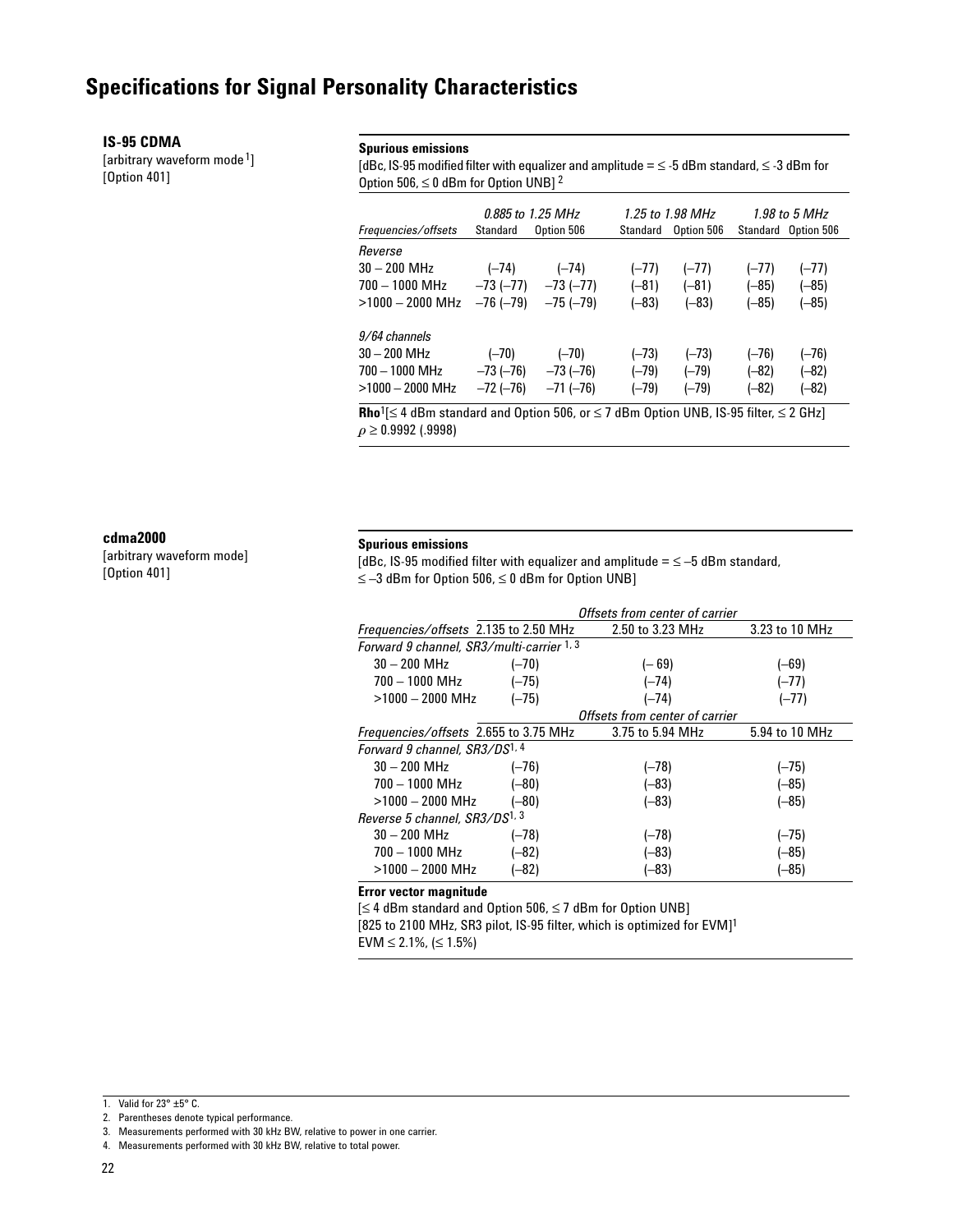**Enhanced multitone1**

[arbitrary waveform mode] [Option 408]

| Number of tones              | 2 to 1024                                                                                                                                                           |
|------------------------------|---------------------------------------------------------------------------------------------------------------------------------------------------------------------|
| <b>Tone spacing</b>          | 1 kHz to 50 MHz, limited by 80 MHz I/Q bandwidth                                                                                                                    |
| Tone power (relative)        | $0$ to $-50$ dB                                                                                                                                                     |
| <b>Phase distribution</b>    | Fixed, random or parabolic                                                                                                                                          |
| <b>Suppression level</b>     | -50 to -90 dBc, depending on number of tones<br>and available calibration time.<br>Expected suppression = 80 dBc $-10$ log [N/8],<br>where N is the number of tones |
| <b>Calibration interval</b>  | 8 hours                                                                                                                                                             |
| <b>Calibration time</b>      | 10 minutes (8 tones, -80 dBc suppression)                                                                                                                           |
| <b>Temperature stability</b> | 1 dB/ $\degree$ C (typical for IMD products) 5 dB/ $\degree$ C<br>(worst case for LO feedthrough and unbalanced<br>images)                                          |



**Enhanced multitone signal with correction applied**

[real-time mode] [Option 403]

| <b>Crest factor</b> [output power set at least 16 dB below maximum power]<br>$>16$ dB |                                                                             |  |  |  |
|---------------------------------------------------------------------------------------|-----------------------------------------------------------------------------|--|--|--|
| <b>Randomness</b>                                                                     | 89 bit pseudo-random generation, repetition period<br>$3 \times 10^9$ years |  |  |  |
| <b>Carrier to noise ratio</b>                                                         | Magnitude error $\leq 0.2$ dB at baseband I/Q outputs.                      |  |  |  |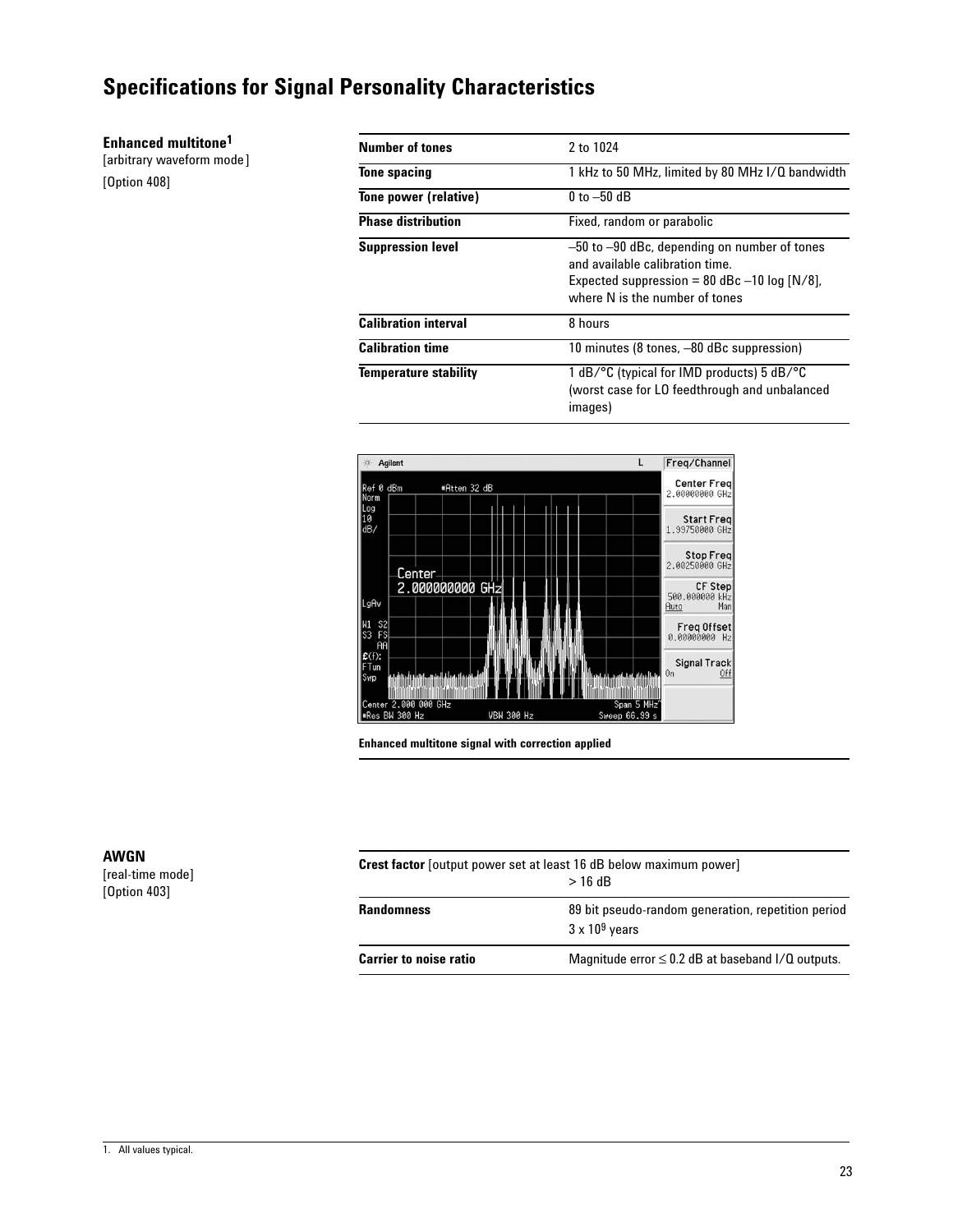#### **802.11 WLAN**

[arbitrary waveform mode] [Option 417]1

#### **EVM** (**<** 1%, –40 dB)

The EVM was measured with an 89641A vector signal analyzer with Option B7R.

Instrument and software settings listed below.

| Software settings        |                     | <b>Source settings</b>       |                   |
|--------------------------|---------------------|------------------------------|-------------------|
| Data rate                | 54 Mbps             | Frequency                    | $5.8/2.4/0.9$ GHz |
| Modulation               | 64 QAM              | Output power                 | $\leq -1$ dBm     |
| <b>Encoder</b>           | $3/4$ rate          | <b>Reconstruction filter</b> | thru              |
| Scrambler                | active              | ALC.                         | On                |
| interleaver              | active              | <b>RF</b> blanking           | 0ff               |
| Scrambler initialization | 5D                  | Modulator atten              | 8 to 10 dB        |
| Support carrier setup    | All channels active |                              |                   |
| Idle interval            | $100 \mu S$         | 89641A settings              |                   |
| 0SR                      | $\geq$ 2            | Frequency                    | $5.8/2.4/0.9$ GHz |
| Window length            | $\geq 8$            | Span                         | 20 MHz            |
| Data type                | <b>PN15</b>         | Range                        | optimal           |
| Data length              | 1024                | RMS video average            | 20                |
|                          |                     |                              |                   |

#### **802.11a spectral mask typical performance**

(0 dbm, at 5.805 GHz, OSR: 4, window length: 16)

| Ref -4.00dBm                                              | Total Pwr: -0.36 dBm |                                                                      |                |                                              | Spectrum (Ref: PSD)                            |                  |                                                          |                                        |              |                                                                   |
|-----------------------------------------------------------|----------------------|----------------------------------------------------------------------|----------------|----------------------------------------------|------------------------------------------------|------------------|----------------------------------------------------------|----------------------------------------|--------------|-------------------------------------------------------------------|
| 10.00<br>dB/                                              |                      |                                                                      |                |                                              | <b>ANTHONY OF THE TOYOTA</b>                   |                  |                                                          |                                        |              |                                                                   |
|                                                           |                      |                                                                      |                |                                              |                                                |                  |                                                          |                                        |              |                                                                   |
|                                                           |                      |                                                                      |                | سمهر                                         |                                                |                  | $\overline{\mathcal{L}}_{\mathcal{M}}$                   |                                        |              |                                                                   |
|                                                           |                      | where we speculated the more                                         |                |                                              |                                                |                  |                                                          |                                        |              |                                                                   |
|                                                           | 5.775 GHz            |                                                                      |                | Abs Limit                                    |                                                | <b>Rel Limit</b> |                                                          |                                        |              | 5.875 GHz                                                         |
| Total Pwr: -0.36 dBm                                      |                      |                                                                      | $/22.0000$ MHz |                                              |                                                | Lower            |                                                          | Peak PSD Ref: -19.40 dBm / 100.000 kHz |              |                                                                   |
| Start(Hz)<br>9.0000 M<br>11.000 M<br>20.000 M<br>30.000 M |                      | Stop(Hz) Meas BW(Hz)<br>11.000 M<br>20.000 M<br>30.000 M<br>50.000 M |                | 100.00 k<br>100.00 k<br>100.00 k<br>100.00 k | dB<br>$-21.27$<br>-32.13<br>-53.22<br>$-66.71$ |                  | Freq(Hz)<br>5.8160 6<br>5.8140 6<br>5.8049 6<br>5.7876 6 | -22.71<br>-54.76<br>$-66.61$           | dB<br>-33.85 | Upper<br>Freq(Hz)<br>5.8342 6<br>5.8362 6<br>5.8453 6<br>5.8585 6 |

<sup>1.</sup> All values typical.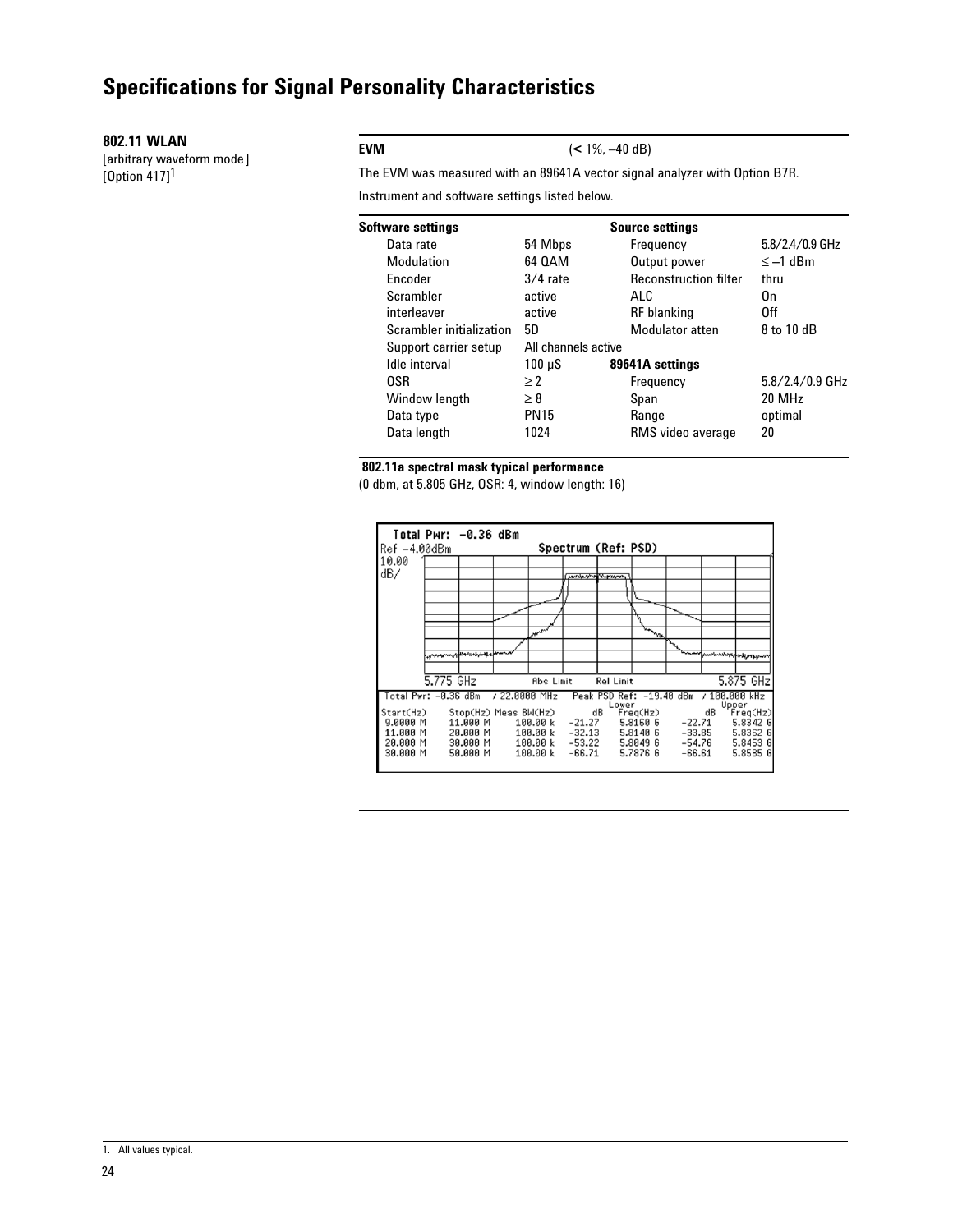#### **Custom modulation**

[real-time mode]

#### **Custom digitally modulated signals [real-time mode] 1, 2**

| <b>Modulation</b>             | <b>QPSK</b>   | $\pi$ /4DQPSK                          | <b>160AM</b> | 2FSK                                                           | <b>GMSK</b>   |  |  |
|-------------------------------|---------------|----------------------------------------|--------------|----------------------------------------------------------------|---------------|--|--|
| <b>Filter</b>                 |               | <b>Root Nyquist</b>                    |              | Gaussian                                                       |               |  |  |
| Filter factor $[a$ or $B_hT]$ | 0.25          | 0.25                                   | 0.25         | 0.5                                                            | 0.5           |  |  |
| <b>Modulation index</b>       | N/A           | N/A                                    | N/A          | 0.5                                                            | N/A           |  |  |
| <b>Symbol rate [Msym/s]</b>   | 4             | 4                                      | 4            |                                                                |               |  |  |
|                               |               | Error vector magnitude <sup>3, 4</sup> |              | Shift error <sup>3, 4</sup> Global phase error <sup>3, 4</sup> |               |  |  |
|                               |               | $[%$ rms]                              |              | $[%$ rms]                                                      | (degrees rms) |  |  |
| $fc = 1$ GHz                  | (0.7)<br>1.1  | (0.7)<br>1.1                           | (0.6)<br>1.0 | 1.3(0.8)                                                       | (0.2)<br>0.4  |  |  |
| $fc = 2 GHz$                  | $1.2$ (0.8)   | (0.8)<br>1.2                           | (0.6)<br>1.0 | 1.4(0.9)                                                       | (0.3)<br>0.5  |  |  |
| $fc = 3 GHz$                  | $1.6$ $(1.0)$ | (1.0)<br>1.6                           | 1.5(0.9)     | 1.8(1.0)                                                       | (0.4)<br>0.7  |  |  |
| $fc = 4 GHz$                  | $2.5$ $(1.4)$ | (1.3)<br>2.5                           | 3.3(1.9)     | 3.3(2.0)                                                       | (0.6)<br>1.0  |  |  |
| $fc = 5 GHz$                  | $1.5$ $(1.0)$ | 1.5<br>(1.0)                           | $1.2$ (0.8)  | 1.8(1.2)                                                       | 0.6<br>(0.3)  |  |  |
| $fc = 6$ GHz                  | (1.2)<br>1.8  | (1.2)<br>1.8                           | 1.4(1.0)     | 2.0(1.4)                                                       | (0.4)<br>0.8  |  |  |

#### **Internal modulation using real-time TDMA personalities [Option 402] 2**

|                                                       |             | <b>NADC</b> |                          | <b>PDC</b>               |                          | <b>PHS</b>   |                   | TETRA <sup>4</sup> | <b>DECT</b>      |                | <b>GSM DCS, PCS</b> | <b>EDGE</b> |
|-------------------------------------------------------|-------------|-------------|--------------------------|--------------------------|--------------------------|--------------|-------------------|--------------------|------------------|----------------|---------------------|-------------|
| <b>Error vector magnitude</b> <sup>6, 4</sup> [% rms] |             |             |                          |                          |                          |              |                   |                    |                  |                |                     |             |
| Low EVM mode                                          |             | 1.2(0.7)    |                          | 1.2(0.7)                 |                          | 0.9(0.5)     |                   | 0.8(0.5)           |                  |                |                     | 1.2(0.6)    |
| Low ACP mode                                          |             | (1.2)       |                          | (0.9)                    | (0.6)                    |              | (1.0)             |                    |                  |                |                     |             |
| Global phase $error2$                                 |             |             |                          |                          |                          |              |                   |                    |                  |                |                     |             |
| rms                                                   |             | N/A         | N/A                      |                          |                          | N/A          |                   | N/A                | N/A              |                | 0.6(0.3)            | N/A         |
| pk                                                    |             |             |                          |                          |                          |              |                   |                    |                  |                | 1.9(1.0)            |             |
| <b>Deviation accuracy</b> <sup>2</sup> [kHz, rms]     |             | N/A         |                          | N/A<br>N/A               |                          |              | N/A               | 2.5(1.1)           |                  | N/A            | N/A                 |             |
| <b>Channel spacing [kHz]</b>                          |             | 30          |                          | 25<br>300                |                          | 25           |                   | 1728               |                  | 200            | 200                 |             |
| Adjacent channel power <sup>2</sup> [ACP]             | Cont.       | Burst       | Cont.                    | Burst                    | Cont.                    | <b>Burst</b> | Cont.             | <b>Burst</b>       | N/A              | Cont.          | <b>Burst</b>        | N/A         |
| (Low ACP mode, dBc)                                   |             |             |                          |                          |                          |              |                   |                    |                  |                |                     |             |
| at adjacent channel 7                                 | $(-35)$     | $-34)$      | $\overline{\phantom{0}}$ |                          |                          | -            | $(-70)$           | $(-63)$            |                  | $(-37)$        | $(-37)$             |             |
| at 1st alternate channel 7                            | $(-80)$     | $(-79)$     | $(-74)$                  | $(-74)$                  | $(-81)$                  | $(-76)$      | $(-81)$           | $(-80)$            |                  | $(-71)$        | $(-70)$             |             |
| at 2nd alternate channel 7                            | $(-84)$     | $(-83)$     | $\qquad \qquad$          | $\overline{\phantom{0}}$ | $(-82)$                  | $(-79)$      | $(-82)$           | $(-82)$            |                  | $(-84)$        | $(-81)$             |             |
| at 3rd alternate channel <sup>7</sup>                 | $-85)$      | $-84)$      | $(-82)$                  | -82)                     | $\overline{\phantom{0}}$ |              | $-83)$            | $-83)$             |                  | $(-85)$        | $-81)$              |             |
| <b>Support burst types</b>                            |             | Custom      |                          | Custom                   |                          | Custom       | Custom            |                    | Custom           | Custom, normal |                     |             |
|                                                       | up/down TCH |             |                          | up/down TCH              |                          | TCH, sync    | up control 1 & 2, |                    | dummy $B1 & 2$ , |                | Fcorr, sync,        |             |
|                                                       |             |             |                          | up Vox                   |                          |              | up normal,        |                    | traffic B,       |                | dummy, access       |             |
|                                                       |             |             |                          |                          |                          |              | down normal,      |                    | low capacity     |                |                     |             |
| <b>Scramble capability</b>                            |             |             |                          |                          |                          | Yes          |                   | Yes                |                  |                |                     |             |

1. This level of performance can be attained using the external I/Q inputs, provided the quality of the baseband signal meets or exceeds that of the ESG baseband generator.

2. Parentheses denote typical performance.

3. Specifications apply at power levels ≤ +4 dBm [≤ +5 dBm for Option 506, and ≤ +8 dBm for Option UNB] with default scale factor of I/Q outputs.

4. Valid after executing I/Q calibration and maintained within +/- 5 °C of the calibration temperature.

7. The "channel spacing" determines the offset size of the adjacent and alternate channels: Adjacent channel offset = 1 x channel spacing, 1st alternate channel = 2 x channel spacing, 2nd alternate channel = 3 x channel spacing, etc.

<sup>5.</sup> ACP for TETRA is measured over a 25 kHz bandwidth, with an 18 kHz root raised cosine filter. Low ACP mode is valid at power levels ≤ –1 dBm [≤ 1 dBm for Option 506 and ≤ +4 dBm for Option UNB].

<sup>6.</sup> Specifications apply for the symbol rates, filter, filter factors [a or BbT] and default scaling factor specified for each standard, and at power levels ≤ +7 dBm [≤ +10 dBm for Option UNB].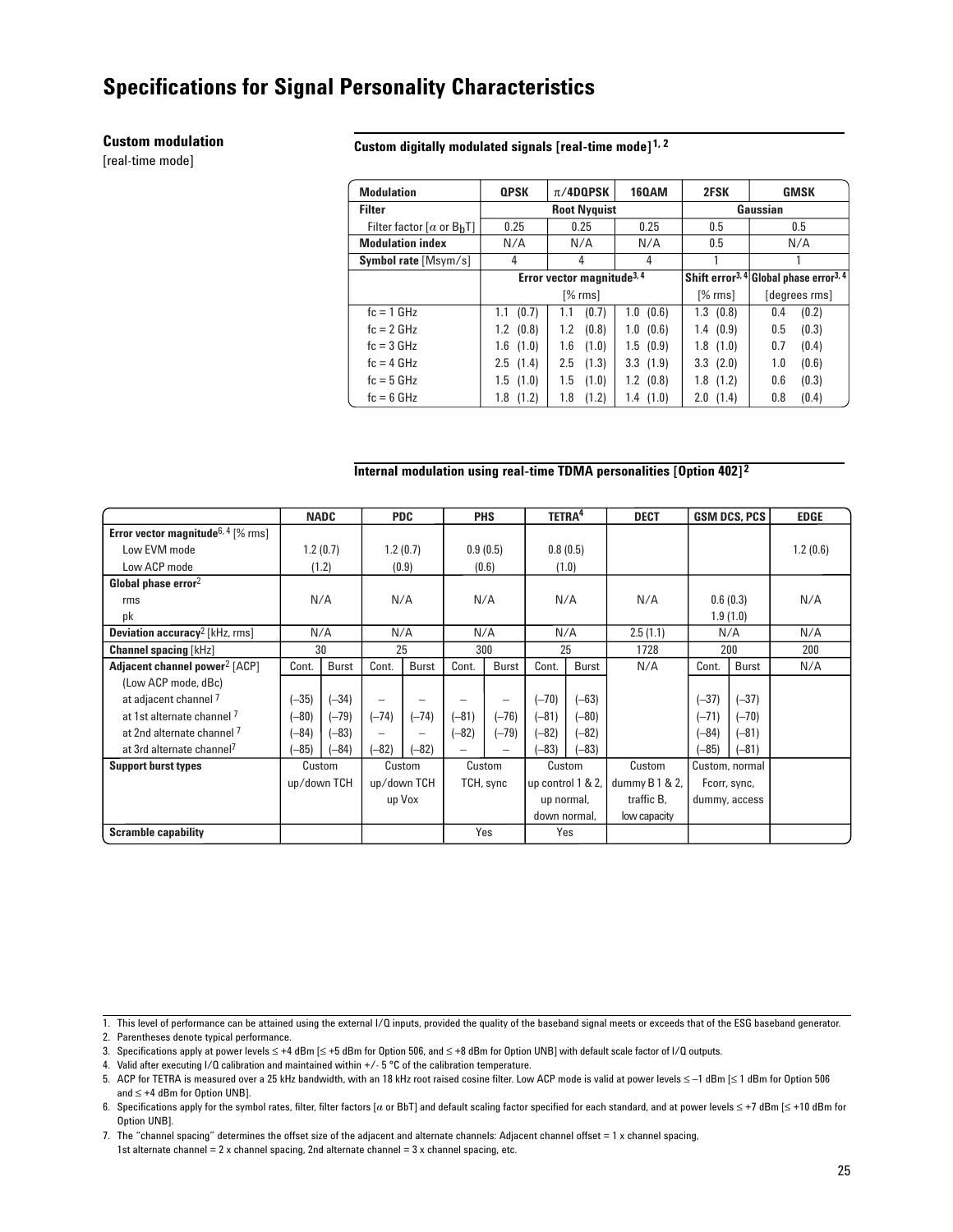**GSM/GPRS** [real-time mode] [Option 402]

| Multiframe output data generation    |                                                                                                                                                                                                                                                                      |
|--------------------------------------|----------------------------------------------------------------------------------------------------------------------------------------------------------------------------------------------------------------------------------------------------------------------|
| Coding scheme                        | Full-rate speech [TCH/FS]<br>CS-1, CS-4                                                                                                                                                                                                                              |
| Data                                 | PN9 or PN15<br>The selected data sequence is coded continuously<br>across the RLC data block as per ETSI TS 100 909, 3GPP<br>TS 05.03, V8.9.0, 2000-11 [release 1999]<br>An independent version of the selected data sequence<br>is coded across the MAC header.     |
| Frame structure                      | 26-frame multi-frame structure as per ETSI<br>GSM, 05.01 version 6.1.1 [1998-07].<br>[Coding is done on frames 0-11, 13-24, of the multi-frame.<br>Frame 25 is idle [RF blanked].]                                                                                   |
| Adjacent timeslots                   |                                                                                                                                                                                                                                                                      |
| Data                                 | PN9, PN15 coded as per ETSI TS 100 909, 3GPP<br>TS 05.03, V8.9.0, 2000-11 [release 1999].                                                                                                                                                                            |
| Frame structure                      | 26-frame multi-frame structure as per ETSI GSM,<br>5.01 version 6.1.1 [1998-07].                                                                                                                                                                                     |
| Multiframe measurements <sup>1</sup> |                                                                                                                                                                                                                                                                      |
| GSM measurement modes                |                                                                                                                                                                                                                                                                      |
| Static sensitivity                   | RBER at user-specified power level measured.<br>[This is the complete conformance test as defined in<br>pri-ETS 300 609-1 [GSM 11.21] version 4.12.0 [Dec 98],<br>section 7.3.4.]                                                                                    |
| Sensitivity search                   | Automatically finds the input level [sensitivity] that causes<br>a user-specified RBER [normally 2%] for class II bits.                                                                                                                                              |
|                                      | Maximum frame count 6,000,000 speech frames                                                                                                                                                                                                                          |
| <b>GSM</b> measurement results       | Class Ib bit-error ratio [RBER for TCH/FS]<br>Class II bit-error ratio [RBER for TCH/FS]<br>Frame erasure ratio [FER]<br>Downlink error frame count<br>Class Ib bit-error count<br>Class II bit-error count<br><b>Erased frame count</b><br><b>Total frame count</b> |
| <b>Maximum RBER</b>                  | 50%                                                                                                                                                                                                                                                                  |
| <b>Maximum FER</b>                   | 100%                                                                                                                                                                                                                                                                 |

#### **Alternate time slot power level control**

[Valid for standard attenuator only. Not applicable to Option UNB or Option 506] Amplitude is settled within 0.5 dB in 20 µsecs, +4 to –136 dBm at 23 ±5 °C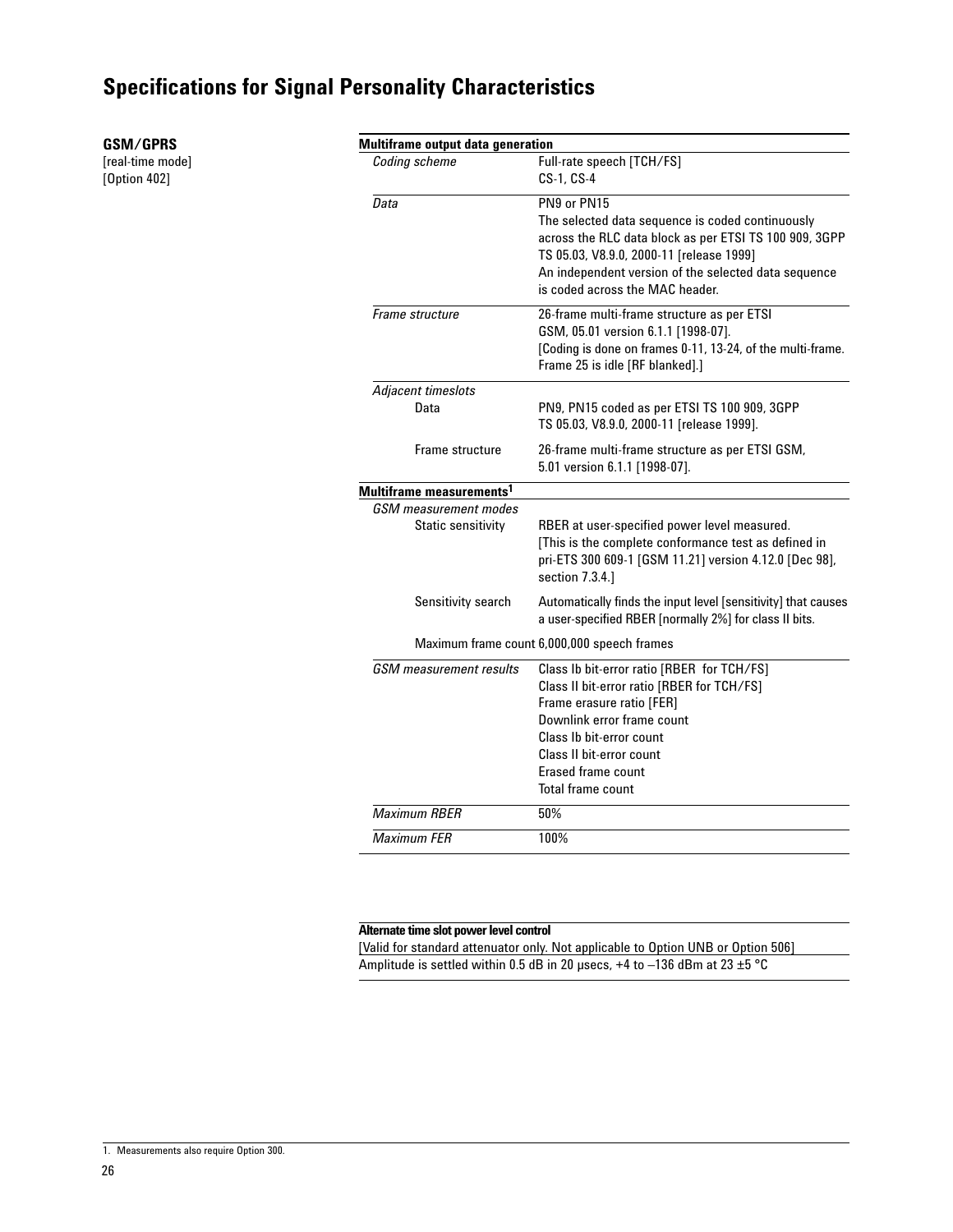| <b>EDGE/EGPRS</b> |  |
|-------------------|--|
|-------------------|--|

[real-time mode] [Option 402]

#### **Multiframe output data generation**

| Coding scheme                                              | MCS-1: uplink and downlink, MCS-5: uplink and downlink,<br>MCS-9: uplink and downlink, E-TCH/F43.2                                                                                                                                                                                                                                        |
|------------------------------------------------------------|-------------------------------------------------------------------------------------------------------------------------------------------------------------------------------------------------------------------------------------------------------------------------------------------------------------------------------------------|
| Data                                                       | PN9 or PN15<br>The selected data sequence is fully coded<br>continuously across the RLC data blocks according to<br>MCS-1, MCS-5, MCS-9 or E-TCH/F43.2. An independent<br>version of the selected data sequence is coded across the<br>unused RLC/MAC header fields [The CPS header field is<br>as defined in GSM 04.60 V8.50].           |
| Frame structure                                            | 52-frame multi-frame structure for EDGE/EGPRS channel<br>as per ETSI TS 100 909, 3GPP TS 05.03, V8.9.0, 2000-11<br>[release 1999]. [Coding is done on frames 0-11, 13-24,<br>26-37, 39-50 on a 52 PDCH multi-frame. Frame 25 and<br>51 are idle [RF blanked].]                                                                            |
| Adjacent timeslots                                         |                                                                                                                                                                                                                                                                                                                                           |
| Data<br>Frame structure                                    | Coded MCS-1, MCS-5 or MCS-9 with continuous PN9 or<br>PN15 sequence data payload.<br>Uncoded PN9, PN15.<br>Note: Maximum of 4 timeslots can be turned on with<br>EDGE/EGPRS multi-frame coded data.<br>EDGE/EGPRS PDCH multi-frame.<br>Repeating EDGE frame.                                                                              |
| Multiframe measurements <sup>1</sup>                       |                                                                                                                                                                                                                                                                                                                                           |
| <b>EDGE</b> measurement modes<br><b>Static sensitivity</b> | BER/BLER at user-specified power level measured;<br>based on bit errors in total unencoded data, and block<br>errors in coded channels.                                                                                                                                                                                                   |
| Sensitivity search<br>BER/BLER                             | Automatically finds the input level [sensitivity] that causes<br>user-specified BER [uncoded] or BER [coded].                                                                                                                                                                                                                             |
| <b>EDGE</b> measurement results                            | Erased data block count/rate for coded channel<br>[MCS-1, MCS-5 or MCS-9].<br>Total data block count for coded channel<br>[MCS-1, MCS-5 or MCS-9].<br>Payload bit error count/rate for raw BER.<br>Total burst count for raw BER. Data block count which<br>contains residual bit errors and bit error count.<br>Downlink error reporting |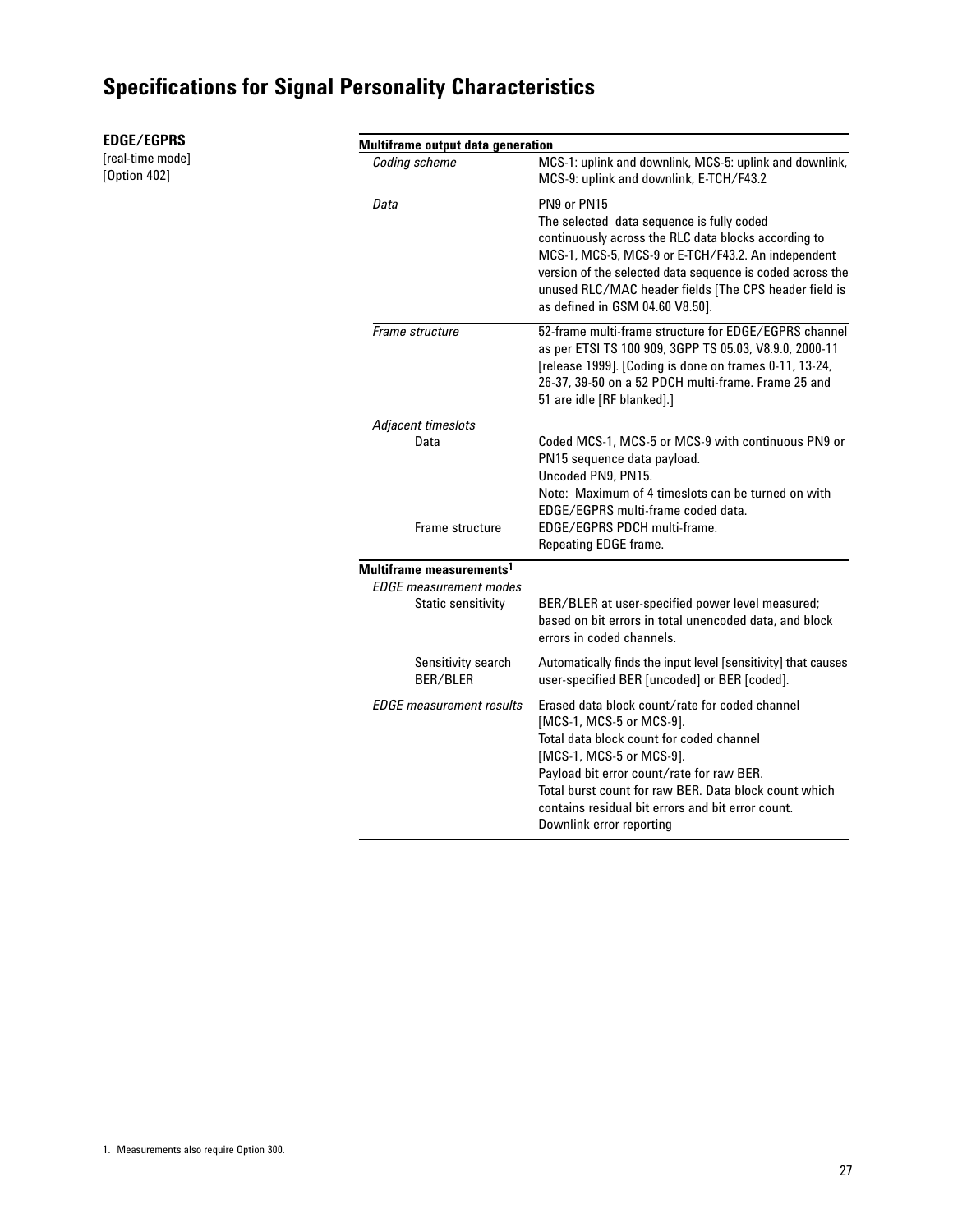#### **GSM/EDGE base station bit error rate test [BERT]**

[Option 300]

This is a system of two instruments; an ESG with Option 300, and a VSA with Option 300. Both are required. Option 300 for the ESG requires Option 601 or 602, the TDMA personalities [Option 402], and the UN7 BER board. The VSA functions as an IF downconverter. It may be used simultaneously to make transmitter measurements on the loop back signal.

#### **GSM BTS test only**

E4406A VSA series transmitter tester with Options BAH [GSM measurement personality] and Option 300 [321.4 MHz output].

#### **GSM/EDGE BTS test**

E4406A VSA series transmitter tester with Option 202 [GSM and EDGE measurement personality] and Option 300 [321.4 MHz output].

| <b>Test technique</b>                                                                                                              | <b>RF</b> loopback                                                                                                                                   |
|------------------------------------------------------------------------------------------------------------------------------------|------------------------------------------------------------------------------------------------------------------------------------------------------|
| <b>Supported systems</b><br><b>GSM 400</b><br>GSM 850<br>GSM 900 [P-GSM]<br><b>DCS 1800</b><br><b>PCS 1900</b><br>E-GSM [extended] |                                                                                                                                                      |
| Minimum power level                                                                                                                | -136 dBm [ESG minimum]                                                                                                                               |
| <b>Maximum power level</b>                                                                                                         | +13 dBm [option dependent]                                                                                                                           |
| Power level accuracy                                                                                                               | $\pm 0.5$ dB [23° $\pm$ 5 °C] [power and frequency dependent]                                                                                        |
| <b>Relative power level</b>                                                                                                        | $0$ to $\pm$ 130 dB relative to timeslot under test.<br>[Limited only by output power range of the ESG.]                                             |
| <b>Timeslot under test</b><br><b>Timeslots tested</b>                                                                              | $0$ to $7$<br>A single timeslot is tested at one time.<br>[No frequency hopping.]                                                                    |
| <b>Encryption</b>                                                                                                                  | None                                                                                                                                                 |
| <b>Measurement triggers</b>                                                                                                        | Immediate, trigger key, external, remote<br>[LAN, GPIB, RS-232]                                                                                      |
| <b>Measurement indication</b>                                                                                                      | Pass/fail                                                                                                                                            |
| <b>BCH</b> sync                                                                                                                    | BCH signal from the BTS is used to determine TCH<br>frame and multi-frame location.                                                                  |
| <b>TCH sync</b>                                                                                                                    | The idle frame [no RF] in the TCH signal itself is used to<br>determine the TCH multi-frame location and so generate<br>the multi-frame sync signal. |
| <b>Threshold</b>                                                                                                                   | Termination of measurement when error count exceeds<br>user-specified threshold.                                                                     |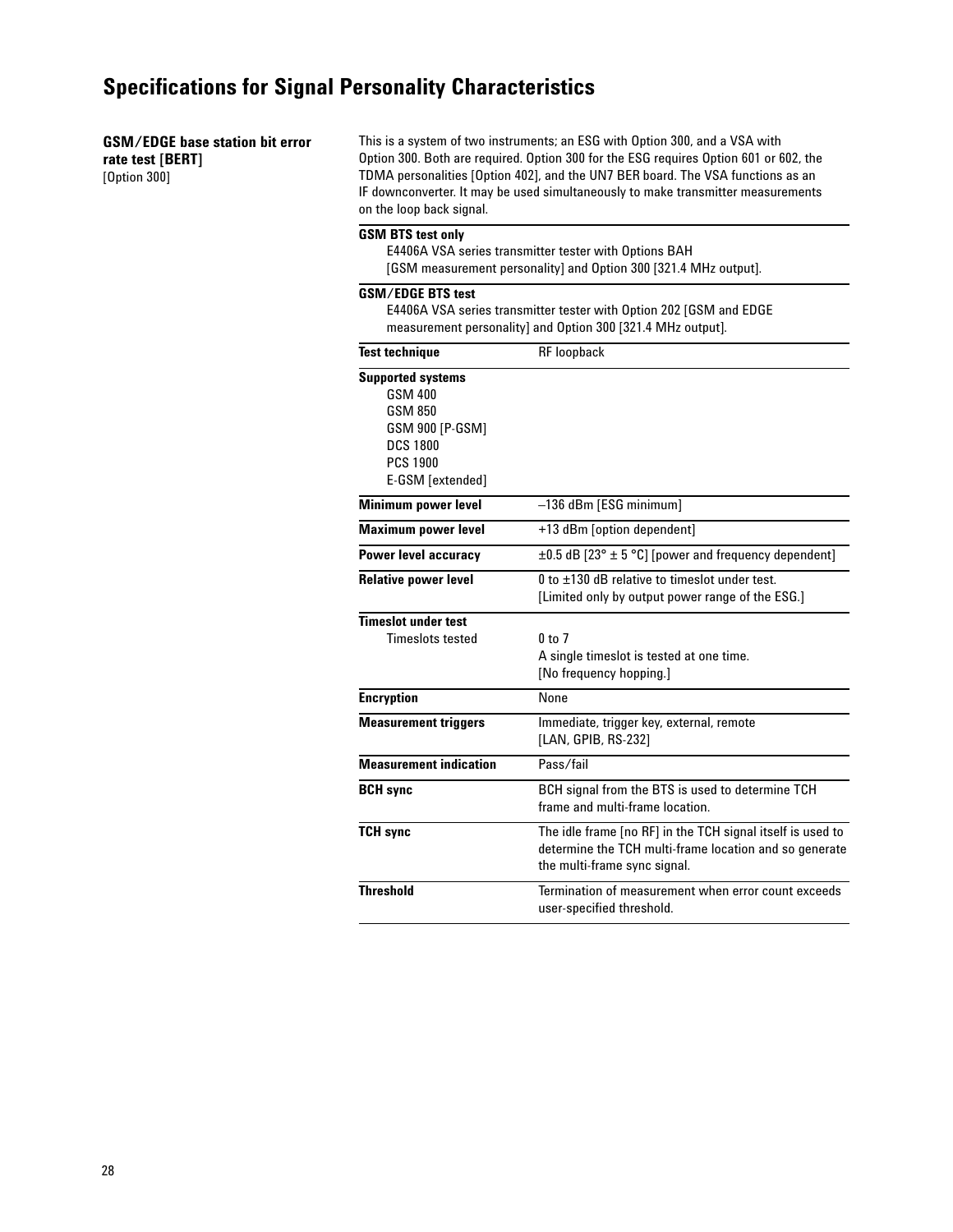**Bit error rate [BER] analyzer** [Option UN7]

| <b>Clock rate</b>              | 100 Hz to 60 MHz                                                                                                                                                                                                                                                                                                                                                                                                                                            |  |
|--------------------------------|-------------------------------------------------------------------------------------------------------------------------------------------------------------------------------------------------------------------------------------------------------------------------------------------------------------------------------------------------------------------------------------------------------------------------------------------------------------|--|
| <b>Supported data patterns</b> | PN9, 11, 15, 20, 23                                                                                                                                                                                                                                                                                                                                                                                                                                         |  |
| <b>Resolution</b>              | 10 digits                                                                                                                                                                                                                                                                                                                                                                                                                                                   |  |
| <b>Bit sequence length</b>     | 100 bits to 4.294 Gbits after synchronization                                                                                                                                                                                                                                                                                                                                                                                                               |  |
| <b>Features</b>                | Input clock phase adjustment and gate delay<br>Adjustable input threshold<br>Hi/lo threshold selectable from 0.7 V [TTL], 1.4 V [TTL]<br>1.65 V [CMOS 3.3], 2.5 V [CMOS 5.0]<br>Direct measurement triggering<br>Data and reference signal outputs<br>Real-time display<br><b>Bit count</b><br>Error-bit-count<br><b>Bit error rate</b><br>Pass/fail indication<br>Valid data and clock detection<br>Automatic re-synchronization<br>Special pattern ignore |  |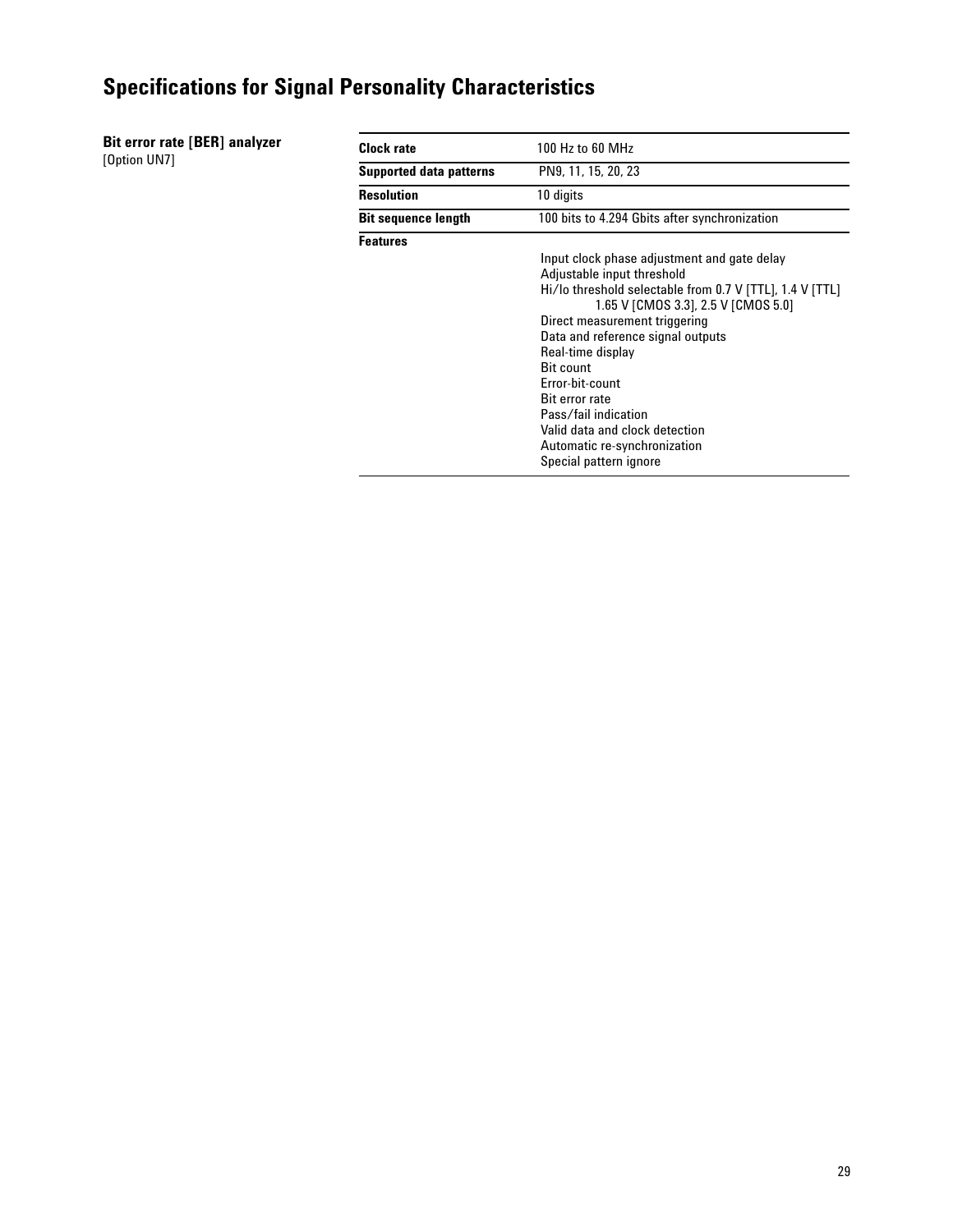**Operating characteristics**

| <b>Power requirements</b>                | 90 to 254 V; 50, or 60 Hz; 300 W maximum,<br>power factor corrected. Not for 400 Hz use. <sup>1</sup>                                                                                                                                                                                                                   |                                |                        |  |  |  |  |
|------------------------------------------|-------------------------------------------------------------------------------------------------------------------------------------------------------------------------------------------------------------------------------------------------------------------------------------------------------------------------|--------------------------------|------------------------|--|--|--|--|
| Operating temperature range <sup>2</sup> | 0 to 55 $\degree$ C                                                                                                                                                                                                                                                                                                     |                                |                        |  |  |  |  |
| Storage temperature range                | $-40$ to 71 °C                                                                                                                                                                                                                                                                                                          |                                |                        |  |  |  |  |
| <b>Shock and vibration</b>               | Meets MIL-STD-28800E Type III, Class 3.                                                                                                                                                                                                                                                                                 |                                |                        |  |  |  |  |
| <b>Storage registers</b>                 | Memory is shared by instrument states, user data files,<br>non-volatile waveforms, sweep list files and waveform<br>sequences. There is 14 MB of flash memory standard in<br>the ESG. With Option 005, there is 6 GB of storage.<br>Depending on available memory, a maximum of 1000<br>instrument states can be saved. |                                |                        |  |  |  |  |
| Weight                                   | < 16 kg [35 lb.] net, < 23 kg [50 lb.] shipping                                                                                                                                                                                                                                                                         |                                |                        |  |  |  |  |
| <b>Dimensions</b>                        | 133 mm H x 426 mm W x 432 mm D<br>$[5.25$ in H x 16.8 in W x 17 in D]                                                                                                                                                                                                                                                   |                                |                        |  |  |  |  |
| <b>Remote programming</b>                |                                                                                                                                                                                                                                                                                                                         |                                |                        |  |  |  |  |
| Interface                                | GPIB [IEEE-488.2-1987] with listen and talk, RS-232,<br>LAN [10BaseT].                                                                                                                                                                                                                                                  |                                |                        |  |  |  |  |
| Control languages <sup>3</sup>           | SCPI version 1996.0, also compatible with 8656B and<br>8657A/B/C/D/J1 mnemonics.                                                                                                                                                                                                                                        |                                |                        |  |  |  |  |
| <b>Functions controlled</b>              | All front panel functions except power switch and knob.                                                                                                                                                                                                                                                                 |                                |                        |  |  |  |  |
| <b>ISO compliant</b>                     | The E4438C ESG is manufactured in an ISO-9001<br>registered facility in concurrence with<br>Agilent Technologies commitment to quality.                                                                                                                                                                                 |                                |                        |  |  |  |  |
| <b>Reverse power protection</b>          |                                                                                                                                                                                                                                                                                                                         |                                |                        |  |  |  |  |
| 250 kHz to 2 GHz                         | <b>Standard</b><br>47 dBm                                                                                                                                                                                                                                                                                               | With Option 506<br>30 dBm      |                        |  |  |  |  |
| $> 2$ to 4 GHz                           | 44 dBm                                                                                                                                                                                                                                                                                                                  | 30dBm                          |                        |  |  |  |  |
| $> 4$ to 6 GHz                           | N/A                                                                                                                                                                                                                                                                                                                     | 30 dBm                         |                        |  |  |  |  |
| Max DC voltage                           | 50 V                                                                                                                                                                                                                                                                                                                    |                                |                        |  |  |  |  |
| SWR <sup>4</sup>                         |                                                                                                                                                                                                                                                                                                                         |                                |                        |  |  |  |  |
| 250 kHz to 2.2 GHz                       | Standard<br>(< 1.5:1)                                                                                                                                                                                                                                                                                                   | <b>Option UNB</b><br>(< 1.5:1) | Option 506             |  |  |  |  |
| $> 2.2$ GHz to 3 GHz                     | (< 1.4:1)                                                                                                                                                                                                                                                                                                               | (< 1.5:1)                      | (< 1.6:1)<br>(< 1.4:1) |  |  |  |  |
| $>$ 3 GHz to 4 GHz                       | (< 1.5:1)                                                                                                                                                                                                                                                                                                               | (< 1.7:1)                      | (< 1.7:1)              |  |  |  |  |
| > 4 GHz to 6 GHz                         | N/A                                                                                                                                                                                                                                                                                                                     | N/A                            | (< 1.8:1)              |  |  |  |  |
| <b>Output impedance</b>                  | $50 \Omega$ nominal                                                                                                                                                                                                                                                                                                     |                                |                        |  |  |  |  |

4. Parentheses denote typical performance.

<sup>1.</sup> For 400 Hz systems, order transformer 70001-60066.

<sup>2.</sup> Save and recall of user files and instrument states from non-volatile storage is guaranteed only over the range 0 to 40 °C.

<sup>3.</sup> ESG series does not implement 8657A/B "Standby" or "On" [R0 or R1, respectively] mnemonics.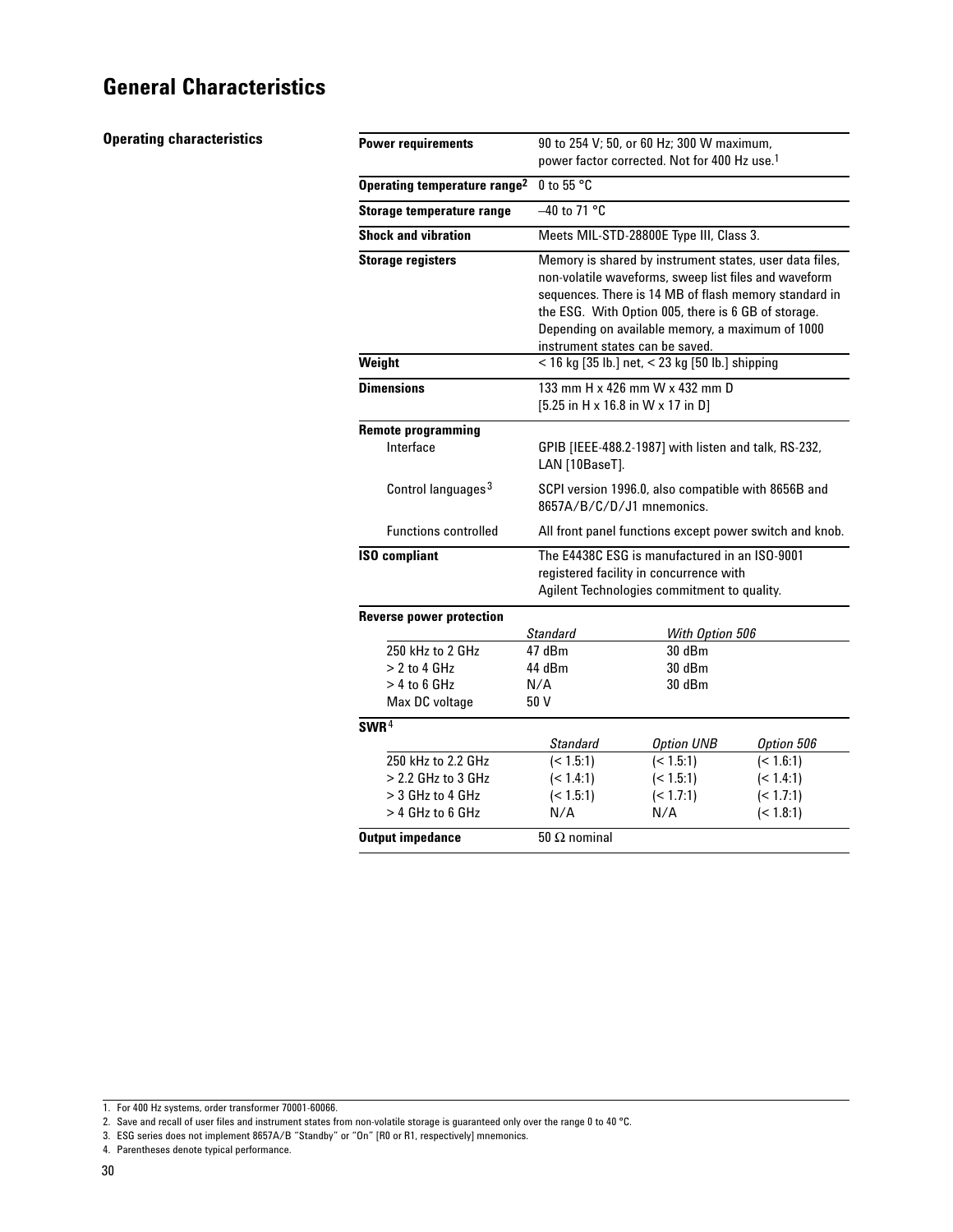**Accessories**

**Transit case** Part number 9211-1296 10 MHz input  $\triangle$  Accepts a 1, 2, 5, or 10 MHz  $\pm$ 10 ppm [standard timebase] or ±1 ppm [high-stability timebase] reference signal for operation with an external timebase. Nominal input level –3.5 to +20 dBm, impedance 50 ohms. [BNC, rear panel] 10 MHz output **C** Outputs the 10 MHz reference signal. Level nominally +3.9 dBm ±2 dB. Nominal output impedance 50 ohms. [BNC, rear panel] Alternate power input Accepts CMOS<sup>1</sup> signal for synchronization of external data and alternate power signal timing. The damage levels are –0.5 to +5.5 V. [Auxiliary I/O connector, rear panel] Baseband generator <br>Accepts 0 to +20 dBm sinewave, or TTL squarewave, reference input to use as reference clock for the baseband generator. Phase locks the internal data generator to the external reference; the RF frequency is still locked to the 10 MHz reference. Rate is 250 kHz to 100 MHz, 50 ohms nominal, AC coupled. [BNC, rear panel] [SMB with Option 1EM] Burst gate input The burst gate in connector accepts a CMOS<sup>1</sup> signal for gating burst power in digital modulation applications. The burst gating is used when you are externally supplying data and clock information. The input signal must be synchronized with the external data input that will be output during the burst. The burst power envelope and modulated data are internally delayed and re-synchronized. The input signal must be CMOS high for normal burst RF power or CW RF output power and CMOS low for RF off. The damage levels are –0.5 to +5.5 V. This female BNC connector is provided on signal generators with Option 601 or 602. On signal generators with Option 1EM, this input is relocated to a rear panel SMB connector. With Option 401, this connector is used for the even second synchronization input. Coherent carrier output<sup>2</sup> Outputs RF modulated with FM or  $\Phi$ M, but not IQ, pulse or AM. Nominal power –2 dBm ±5 dB. Nominal impedance 50 ohms. Frequency range from > 250 MHz to 4 GHz. For RF carriers below this range, output frequency = 1 GHz – frequency of RF output. Damage levels 20 VDC and 13 dBm reverse RF power. [SMA, rear panel] **Inputs and outputs** All front panel connectors can be moved to rear with Option 1EM.

1. Rear panel inputs and outputs are 3.3 V CMOS, unless indicated otherwise. CMOS inputs will accept 5 V CMOS, 3 V CMOS, or TTL voltage levels.

2. Coherent carrier is modulated by FM or  $\Phi$ M when enabled.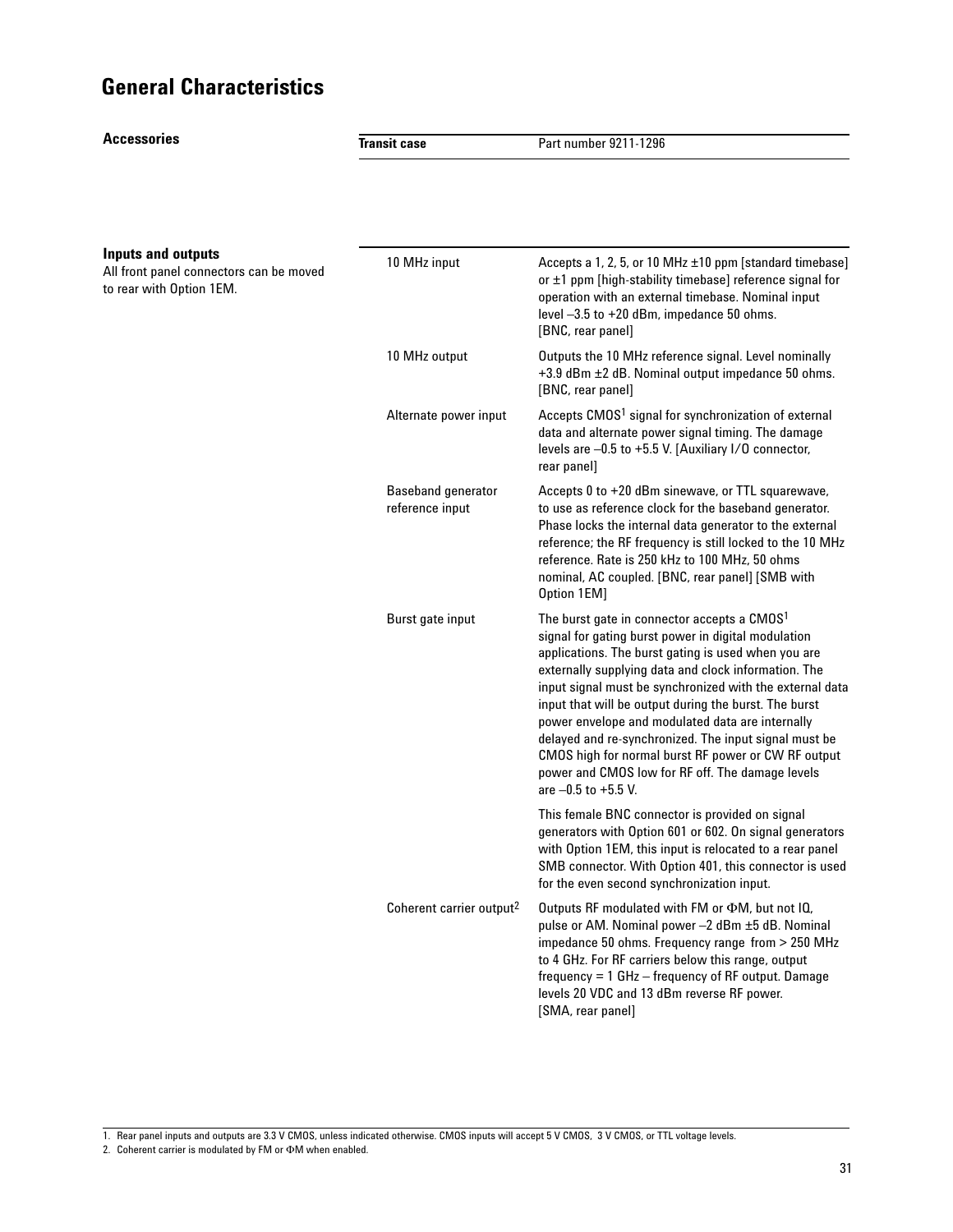| Data clock input  | The CMOS <sup>1</sup> compatible data clock connector<br>accepts an externally supplied data-clock input for<br>digital modulation applications. The expected input is a<br>bit clock signal where the falling edge is used to clock<br>the data and symbol sync signals. |
|-------------------|---------------------------------------------------------------------------------------------------------------------------------------------------------------------------------------------------------------------------------------------------------------------------|
|                   | The maximum clock rate is 50 MHz. The damage levels<br>are $-0.5$ to $+5.5$ V.                                                                                                                                                                                            |
|                   | This female BNC connector is provided on signal<br>generators with Option 601 or 602. On signal generators<br>with Option 1EM, this input is relocated to a rear panel<br>SMB connector.                                                                                  |
| Data clock output | Relays a CMOS <sup>1</sup> bit clock signal for synchronizing<br>serial data. [Auxiliary I/O connector, rear panel]                                                                                                                                                       |
| Data input        | The CMOS <sup>1</sup> compatible data connector accepts an<br>externally supplied data input for digital modulation<br>applications. CMOS high is equivalent to a data 1 and<br>a CMOS low is equivalent to a data 0.                                                     |
|                   | The maximum data rate is 50 Mb/s. The data must be<br>valid on the data clock falling edges [normal mode] or<br>the symbol sync falling edges [symbol mode]. The<br>damage levels are -0.5 to +5.5 V.                                                                     |
|                   | This female BNC connector is provided on signal<br>generators with Option 601 or 602. On signal generators<br>with Option 1EM, this input is relocated to a rear panel<br>SMB connector.                                                                                  |
| Data output       | Outputs serial data from the internal data generator or<br>the externally supplied signal at the data input. CMOS <sup>1</sup><br>signal. [Auxiliary I/O connector, rear panel]                                                                                           |
| Event 1 output    | In real-time mode, outputs pattern or frame<br>synchronization pulse for triggering or gating external<br>equipment. May be set to start at the beginning of a<br>pattern, frame, or timeslot and is adjustable to within<br>$\pm$ one timeslot with one bit resolution.  |
|                   | In arbitrary waveform mode, this connector outputs the<br>timing signal generated by marker 1. [BNC, rear panel]<br>[SMB with Option 1EM]                                                                                                                                 |
| Event 2 output    | In real-time mode, outputs data enabled signal for gating<br>external equipment. Applicable when external data is<br>clocked into internally generated timeslots. Data is<br>enabled when signal is low.                                                                  |
|                   | In arbitrary waveform mode, this connector outputs the<br>timing signal generated by marker 2. [BNC, rear panel]<br>[SMB with Option 1EM]                                                                                                                                 |
| Event 3 output    | In arbitrary waveform mode, this connector outputs the<br>timing signal generated by marker 3. [Auxiliary I/O<br>connector, rear panel]                                                                                                                                   |
| Event 4 output    | In arbitrary waveform mode, this connector outputs the<br>timing signal generated by marker 4. [Auxiliary I/O<br>connector, rear panel]                                                                                                                                   |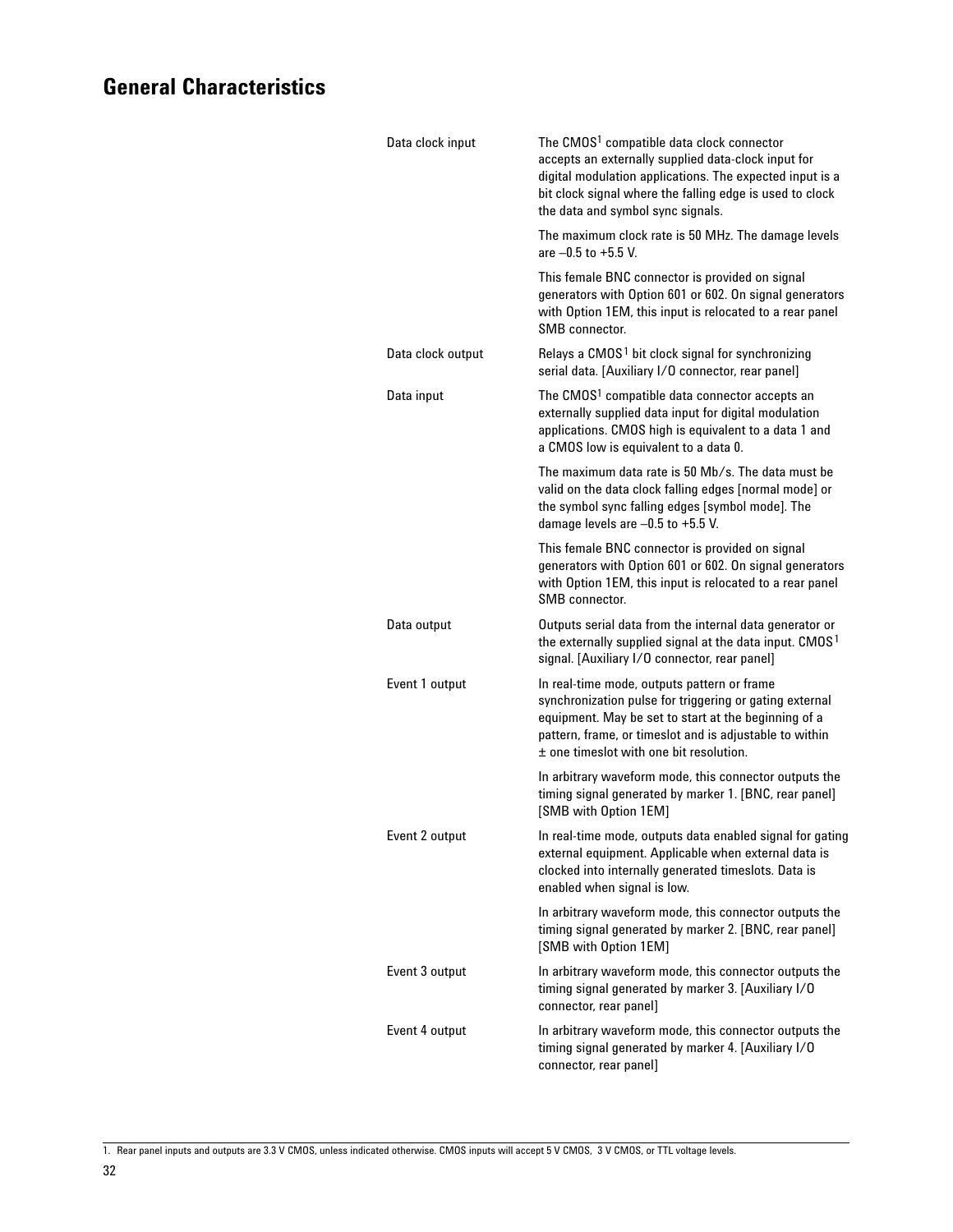| External 1 input             | This BNC input connector accepts a $\pm 1$ V <sub>peak</sub> signal for<br>AM, FM, pulse, burst, and phase modulation. For all<br>these modulations, $\pm 1$ V <sub>peak</sub> produces the indicated<br>deviation or depth. When ac-coupled inputs are selected<br>for AM, FM, or phase modulation and the peak input<br>voltage differs from 1 $V_{peak}$ by more than 3%, the hi/lo<br>annunciator light on the display. The input impedance is<br>50 ohms and the damage levels are 5 $V_{rms}$ and 10 $V_{peak}$ .                                                                   |
|------------------------------|-------------------------------------------------------------------------------------------------------------------------------------------------------------------------------------------------------------------------------------------------------------------------------------------------------------------------------------------------------------------------------------------------------------------------------------------------------------------------------------------------------------------------------------------------------------------------------------------|
|                              | If you configure your signal generator with Option 1EM,<br>this input is relocated to a female SMB connector on the<br>rear panel.                                                                                                                                                                                                                                                                                                                                                                                                                                                        |
| External 2 input             | This BNC input connector accepts a $\pm 1$ V <sub>peak</sub> signal for<br>AM, FM, phase modulation, and pulse modulation. With<br>AM, FM, or phase modulation, $\pm 1$ V <sub>peak</sub> produces the<br>indicated deviation or depth. With pulse modulation,<br>+1 V is on and 0 V is off. When ac-coupled inputs are<br>selected for AM, FM, or phase modulation, and the peak<br>voltage differs from 1 $V_{\text{peak}}$ by more than 3%, the hi/lo<br>annunciator light on the display. The input impedance is<br>50 ohms and the damage levels are 5 $V_{rms}$ and 10 $V_{peak}$ . |
|                              | If you configure your signal generator with Option 1EM,<br>this input is relocated to a female SMB connector on the<br>rear panel.                                                                                                                                                                                                                                                                                                                                                                                                                                                        |
| GPIB                         | Allows communication with compatible devices.<br>[rear panel]                                                                                                                                                                                                                                                                                                                                                                                                                                                                                                                             |
| l input                      | Accepts an I input either for I/Q modulation or for<br>wideband AM. Nominal input impedance 50 or 600 ohms.<br>Damage levels are 1 V <sub>rms</sub> and 10 V <sub>peak</sub> . [BNC, front panel]<br>[SMB with Option 1EM]                                                                                                                                                                                                                                                                                                                                                                |
| I out and Q out <sup>1</sup> | The $\sf I$ out and $\sf Q$ out connectors output the analog<br>components of I/Q modulation from the internal<br>baseband generator. The nominal output impedance of<br>these connectors are 50 $\Omega$ , DC-coupled. The damage<br>levels are $> +3.5$ V and $< -3.5$ V. The output signal levels<br>into a 50 $\Omega$ load are as follows:<br>$\cdot$ (0.5 V <sub>peak</sub> ,), corresponds to one unit length of<br>the I/Q vector.<br>• (0.7 $V_{peak}$ ), for peaks for $\pi/4$ DQPSK.<br>• (1.6 $V_{p-p}$ ) maximum [Options 601, 602, 001, 002 only].                          |
|                              | These female BNC connectors are provided on signal<br>generators with Option 601 or 602. On signal generators<br>with Option 1EM, these inputs are relocated to rear<br>panel SMB connectors.                                                                                                                                                                                                                                                                                                                                                                                             |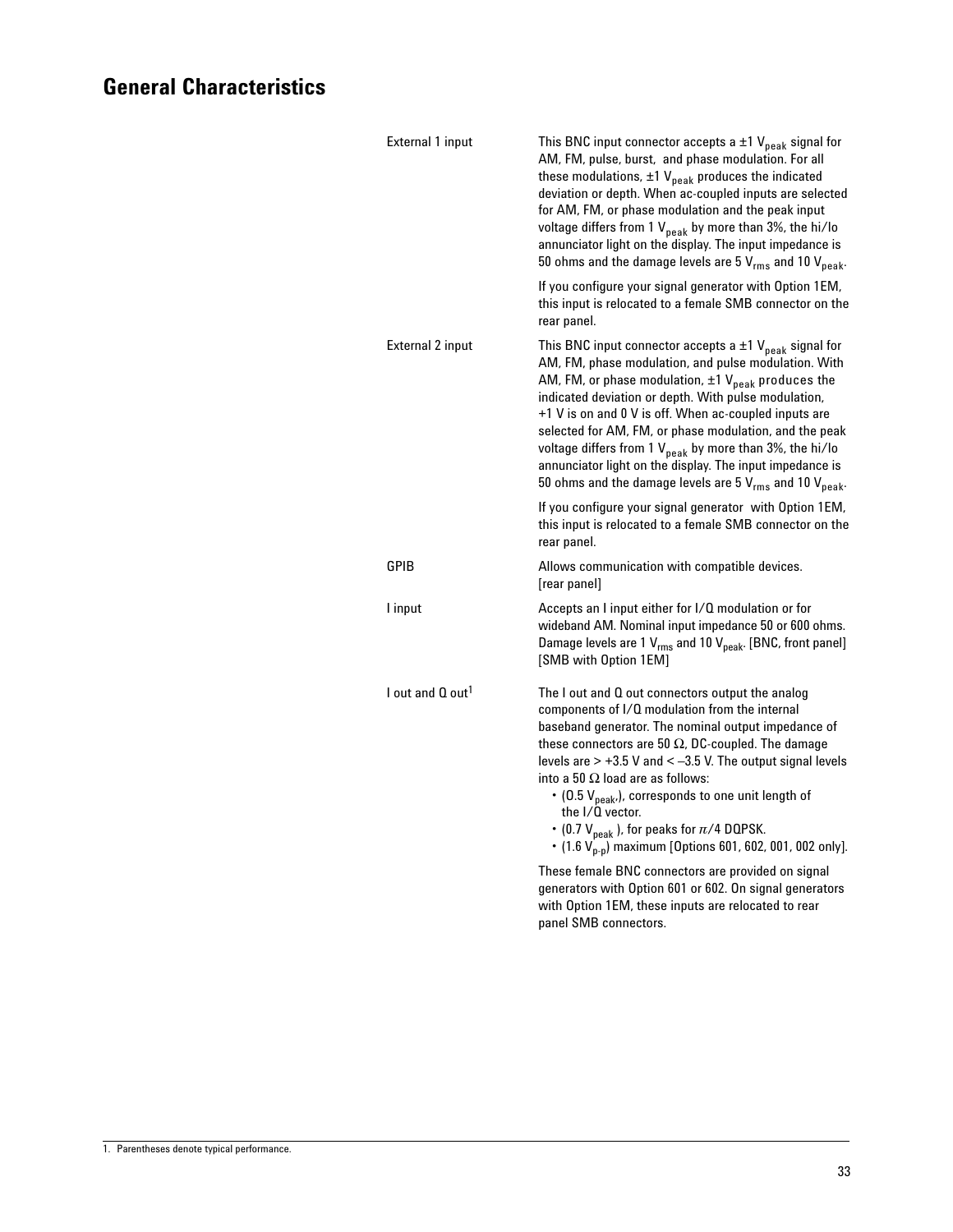| $\overline{I}$ and $\overline{Q}$ out | I and Q are used in conjunction with I and Q to<br>provide a balanced baseband stimulus. Balanced signals<br>are signals present in two separate conductors that are<br>symmetrical about the common mode offset, and are<br>opposite in polarity [180 degrees out of phase].                                                                                                                                                                                                                                                                                                                              |
|---------------------------------------|------------------------------------------------------------------------------------------------------------------------------------------------------------------------------------------------------------------------------------------------------------------------------------------------------------------------------------------------------------------------------------------------------------------------------------------------------------------------------------------------------------------------------------------------------------------------------------------------------------|
|                                       | These female BNC connectors are provided only on<br>signal generators with Option 601 or 602. If you configure<br>your signal generator with Option 1EM, these inputs are<br>relocated to rear panel SMB connectors.                                                                                                                                                                                                                                                                                                                                                                                       |
| LF output                             | Outputs the internally-generated LF source. Outputs 0 to<br>2.5 V <sub>peak</sub> into 50 ohms, or 0 to 5 V <sub>peak</sub> into high<br>impedance. [BNC, front panel] [SMB with Option 1EM]                                                                                                                                                                                                                                                                                                                                                                                                               |
| Pattern trigger input                 | Accepts CMOS <sup>1</sup> signal to trigger internal pattern or frame<br>generator to start single pattern output. Minimum pulse<br>width 100 ns. The damage levels are $-0.5$ to $+5.5$ V.<br>[BNC, rear panel] [SMB with Option 1EM]                                                                                                                                                                                                                                                                                                                                                                     |
| Q input                               | Accepts a Q input for I/Q modulation. Nominal input<br>impedance 50 or 600 ohms, damage levels are 1 V <sub>rms</sub><br>and 10 V <sub>peak</sub> . [BNC, front panel] [SMB with Option 1EM]                                                                                                                                                                                                                                                                                                                                                                                                               |
| <b>RF</b> output                      | Nominal output impedance 50 ohms.<br>[type-N female, front panel]                                                                                                                                                                                                                                                                                                                                                                                                                                                                                                                                          |
| Sweep output                          | Generates output voltage, 0 to +10 V when signal<br>generator is sweeping. Output impedance < 1 ohm, can<br>drive 2000 ohms. [BNC, rear panel] [SMB with Option 1EM]                                                                                                                                                                                                                                                                                                                                                                                                                                       |
| Symbol sync input                     | The CMOS <sup>1</sup> compatible symbol sync connector accepts<br>an externally supplied symbol sync for digital modulation<br>applications. The expected input is a symbol clock signal.<br>It may be used in two modes. When used as a symbol<br>sync in conjunction with a data clock, the signal must be<br>high during the first data bit of the symbol. The signal<br>must be valid during the falling edge of the data clock<br>signal and may be a single pulse or continuous. When<br>the symbol sync itself is used as the [symbol] clock, the<br>falling edge is used to clock the data signal. |
|                                       | The maximum clock rate is 50 MHz. The damage levels<br>are $-0.5$ to $+5.5$ V. [BNC, front panel]                                                                                                                                                                                                                                                                                                                                                                                                                                                                                                          |
|                                       | This female BNC connector is provided on signal<br>generators with Option 601 or 602. On signal generators<br>with Option 1EM, this input is relocated to a rear panel<br>SMB connector.                                                                                                                                                                                                                                                                                                                                                                                                                   |
| Symbol sync output                    | Outputs CMOS <sup>1</sup> symbol clock for symbol synchronization,<br>one data clock period wide. [Auxiliary I/O connector,<br>rear panel]                                                                                                                                                                                                                                                                                                                                                                                                                                                                 |
| Trigger input                         | Accepts CMOS <sup>1</sup> signal for triggering point-to-point in<br>manual sweep mode, or to trigger start of LF sweep.<br>the damage levels are -0.5 to +5.5 V. [BNC, rear panel]                                                                                                                                                                                                                                                                                                                                                                                                                        |
| Trigger output                        | Outputs a TTL signal: high at start of dwell, or when<br>waiting for point trigger in manual sweep mode; low<br>when dwell is over or point trigger is received, high or<br>low 2 µs pulse at start of LF sweep. [BNC, rear panel]                                                                                                                                                                                                                                                                                                                                                                         |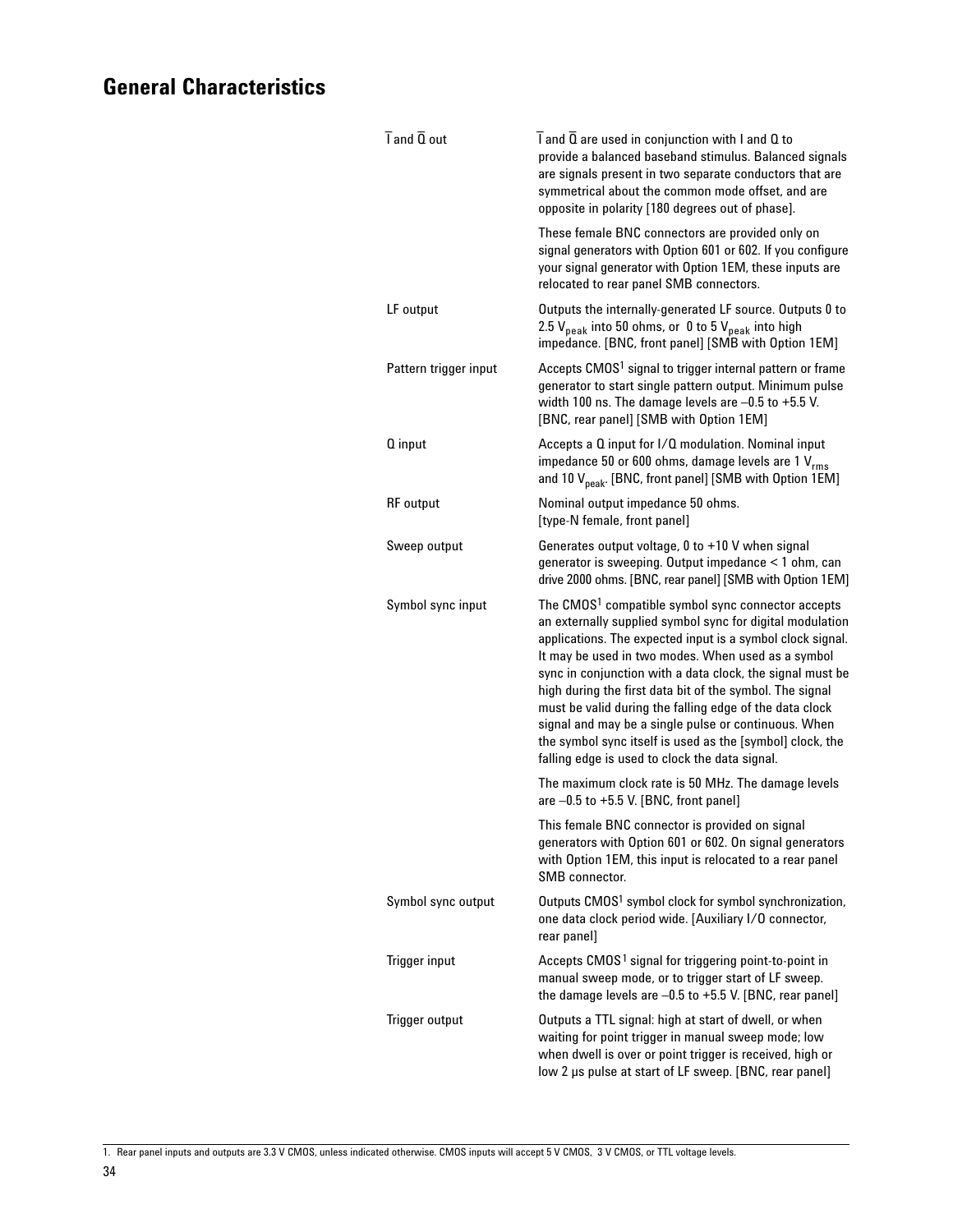| <b>With Option UN7</b>                        |                                                                                                                                                                                                                                                      |
|-----------------------------------------------|------------------------------------------------------------------------------------------------------------------------------------------------------------------------------------------------------------------------------------------------------|
| <b>BER data, BER clock</b><br><b>BER</b> gate | Accepts CMOS <sup>1</sup> or 75 $\Omega$ input. Polarity is selected.<br>Clock duty and inputs cycle is 30% to 70%. [SMB, rear panel]                                                                                                                |
| BER sync loss output                          | Outputs a CMOS <sup>1</sup> signal that is low when sync is lost.<br>Valid only when measure end signal is high. [Auxiliary I/O<br>connector, rear panel]                                                                                            |
| BER no data output                            | Outputs a CMOS <sup>1</sup> signal that is low when no data is detected.<br>Valid only when measure end is high. [Auxiliary I/O<br>connector, rear panel]                                                                                            |
| <b>BER</b> error-bit-output                   | Outputs CMOS <sup>1</sup> signal when error bit is detected. Pulse width<br>matches the input clock. [Auxiliary I/O connector, rear panel]                                                                                                           |
| <b>BER</b> test result output                 | Outputs a CMOS <sup>1</sup> signal that is high for fail and low for pass.<br>Valid only on measure end signal falling edge. [Auxiliary I/O<br>connector, rear panel]                                                                                |
| <b>BFR</b> measure<br>end output              | Outputs a CMOS <sup>1</sup> signal that is high during measurement.<br>Trigger events are ignored while high. [Auxiliary I/O<br>connector, rear panel]                                                                                               |
| <b>BER</b> measure trigger                    | Accepts CMOS <sup>1</sup> signal to initiate BER measurement.<br>Polarity is selectable; available when trigger source is<br>selected as "AUX I/O". Damage levels are The damage<br>levels are -0.5 to +5.5 V. [Auxiliary I/O connector, rear panel] |
| <b>With Option 300</b>                        |                                                                                                                                                                                                                                                      |
| 321.4 MHz input                               | Accepts a 321.4 MHz IF signal for GSM/EDGE/loopback<br>testing. Input amplitude range -7 dBm to -22 dBm.<br>Nominal input impedance 50 ohms.<br>[SMB, rear panel]                                                                                    |

#### **LAN connector**

LAN communication is supported by the signal generator via the LAN connector. It is functionally equivalent to the GPIB connector. The LAN connector enables the signal generator to be remotely programmed by a LAN-connected computer. The distance between a computer and the signal generator is limited to 100 meters [10BaseT]. For more information about the LAN, refer to the *Getting Started* chapter in the *Programming Guide*.

| Data transfer speeds <sup>2</sup>                         |                                     |                        |
|-----------------------------------------------------------|-------------------------------------|------------------------|
| LAN [FTP]                                                 | file transfer to volatile memory    | $(700 \text{ KB/sec})$ |
|                                                           | to hard drive                       | $(500$ KB/sec)         |
| LAN [SCPI]                                                | command transfer to volatile memory | $(146$ KB/sec)         |
|                                                           | to hard drive                       | (128 KB/sec)           |
| Internal file transfer from hard drive to volatile memory | $(1280$ KB/sec)                     |                        |
|                                                           |                                     |                        |

Agilent's IO Libraries Suite ships with the E4438C to help you quickly establish an errorfree connection between your PC and instruments – regardless of the vendor. It provides robust instrument control and works with the software development environment you choose.

<sup>1.</sup> Rear panel inputs and outputs are 3.3 V CMOS, unless indicated otherwise. CMOS inputs will accept 5 V CMOS, 3 V CMOS, or TTL voltage levels.

<sup>2.</sup> Parentheses denote typical performance.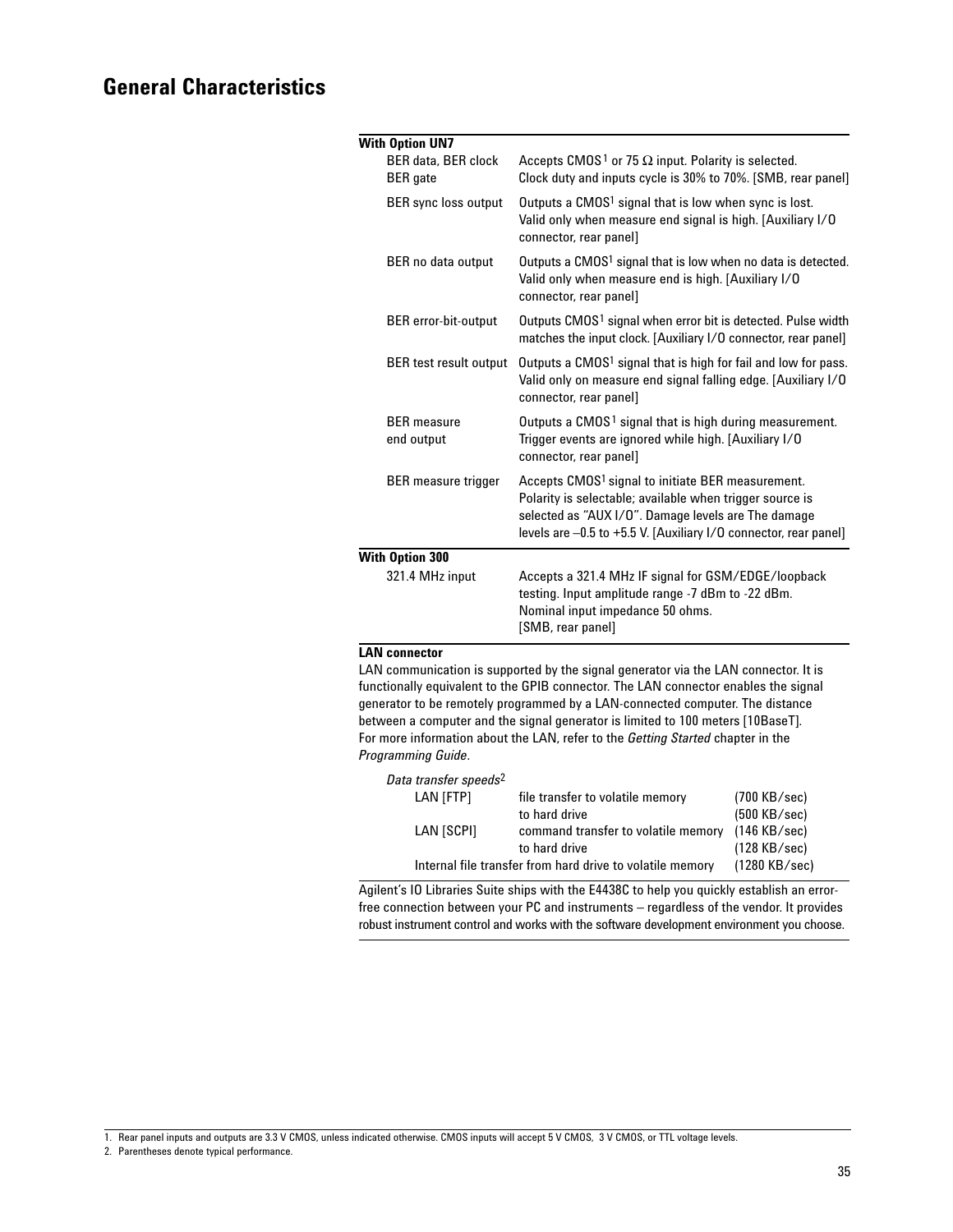#### **RS-232 connector**

This male DB-9 connector is an RS-232 serial port that can be used for controlling the signal generator remotely. It is functionally equivalent to the GPIB connector. The following table shows the description of the pinouts. The pin configuration is shown below.

| Pin number | Signal description   | Signal name |
|------------|----------------------|-------------|
|            | No connection        |             |
| 2          | Receive data         | RECV        |
| 3          | <b>Transmit data</b> | <b>XMIT</b> |
| 4          | $+5V$                |             |
| 5          | Ground, 0 V          |             |
| 6          | No connection        |             |
|            | Request to send      | <b>RTS</b>  |
| 8          | Clear to send        | <b>CTS</b>  |
| 9          | No connection        |             |



**View looking into rear panel connector**

#### **Auxiliary I/O connector**

This connector enables you to access the inputs and outputs of the baseband generator. The figure below shows the Auxiliary I/O pin connector configuration.



#### **View looking into rear panel connector**

**Mating connector** 37 pin male D-subminiature, available from AMP, 3M, others.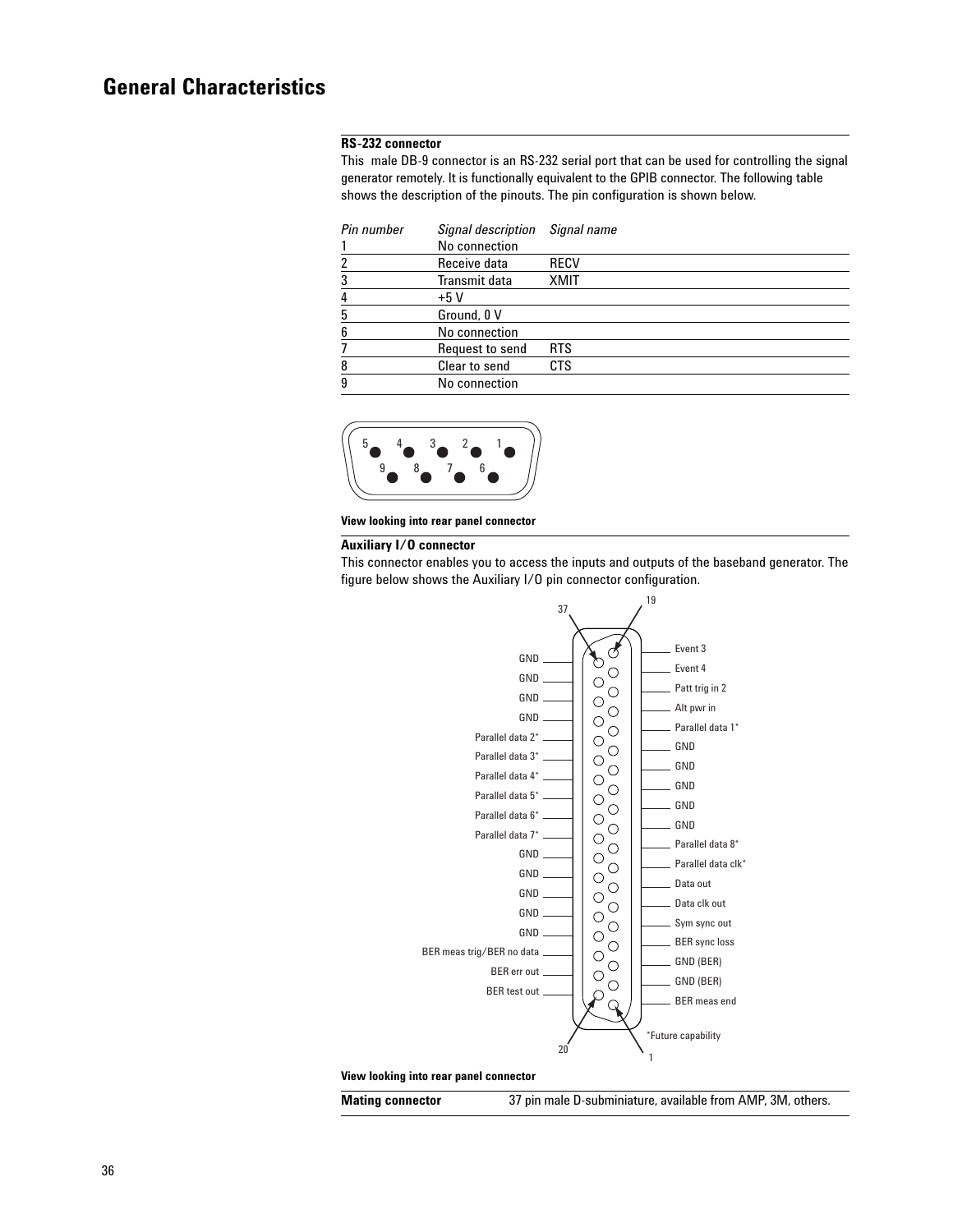# **Ordering Information1**

| <b>Frequency options</b>                    | 501<br>$\bullet$                                                                                                | 1 GHz frequency range                                                                  |  |
|---------------------------------------------|-----------------------------------------------------------------------------------------------------------------|----------------------------------------------------------------------------------------|--|
|                                             | 502<br>$\bullet$                                                                                                | 2 GHz frequency range                                                                  |  |
|                                             | • 503                                                                                                           | 3 GHz frequency range                                                                  |  |
|                                             | • 504                                                                                                           | 4 GHz frequency range                                                                  |  |
|                                             | .506                                                                                                            | 6 GHz frequency range [requires option UNJ, includes mechanical attenuator]            |  |
| <b>Performance enhancement options</b>      |                                                                                                                 |                                                                                        |  |
|                                             | $\cdot$ UNB                                                                                                     | High output power with mechanical attenuator<br>[included with 506]                    |  |
|                                             | $\cdot$ UNJ                                                                                                     | Enhanced phase noise performance                                                       |  |
|                                             |                                                                                                                 | [includes 1E5]                                                                         |  |
|                                             | $\cdot$ 1E5                                                                                                     | High-stability time base                                                               |  |
|                                             | $\cdot$ 1EM                                                                                                     | Moves all front panel connectors to rear                                               |  |
|                                             | $\cdot$ 003 <sup>2</sup>                                                                                        | ESG digital output connectivity with N5102A Baseband Studio digital                    |  |
|                                             |                                                                                                                 | interface module                                                                       |  |
|                                             | $\cdot$ 004 <sup>2</sup>                                                                                        | ESG digital input connectivity with N5102A Baseband Studio digital<br>interface module |  |
|                                             | .601                                                                                                            | Internal baseband generator with 8 MSa and digital bus capability                      |  |
|                                             |                                                                                                                 | [40 MB] of memory                                                                      |  |
|                                             | .602                                                                                                            | Internal baseband generator with 64 MSa and digital bus capability                     |  |
|                                             |                                                                                                                 | [320 MB] of memory                                                                     |  |
|                                             | . 0053                                                                                                          | 6 GB internal hard drive                                                               |  |
|                                             | $\cdot$ UN7<br>300<br>٠                                                                                         | Internal bit-error-rate analyzer                                                       |  |
|                                             |                                                                                                                 | GSM/EDGE base station loopback BERT                                                    |  |
| Signal creation software 3, 6               |                                                                                                                 | • 3GPP W-CDMA FDD personality                                                          |  |
|                                             | • cdma2000 and IS-95-A personality                                                                              |                                                                                        |  |
|                                             | TDMA personality (GSM, EDGE, GPRS, EGPRS, NADC, PDC, PHS, DECT, TETRA)<br>• Calibrated noise (AWGN) personality |                                                                                        |  |
|                                             |                                                                                                                 |                                                                                        |  |
|                                             |                                                                                                                 | • GPS personality                                                                      |  |
|                                             |                                                                                                                 | Signal Studio for 1xEV-DO/1xEVDO Rev A                                                 |  |
|                                             |                                                                                                                 | Signal Studio for 1xEV-DV and cdma2000                                                 |  |
|                                             | ٠                                                                                                               | Signal Studio for 802.11 WLAN                                                          |  |
|                                             | ٠.                                                                                                              | Signal Studio for Bluetooth                                                            |  |
|                                             |                                                                                                                 | Signal Studio for enhanced multitone                                                   |  |
|                                             |                                                                                                                 | Signal Studio for HSDPA over W-CDMA                                                    |  |
|                                             | ٠                                                                                                               | Signal Studio for 3GPP W-CDMA with HSDPA/HSUPA                                         |  |
|                                             | ٠                                                                                                               | Signal Studio for TD-SCDMA                                                             |  |
|                                             |                                                                                                                 | Signal Studio for Noise Power Ratio (NPR)                                              |  |
|                                             |                                                                                                                 | Signal Studio for S-DMB                                                                |  |
|                                             |                                                                                                                 | Signal Studio for T-DMB                                                                |  |
|                                             |                                                                                                                 | Signal Studio for pulse building                                                       |  |
|                                             |                                                                                                                 | • Signal Studio for jitter injection                                                   |  |
|                                             |                                                                                                                 | Signal Studio toolkit                                                                  |  |
|                                             |                                                                                                                 | Signal Studio for 802.16-2004 (WiMAX)                                                  |  |
|                                             |                                                                                                                 | Signal Studio for 802.16 OFDMA                                                         |  |
|                                             |                                                                                                                 | Signal Studio for DVB                                                                  |  |
| <b>Baseband Studio products<sup>4</sup></b> |                                                                                                                 | N5102A Baseband Studio digital signal interface module                                 |  |
|                                             |                                                                                                                 | N5110B Baseband Studio for waveform capture and playback <sup>5</sup>                  |  |
|                                             |                                                                                                                 | N5115B Baseband Studio for fading <sup>5</sup>                                         |  |
|                                             | ٠                                                                                                               | N5101A Baseband Studio PCI card <sup>5</sup>                                           |  |
|                                             |                                                                                                                 | N5120A Baseband Studio for CPRI RE test                                                |  |
|                                             |                                                                                                                 |                                                                                        |  |
| <b>System accessories</b>                   | 1CP                                                                                                             | Rack mount kit with handles                                                            |  |
|                                             | $\cdot$ 1CN                                                                                                     | Front handle kit                                                                       |  |

1. All options should be ordered using E4438C-xxx, where the xxx represents the option number. For more information, please refer to the configuration guide publication number 5988-4085EN.

3. Requires Option 001, 002, 601, or 602.

5. Baseband Studio for waveform capture and playback and for fading both require a PC equipped with the Agilent N5101A Baseband Studio PCI card. The PCI card is not functional as a stand-alone product.

6. For the latest information visit **www.agilent.com/find/signalcreation**

<sup>2.</sup> Requires either Option 601 or 602 (baseband generator) to function.

<sup>4.</sup> For details visit **www.agilent.com/find/basebandstudio**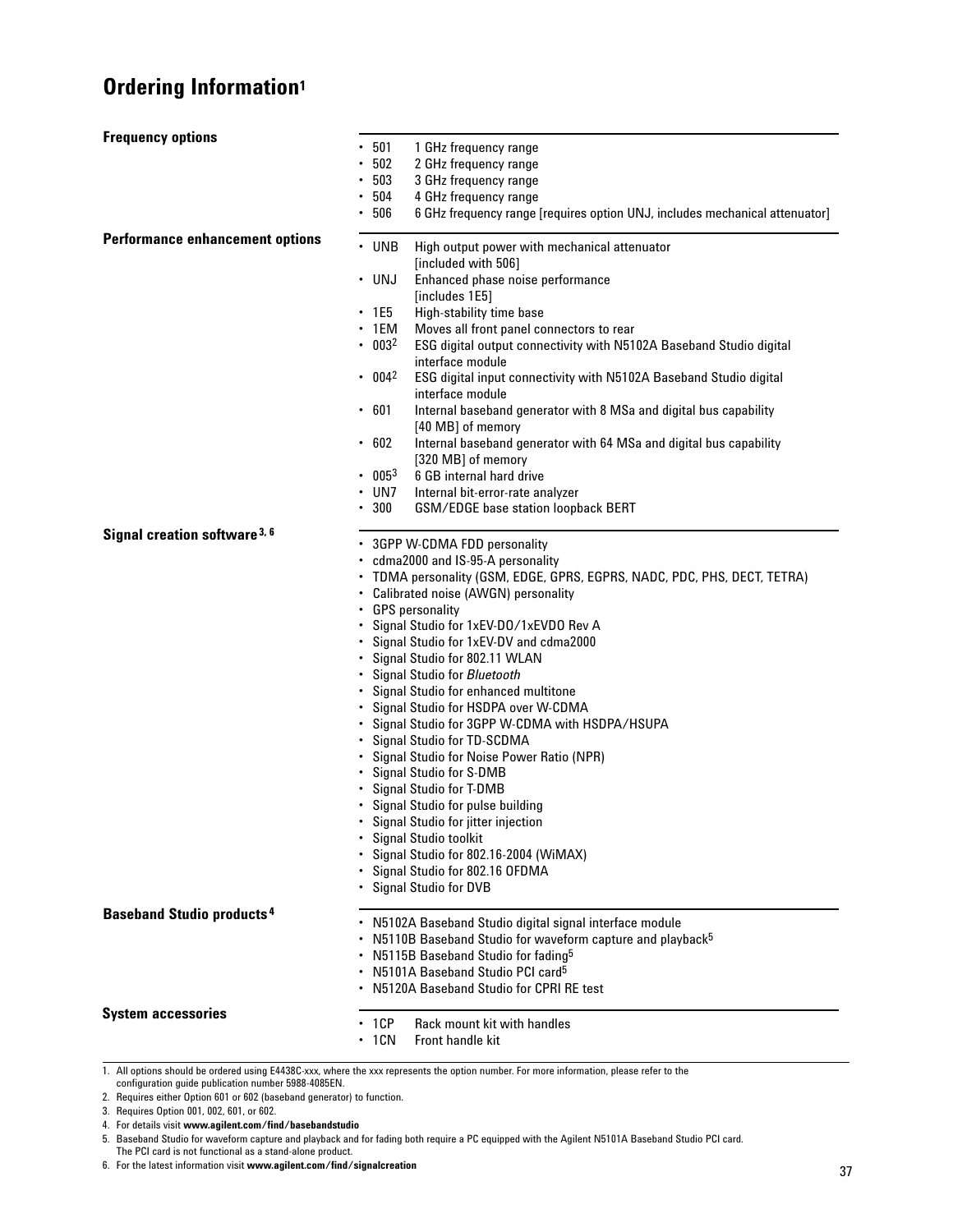## **Related Literature**

| <b>Application literature</b> |                                                                          |
|-------------------------------|--------------------------------------------------------------------------|
|                               | • RF Source Basics, a self-paced tutorial (CD-ROM),                      |
|                               | literature number 5980-2060E.                                            |
|                               | • Digital Modulation in Communications Systems-An Introduction,          |
|                               |                                                                          |
|                               | Application Note 1298, literature number 5965-7160E.                     |
|                               | • Using Vector Modulation Analysis in the Integration, Troubleshooting   |
|                               | and Design of Digital Communications Systems, Product Note,              |
|                               | literature number 5091-8687E.                                            |
|                               | • Testing CDMA Base Station Amplifiers, Application Note 1307,           |
|                               | literature number 5967-5486E.                                            |
|                               | • Understanding GSM/EDGE Transmitter and Receiver Measurements for       |
|                               | Base Transceiver Stations and Their Components, Application Note 1312,   |
|                               | literature number 5968-2320E.                                            |
|                               | • Understanding CDMA Measurements for Base Stations and their            |
|                               | Components, Application Note 1311, literature number 5968-0953E.         |
|                               | • Testing and Troubleshooting Digital RF Communications Receiver         |
|                               | Designs, Application Note 1314, literature number 5968-3579E.            |
|                               | • Signal Generators - Vector, Analog, and CW Models, Selection Guide,    |
|                               | literature number 5965-3094E.                                            |
|                               |                                                                          |
|                               |                                                                          |
|                               |                                                                          |
|                               |                                                                          |
| <b>Product literature</b>     |                                                                          |
|                               | • E4438C ESG Vector Signal Generator, Brochure,                          |
|                               | literature number 5988-3935EN.                                           |
|                               | • E4438C ESG Vector Signal Generator, Configuration Guide,               |
|                               | literature number 5988-4085EN.                                           |
|                               | $\bullet$ IntuiLink Software, Data Sheet, literature number 5980-3115EN. |
|                               | <b>E4438C ESG signal generation firmware personalities</b>               |
|                               | • 3GPP W-CDMA (FDD) Personalities - Option 400, Technical Overview,      |
|                               | literature number 5988-4449EN                                            |
|                               | • cdma2000 and IS-95A Personalities - Option 401, Technical Overview,    |
|                               | literature number 5988-4430EN                                            |
|                               | • GPS Personality - Option 409, Technical Overview,                      |
|                               | literature number 5988-6256EN                                            |
|                               |                                                                          |
|                               | • TDMA Personalities (GSM/EDGE/NADC/PDC/PHS/TETRA/DECT) - Option 402,    |
|                               | Technical Overview, literature number 5988-4431EN                        |
|                               |                                                                          |
|                               | <b>E4438C ESG Signal Studio software personalities</b>                   |

- *Signal Studio for 1xEV-DO Option 404*, Technical Overview, literature number 5988-5459EN
- *Signal Studio for 1xEV-DV and cdma2000 Option 414*, Technical Overview, literature number 5988-9123EN
- *Signal Studio for 802.11 WLAN Option 417*, Technical Overview, literature number 5988-8618EN
- *Signal Studio for Bluetooth Option 406*, Technical Overview, literature number 5988-5458EN
- *Signal Studio for Enhanced Multitone Option 408*, Technical Overview, literature number 5988-5639EN
- *Signal Studio for Noise Power Ratio Option 421*, Technical Overview, literature number 5988-6552EN
- *Signal Studio for TD-SCDMA (TSM) Option 411*, Technical Overview, literature number 5988-6552EN